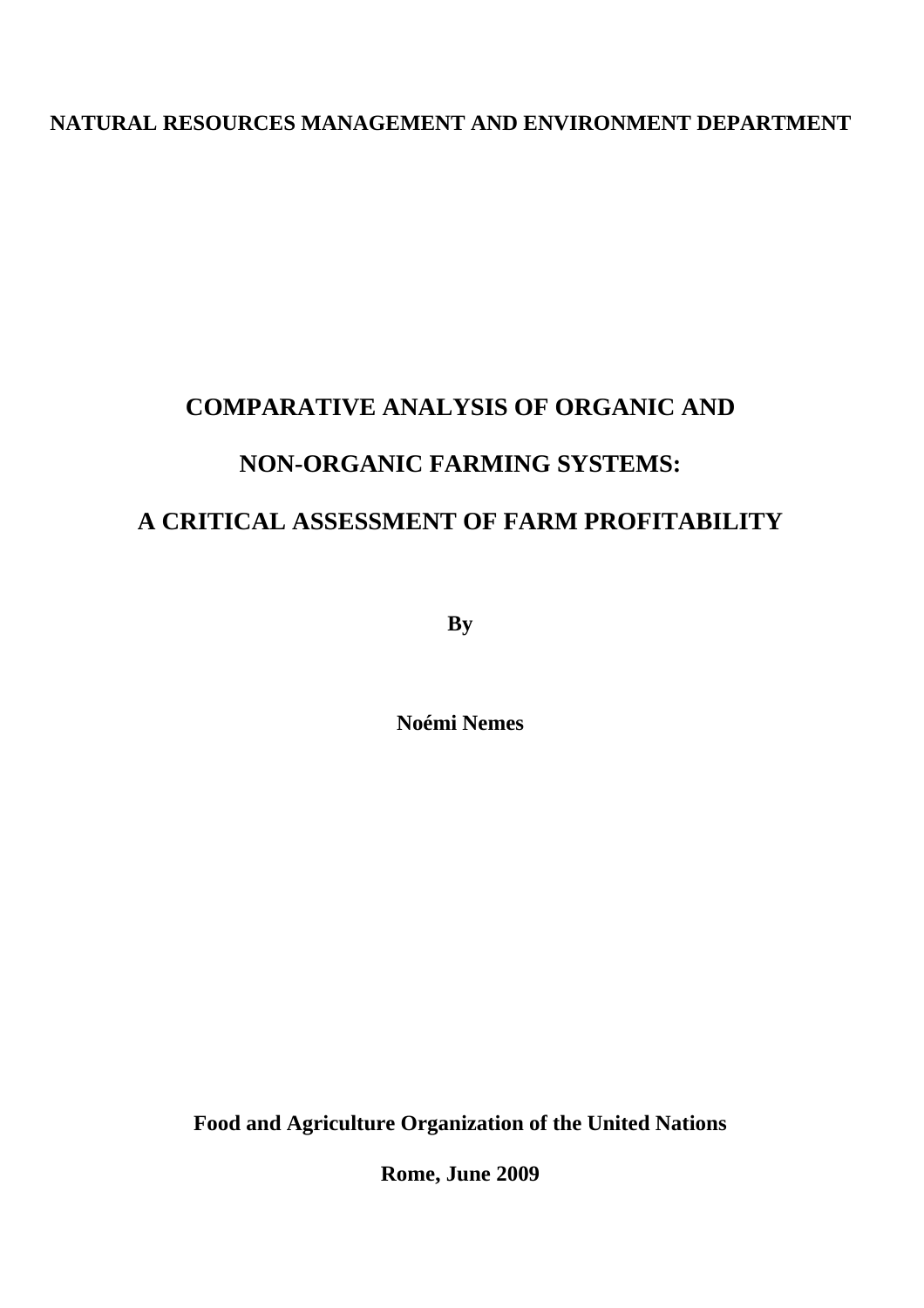# **Acknowledgments**

First and foremost I would like to thank my supervisor, Nadia El-Hage Scialabba, Natural Resources Management and Environment Department, FAO, for the tireless guidance, ideas, contributions and moral support during the process of writing this paper. Her professional and personal help, openness, energizing character made my stay at FAO and the research for this paper an unforgetable and very enriching experience. Moreover, special thanks to those who reviewed and provided valuable comments on this paper including Jamie Morrison (FAO), Cora Dankers (FAO), Sabine Zikeli (University of Hohenheim) and from the Johann Heinrich von Thünen Institute Hiltrud Nieberg, Frank Offermann and Jürn Sanders. Last but not least I would like to thank to the German Heinrich-Böll-Stiftung for their financial support during my stay in Rome.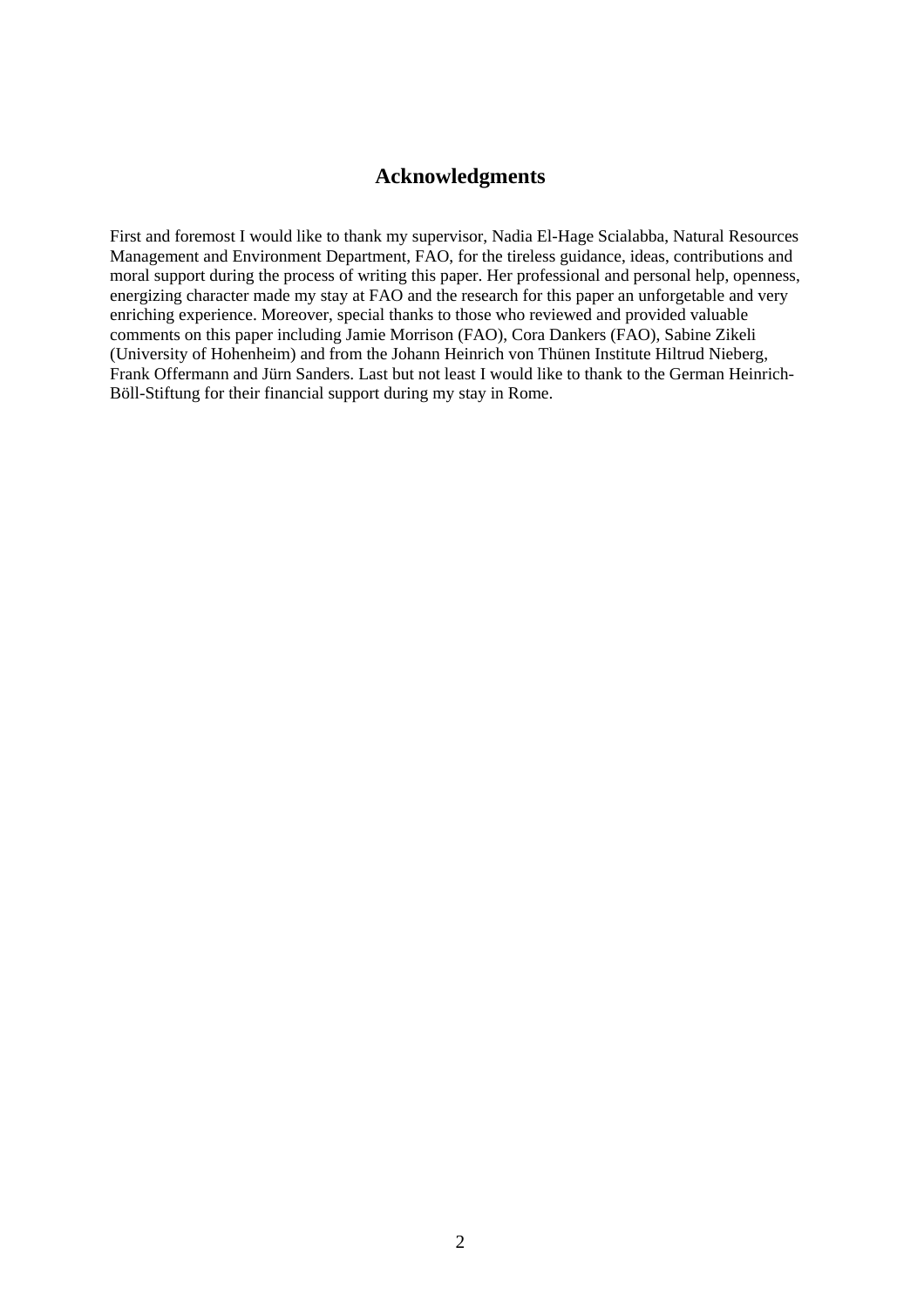# **Comparative analysis of organic and non-organic farming systems: A critical assessment of farm profitability**

# **Executive summary**

The last decades have seen a proliferation of economic studies that have compared the economic performance of organic and non-organic farming systems. Several criticisms were formulated questioning the validity of such comparisons, partly because of the inherent difference between the two systems (in terms of complexity, diversity and objectives other than yield maximalisation), and partly due to the difficulty in excluding 'non-system' determined factors that also have an influence on profitability. Furthermore, the adequate selection of a reference group for comparisons has proved to be fundamental for relative profitability: which organic farms are put on the profit measuring scale by researchers with which conventional farms determine the outcome.

The list of profitability studies compiled in this paper involve more than 50 different cases, mostly from U.S.A, where several universities started long-term experimental field studies in the eighties and from European countries. Just over a dozen shorter-term studies have been collected from developing countries on high-value export crops. Most studies have used a casestudy approach selecting between five up to hundreds of farms for the collection of data on farm economics.

The following main conclusions are evidenced by analysing the studies listed in the Appendix:

- o The overwhelming majority of cases show that organic farms are more economically profitable, despite of frequent yield decrease;
- o Organic crop yields are higher in cases of bio-physical stress (e.g. drought);
- o The higher outcomes generated by organic agriculture are due to premium prices and predominantly lower production costs;
- o The different value and accountability given to labour costs, including both hired and family labour, differs through countries, thus yielding to opposite results;
- o The major difference in the profitability of the two systems is very often determined by the different management skills of the farmers thus, accounting for these seem to be fundamental for correct interpretations of results;
- o There is a wide range of discrepencies among studies related to what variable and fixed costs entail and without agreeing upon which input costs shall be included under which circumstances in economic studies, no clear-cut conclusion on profitability can be drawn when analysing available literature.

Nevertheless, the analysis of the compiled studies demonstrates that, in the majority of cases, organic systems are more profitable than non-organic systems. There are wide variations among yields and production costs, but either higher market price and premiums, or lower production costs, or the combination of these two generally result in higher relative profit in organic agriculture in developed countries. The same conclusion can be drawn from studies in developing countries but there, higher yields combined with high premiums are the underlying cause for higher relative profitability.

.<br>... Finally, this paper draws attention to the fact that existing economic comparisons are heavily biased becaused they do not internalize externalities neither account for the the fact that nonorganic farms receive higher governmental support and better research and extension services. This paper argues that the profitability of a farming system must balance economic costs against environmental, social and health costs, as these costs have delayed impacts and indirect implications on farm economics.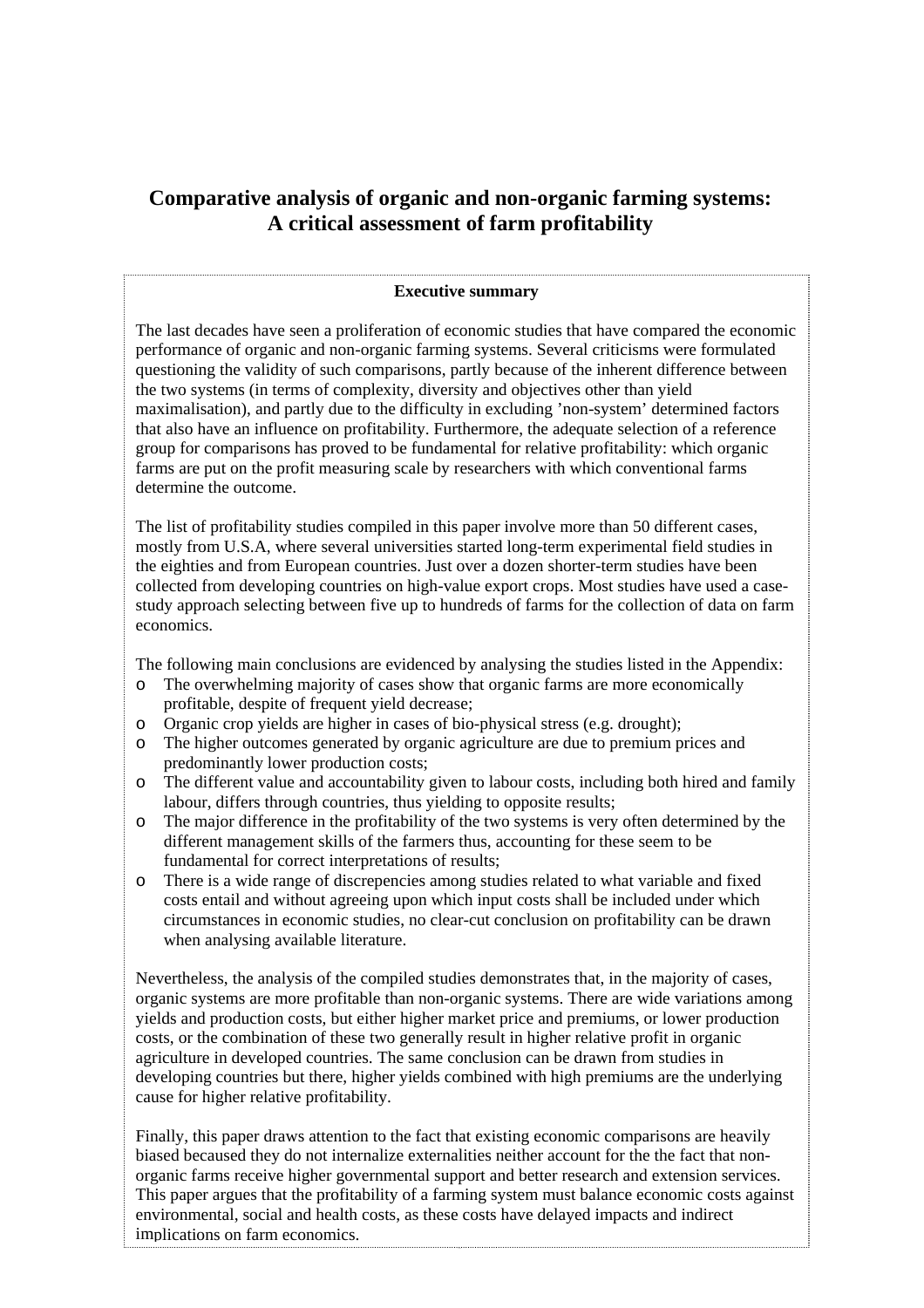# **CONTENTS**

| 3.9. Are multi-year comparisons designed to include the whole organic rotation?20 |  |
|-----------------------------------------------------------------------------------|--|
|                                                                                   |  |
|                                                                                   |  |
|                                                                                   |  |
|                                                                                   |  |
|                                                                                   |  |
|                                                                                   |  |
|                                                                                   |  |
|                                                                                   |  |
|                                                                                   |  |
|                                                                                   |  |
|                                                                                   |  |
|                                                                                   |  |
|                                                                                   |  |
|                                                                                   |  |
|                                                                                   |  |
|                                                                                   |  |
|                                                                                   |  |
|                                                                                   |  |

Appendix: 54 studies (in attached Excel sheet)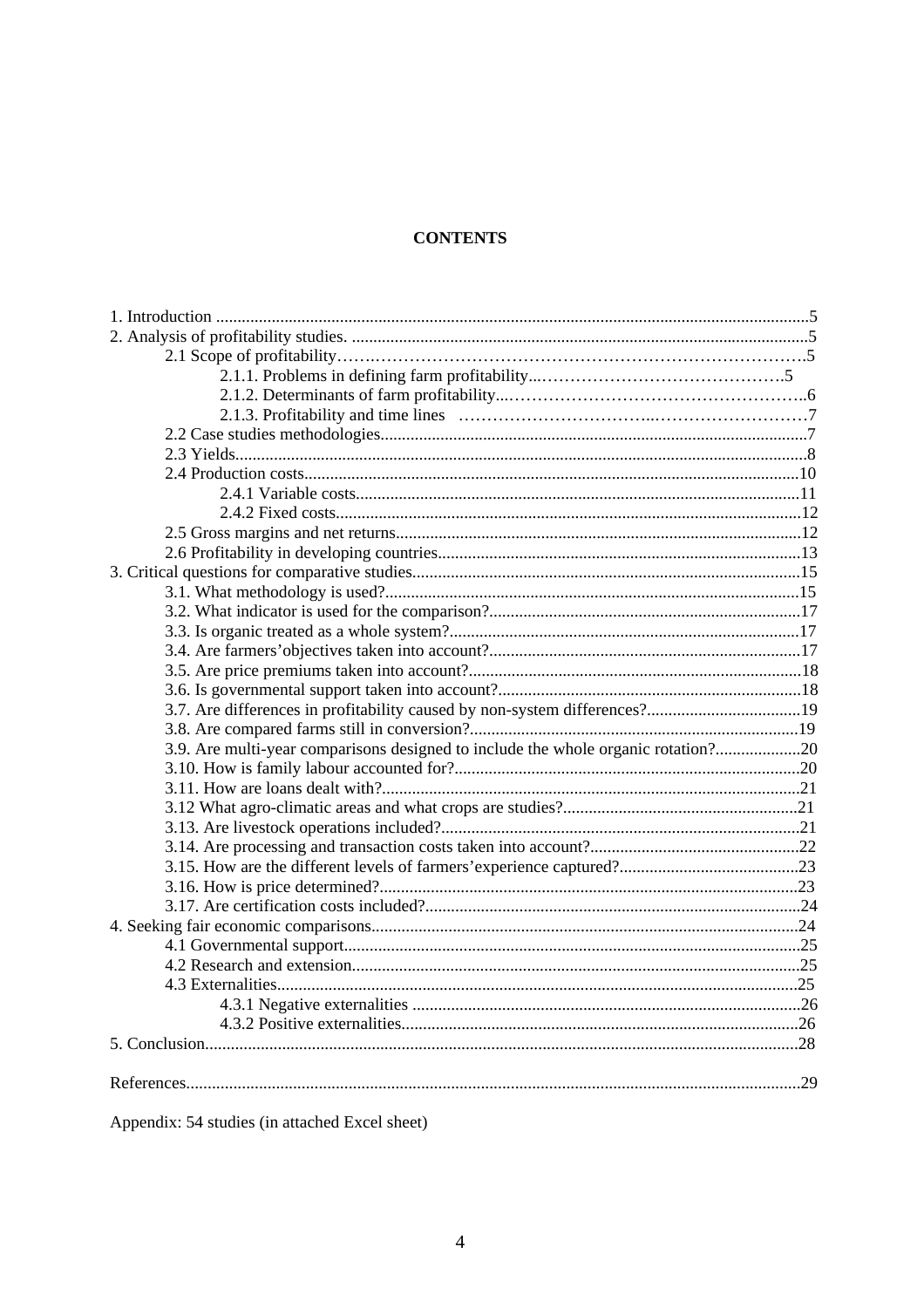# **1. INTRODUCTION**

Organic agriculture has triggered a controversial debate in the last decades, most importantly because it shed light on the darker sides of chemical-intensive conventional farming by offering an alternative. By now, there is a strong body of evidence showing that organic farming is more environmentally friendly: potential benefits from organic production arise from improved soil fertility, organic matter content and biological activity; better soil structure and reduced susceptibility to erosion; reduced pollution from nutrient leaching and pesticides; and improved plant and animal biodiversity (Kasperczyk and Knickel, 2006).

As more and more attention has been put on determining whether organic systems are environmentally better or not, it is not clear whether organic agriculture could be economically attractive enough to trigger wide spread adoption. If organic farming offered a better environmental quality, and potentially healthier foods, but not sufficient economic returns to the majority of farmers, it would obviously remain a luxury way of food production available to a very tiny fraction of farmers. However, the continued growth of organically managed lands worldwide, especially in developing countries, does not support this hypothesis.

The number of studies devoted to the question of how profitable organic agriculture is when compared to non-organic management is over hundred; however long-term studies analyzing the development of profits in comparative studies are much less numerous. Regrettably, the geographical distribution of these studies is very much biased towards developed countries (mainly U.S.A) and certain cash crops (e.g. corn, soy, wheat). Still, a general trend can be identified when considering economic comparisons made in the last three decades.

The aim of this paper is to analyze existing literature on the economic performance of organic versus conventional (defined as non-organic) farms, to determine the critical factors for success in the evaluation of organic agriculture in different socio-political settings, and to offer some critical insights into how comparative studies differ. Only studies using data from certified organic farms have been considered, covering a minimum of three years (for developed countries) after conversion and undertaken after 1980 (see Appendix). Due to the lack of availability of long-term economic studies in developing countries, the minimum length requirement was not taken rigidly and studies covering one and two years have also been included from these countries. Studies evaluating yields and certain production costs, but not analyzing profits were not considered. Although an effort was made to compile as many available economic studies as possible, the list in the Appendix is not exhaustive.

# **2. ANALYSIS OF PROFITABILITY STUDIES**

# **2.1. Scope of profitability**

# **2.1.1. Problems in defining farm profitability**

The different meanings of profitability could be as numerous as the number of researchers conducting studies on profitability. 'Profit' is generally one of the most common and accepted indicators for the success of an economic activity (Offermann and Nieberg, 2000). However, the definitions for 'profit' differ between countries and studies, which make the comparability of profitability calculations between countries even more challenging. The meaning of profitability, as well as the different methodologies used for such studies, vary according to the different objectives of these studies. The objective of profitability studies could either seek to inform farmers on the consequences of choosing organic management (farm profitability), or seek to inform policy makers on the advantages of spending more on organic research (system profitability).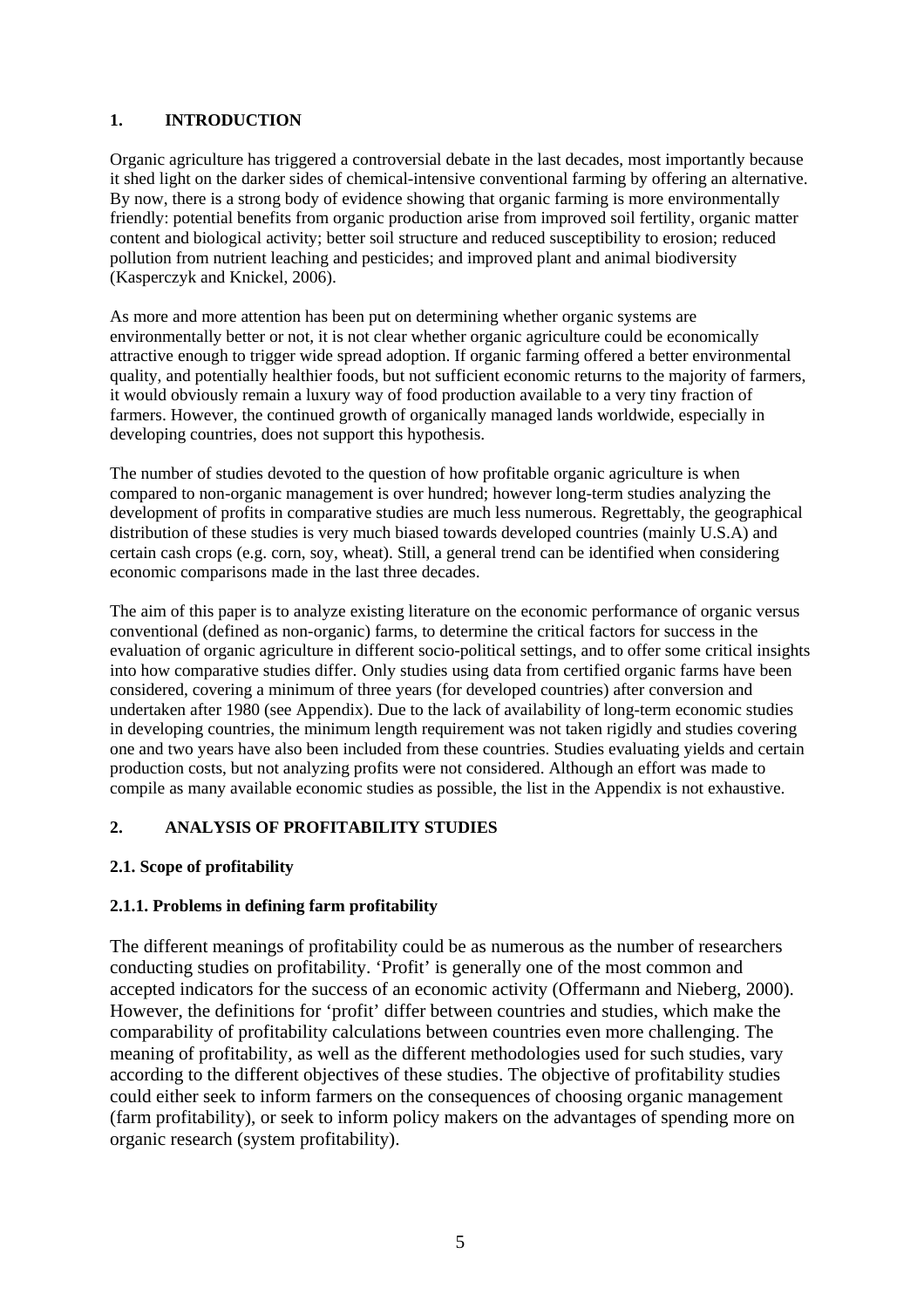Besides the differing definitions related to different objectives of studies, there are other reasons that complicate the task of comparing economic studies across space and time, including: different costs of living and purchasing power; different interpretations of labour costs; changing economic and political environment, etc. Moreover, methodological choice, the time period analyzed and the selection procedure for comparable conventional farms considerably influence the results with respect to profitability. Similarly, extent of the economic assessment can be different in studies, resulting in different outcomes, with some studies focusing merely on the farm level, while others broaden the picture to the level of society. Depending on this choice, opportunity costs and externalities can be included (society level) or excluded (farm level). For instance some negative off-farm effects - like nitrate leaching - have no effect on the farm operation as such.

Profitability (defined as the level of farm profits) must be distinguished from relative profitability of an organic farm, which refers to the changes in the relation of agricultural income of organic farms to the agricultural income of non-organic farms. Differences in prices, yields, production costs, direct payments and non-agricultural outputs are identified as the main determinants of the relative profitability of organic farms (Sanders, 2007).

Moreover, when looking at profitability studies, correct interpretations of data is crucial. Overall comparisons cannot be made: between case studies and field experiments; between developed and developing country results; and between studies with very good data base and studies based on farmers' opinions.

#### **2.1.2. Determinants of farm profitability**

The determinants of organic profits are in general very similar to those in conventional farming; only their relative importance may vary. Obviously for the whole farm performance, yields, prices and costs matter most in the calculations, but those are influenced by the following main determinants of profitability:

- o Agricultural policy environment: the economic performance is in most developed countries significantly influenced by the support payments for organic farming, which is not the case in developing countries where government support is lacking for organic farms (though the compiled studies still showed higher profitability in the absence of government support). In the studies analyzed by Offermann and Nieberg (2000), these payments on average contributed to 16-24 percent of profits in Germany, Austria, Switzerland and Denmark. The 2003 CAP reform changed substantially the policy environment for organic and conventional farms. Similarly, the resumed Doha negotiations in 2007 aiming at agriculture liberalization policies are also expected to change the relative profitability of organic farming (Sanders, 2007).
- o Market environment: an important aspect of the profitability of organic farms is the opportunity of receiving higher farm gate prices for organically produced goods than for conventionally produced ones. Prices vary between the different marketing channels and the quantities marketed via these sales channels. Organic farm gate prices also have to take into account part of the production that may be sold at conventional prices. Data from Great Britain and Germany showed that higher prices for organic products accounted for 40-73 percent of profits for arable farms, and 10-48 percent for dairy farms (Offermann and Nieberg, 2000). The incentive effect of market situation and organic prices are generally higher than of support payments (Offermann and Nieberg, 2009). In developing countries, for instance, where policy support does not exist, organic farmers are driven by the market opportunities of the North.
- o Political environment: the market environment is very often influenced by political factors (and *vice versa*). For instance, accession to EU has led to a sharp decline of conventional producer prices: in combination with the support for organic farming according to EC Regulation 2078/92, this increased the relative competitiveness of organic farming (Offermann and Nieberg, 2000) in Austria, Finland and Sweden upon their accession.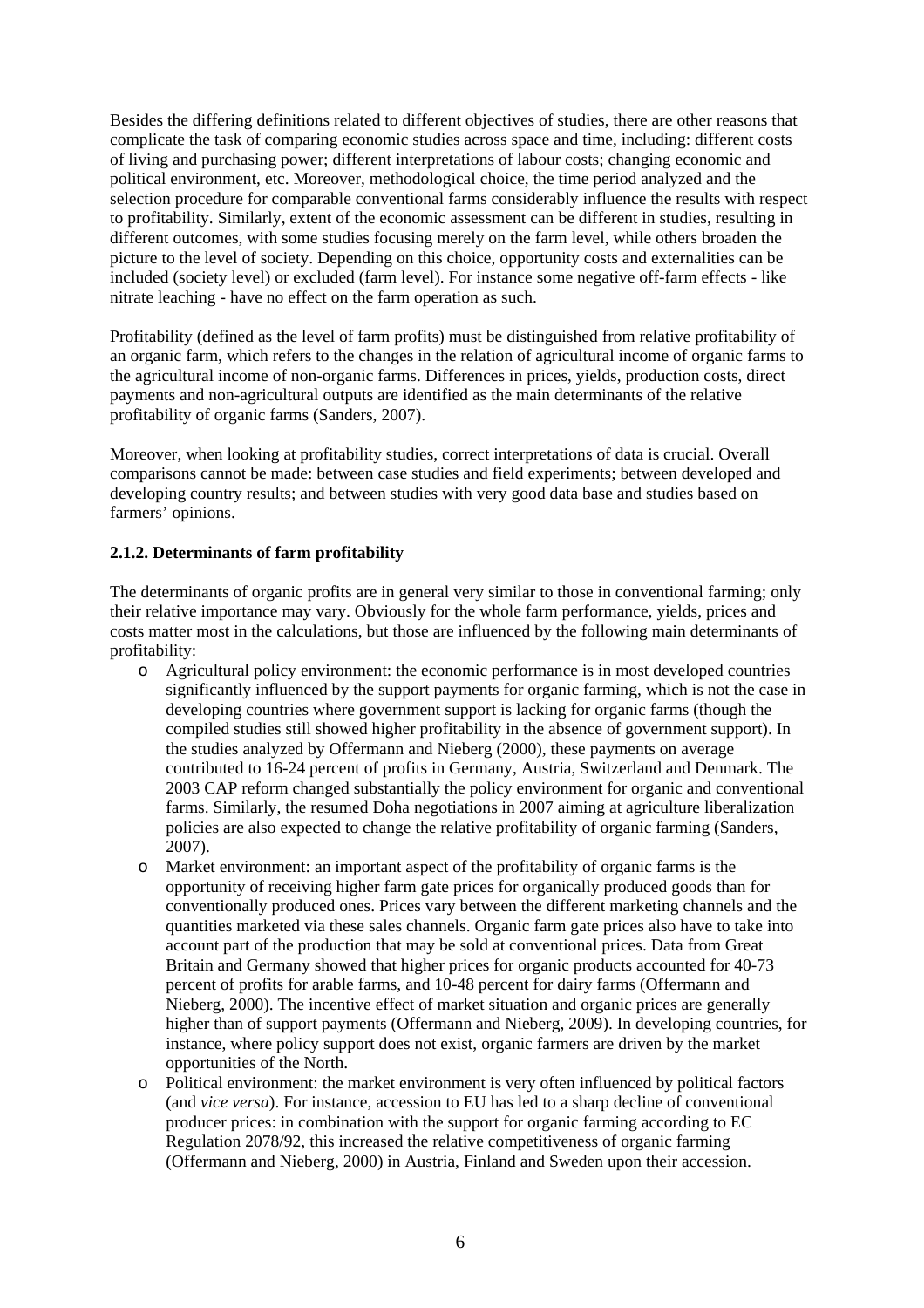o Farmers' management abilities: although hardly measured in economic studies, farmers' experience and decision-making abilities are one of the most crucial determinants for profitability. Farm success is often more dependent on the management ability of farmers, especially in the area of marketing, than on site-specific conditions.

# **2.1.3. Profitability and time lines**

Inter-temporal comparisons of economic performance is very difficult for several reasons:

- o The same sample of farms can hardly be used for comparisons over a long period. For instance, the samples in the EU farm accountancy data network (FADN) – which is a source of data on European organic farming's financial performance – are changing over the years: some farms drop from the survey while others are taken up (Offermann and Lampkin, 2005). The development of average results therefore provides an insight into the average income situation of the current sample - changes in the situation however cannot easily be attributed to changes in the political or market environment as they could also be due to the changes in the samples (Offermann and Lampkin, 2005).
- o Moreover, the criteria and procedure to select the conventional reference groups for the samples can and has changed during time (as in case of the EU FADN samples).
- o Also, socio-economic parameters are constantly changing, influencing the determinants of profitability over time. For instance, price premiums change from year to year and their relative importance for the profitability of organic farming may decline under more liberalized market conditions, as was shown by Sanders *et al*. (2008).
- o The importance of sales channels can also change over time. This can be due to different reasons as pointed out by Offermann and Nieberg (2000), including: establishing special organic sales channels may take several years; changing market structure, such as wholesalers entering the organic market; the quantities sold in direct marketing are generally limited. Older data on farm gate prices is even scarcer than recent data, and an analysis of time series of prices is further complicated by the price differences in the different marketing channels.

There are few available long-term observations of profits for organic and comparable conventional farms showing the changing trend in profits over several years; the ones in Germany and Switzerland done in the nineties for 8 and 7 years respectively, showed that variations in profits were similar for the two farming systems (Offermann and Nieberg, 2000). These almost-parallel profit curves (with the organic-curve constantly showing higher profits) were thus similarly shaped by external factors like climate, policies and prices. The overall comparison of the last three decades is even more difficult bearing in mind the political, economic and social changes throughout this period. Different policy frameworks were developed in the eighties than during the last years. Similarly, the weight of organic agriculture in global production has substantially changed. Neither premiums nor any policy support were yet available in the eighties and research was negligible as to providing higher-yielding organic varieties.

From this, it would follow that the profitability of organic could only increase with premiums, increased governmental support and higher yields, yet the long-term studies analyzed here did not interpret the underlying reasons for changes in relative profitability over the years. Looking for trends in relative profitability was thus beyond the scope of this paper, however the rationale behind changing relative profitability between organic and conventional systems would certainly merit further research. This being said, one should be cautious when comparing studies across time and space, since different political, social and economic conditions can lead to opposite outcomes.

#### **2.2. Case study methodologies**

In the Appendix, 54 studies are presented according to different crops (e.g. corn, soy, wheat, vegetables, fruits, livestock, coffee, rice, tea and cotton) and mixed systems, and according to studies made in developed countries (i.e. USA, Canada, EU countries, Australia, New Zealand) and developing countries (i.e. India, China, Philippines, Laos, Uganda, Mexico, Guatemala, Costa Rica).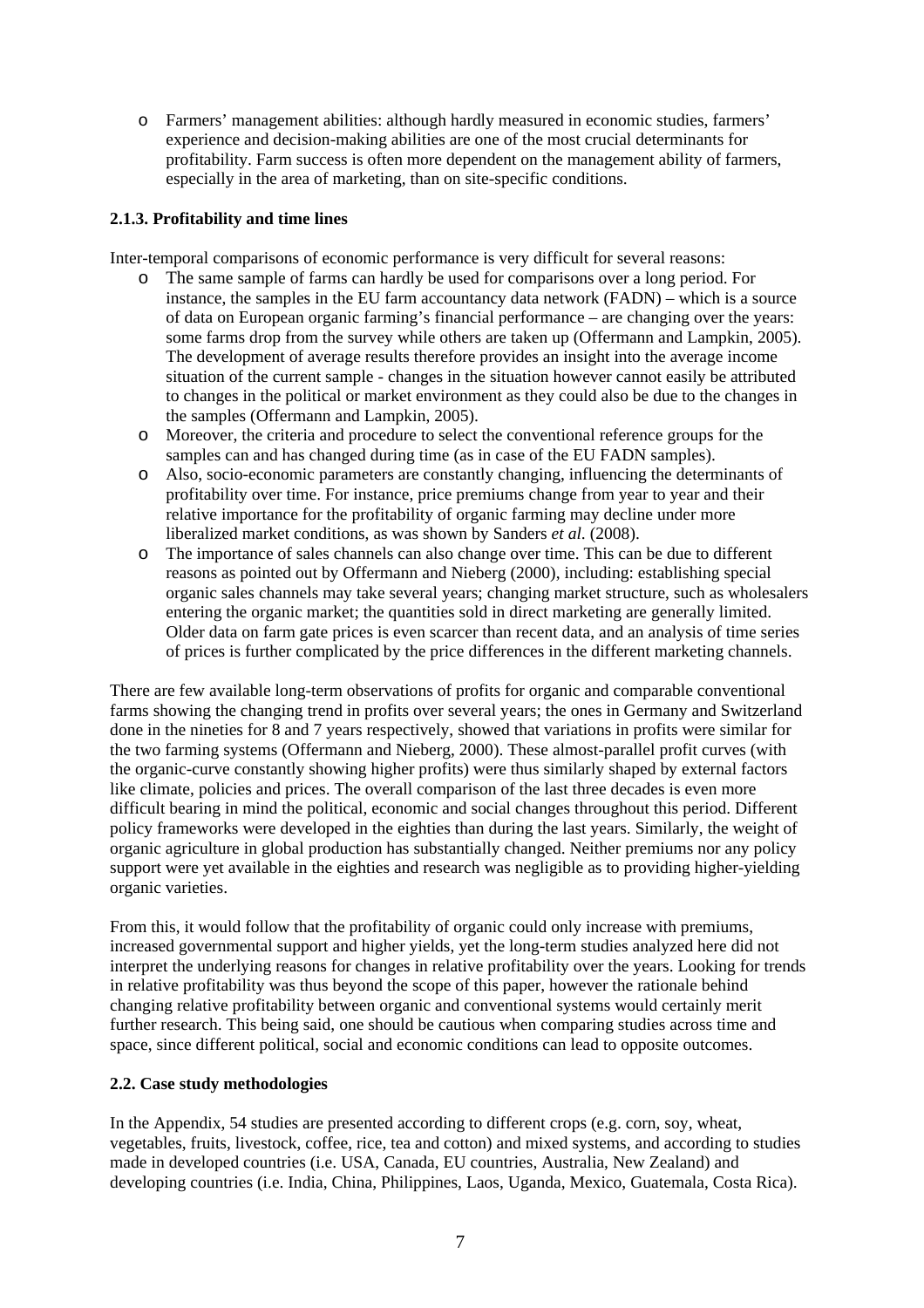The compiled list include case studies as well as field experiments and model calculations based on farm data.

The work undertaken for this paper considered the studies featured in the Appendix, as well as other studies that were not included in the Appendix for the following reasons: studies of less than 3 years were not retained for developing countries; studies focusing mainly on the period of conversion to organic management; studies comparing sustainable (i.e. not certified organic) and conventional systems. Although such studies were excluded for comparative purposes from this paper, they offered important insights for the critical assessment adopted for this paper. One one-year study was included as exception in the Appendix from a developed country (McBride and Greene, 2008), due to its large scale focus, involving more than 2200 farms from 19 states in U.S.A.

Most studies compiled were based on the approach of real farm comparisons, although the majority of those from U.S.A were conducted on experimental fields. The selection of a reference group for comparisons has proved to be fundamental for relative profitability, thus the decision about what to compare with what becomes of crucial importance. Yet, not always the most suitable comparisons were found, for instance, Canavari *et al.* (2007) and McBride and Greene (2008) used very different number of samples in both groups, Chase *et al.* (2008) compared three rotations, all from different years without specifying the basis of comparison. Similarly hard to draw far-reaching conclusions when the sample size is very small (e.g. Wynen (2001) used 5 pair comparisons) or when the exact years for comparisons are not given (e.g. Hirschi (2000) calculated a higher net revenue for organic, but was not clear which years were used as basis of economic comparison).

#### **Main criteria for economic comparison used by different authors**

- o Geographical proximity: Reganold et al., 1993; Dobbs and Smolik, 1996; Canavari et al., 2007;
- o Physical similarities, such as size, soil and farm type: Dobbs and Smolik, 1996; Wynen, 2001; Canavari et al., 2007;
- o Managerial similarity, such as experience: Mendoza, 2002; and management skills, e.g. Wynen, 2001;
- o Cropping type similarity, such as mixed farms with livestock: FAT, 1993; Dobbs and Smolik, 1996.

Besides comparing the two production systems, several studies included the comparison of different management strategies, or added another type of production system:

- o Two and four year rotations were compared both in organic and conventional systems (Clark *et al*., 1999; Olson and Mahoney, 1999);
- o Continuous cropping system of different crops and several rotations were compared (Helmers *et al*., 1986; Chavas, Posner and Hedtcke, 2009);
- o Row crops and small grains were compared in organic, conventional and minimum tillage systems (Smolik *et al*., 1995);
- o Organic, conventional and low-input systems were compared (Mazzoncini *et al*., 2000; Chase *et al*., 2008);
- o Organic contract farming versus non-contract conventional farming was compared in one study (Setboonsarng, 2008) - it was not clear whether contract farming itself, or the organic system was responsible for higher profits.

#### **2.3. Yields**

Evidence from the studies analyzed showed that yields in well-established organic farms are most often lower than conventional, to varying degrees. Most European studies including cereals, vegetables and mixed farming systems produced somewhat lower yields (FAT, 1992-97; BMELF, 1991-98; Offermann and Nieberg, 2000), whereas milk yields most often showed similar results when measured in liters per cow (Younie *et al*., 1990; FAT, 1993; Offermann and Nieberg, 2000). On the other hand, the majority of long-term studies involving soy-corn rotation in U.S.A, showed that organic yields on average were not significantly different (Chase and Duffy, 1991; Hanson *et al*.,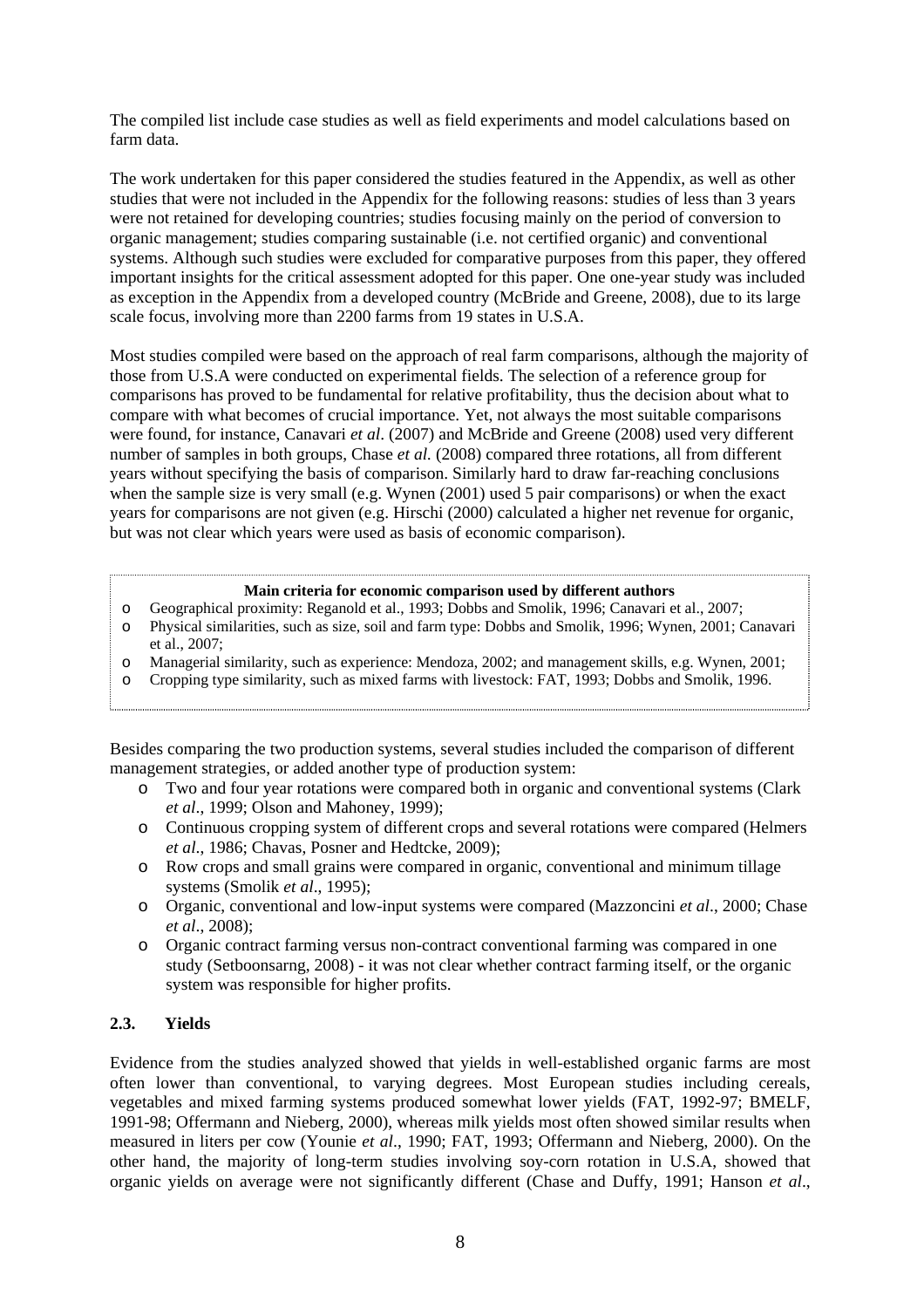1997; Drinkwater *et al*., 1998; Delate *et al*., 2002; Pimentel *et al*., 2005). Despite of lower soy yields in some other U.S. studies (Mahoney *et al*., 2004; Chase *et al*., 2008; McBride and Greene, 2008) high premiums (McBride and Greene, 2008) or lower production costs (Mahoney *et al*., 2004; Chase *et al*., 2008) rendered all organic systems more profitable.

Several of the U.S. studies investigated drier areas as well and found higher organic yields (Stanhill, 1990; Diebel *et al*., 1995; Dobbs and Smolik, 1996; Hanson *et al*., 1997; Pimentel *et al*., 2005.), suggesting that organic systems are more resistant to drought. Similarly, studies in developing countries showed that organic yields were generally higher under normal or favourable conditions (IFAD, 2003; Raj *et al*., 2005; Gibbon and Bolwig, 2007; Setboonsarng *et al*., 2008), but significantly higher under less favourable conditions (Mendoza, 2002). Overall, the majority of economic studies from developing countries showed higher yields for organic production, whereas not one study from developed countries showed increased yields when compared to conventional.

#### **Examples of cotton yield increases in India**

A study conducted by IWMI in 2003 in India showed that organic cotton yields were somewhat higher than in conventional farms (Shah *et al.,* 2005). A 13 percent increase of yield was found in another organic cotton project in Andhra Pradesh by Raj *et al.* in 2005. Similarly, the Central Institute of Cotton Research in Nagpur found that organic treatment resulted in 11-21 percent higher yields (Eyhorn *et al.*, 2005). Another study by Jackson (2005) found that organic cotton yields in Kutch were on average 2.5- 2.75 t/ha, similar to or even in excess of those obtained under non-organic systems, and much more than irrigated conventional hybrid cotton yields in other states, such as Punjab and Andhra Pradesh. Factors explaining these differences lie in low pest populations due to dry climate, the widespread use of Desi varieties and greater attention paid to soil fertility.

Some difficulties arise when analyzing yields of the compiled comparative studies:

- o *Object of comparison (commodity or whole farm based?)*: some authors only look at yields of one or two cash-crops separately (Chase and Duffy, 1991; Dobbs and Smolik, 1996; studies from developing countries), whereas others also evaluate average yields of the whole rotation (Hanson *et al*., 1997; Chase *et al*., 2008) and of intercrops (Eyhorn *et al*., 2005) - the later is more relevant, although more complex for meaningful results;
- o *Unit of comparison (per ha or product?):* some evaluate cow performance on a hectare basis (which is usually lower in organic, due to lower stocking densities), others per animal basis (which often yield equal results), and this makes comparisons difficult;
- o *Different varieties:* varieties bred for intensive-external input conditions are hardly suitable in low-external input systems. Organic systems especially in developing countries often use local breeds and varieties which have lower yields but which are more adapted to low-external input conditions (require less nutrients and water inputs or have higher pest/disease resistance) and authors do not specify that differences in yields may come from different varieties;
- o *Different growth periods:* using different varieties also influence the economics of the whole rotation: for example, many organic farmers use Desi cotton, which is a wholeseason crop, thus after harvest farmers cannot grow anything else in the rotation. Most conventional farmers grow hybrid varieties under irrigation, which enables the growth of two or three crops per year (Jackson, 2005);
- o *Managerial background:* the previous intensity of conventional management very much determines the yield decreases during and after conversion to organic and often the background of organic farms are not clear from the studies, although it influences the comparative baseline.

#### **Farmers' background influences yield performance**

9 50 percent (IFAD, 2003) in Mexico and 67 percent in Guatemala (Damiani, 2002).The increase or decrease in yields with the conversion to organic is not a universal phenomenon, but depends on how crops have been produced conventionally, as well as other factors such as soils, climatic conditions, etc. For instance, Birzer and Badgery (2006) found in a survey of organic wheat farmers across five Australian states that farmers who produced conventionally before noted a decline in yields, however after the fourth year yields showed improvements; whereas farmers who already used mainly organic methods did not see a drop in yields. Similarly, several studies in developing countries showed that where small farmers have little access to agrochemicals, the conversion from conventional to organic usually represented an increase in yield from 15 percent (Bray *et al*., 2001) to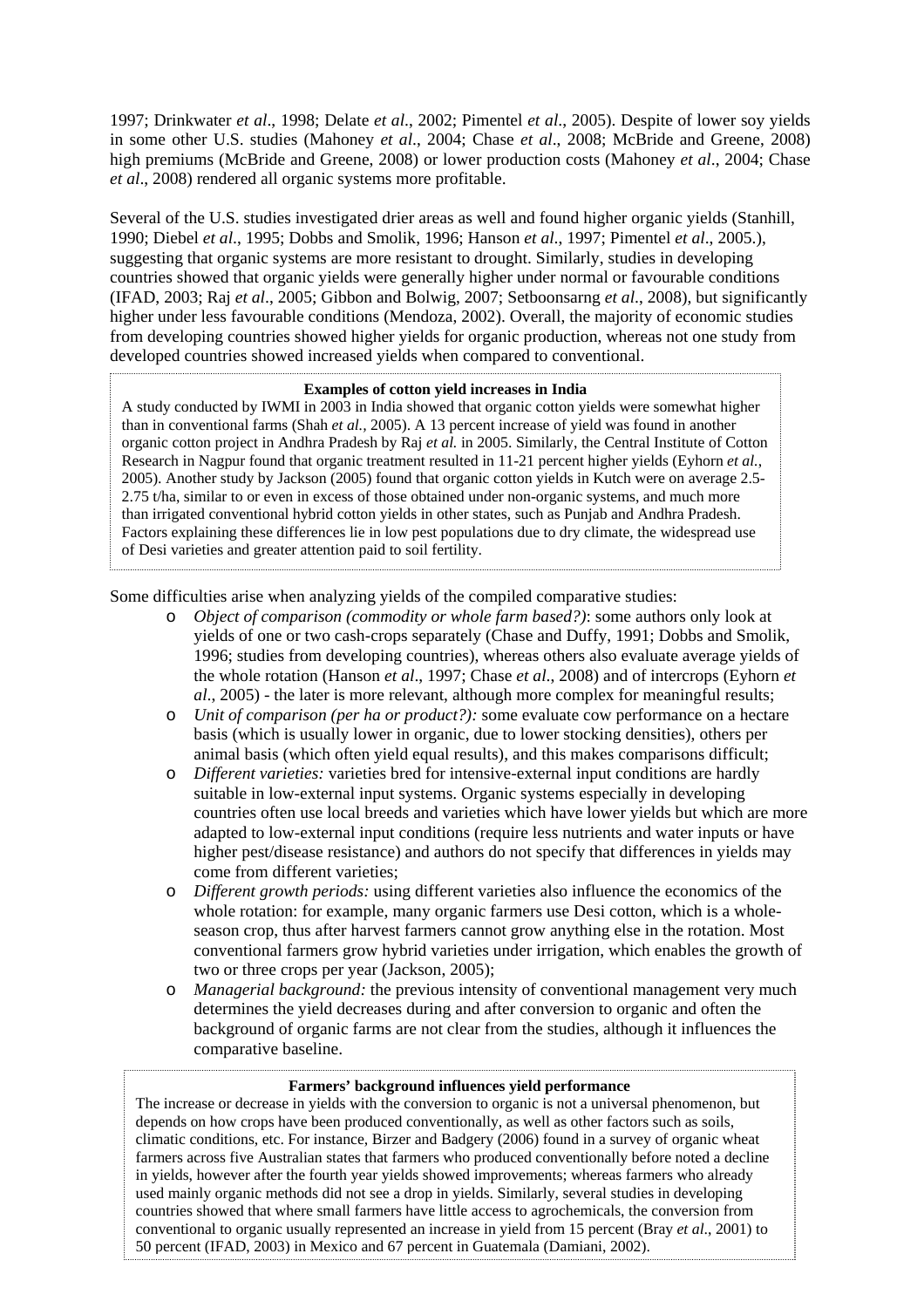When converting to organic agriculture, a change in paradigm shift must take place from the external input packages that treat problems to the preventive management and intensive knowledge inputs. Yields are not a characteristic of a production system *per se*, but very much dependent on farm management. Although organic produce is generally yielding less, yield losses can be mitigated to a certain extent by proper soil management, shade trees (such in coffee), timely removal of diseased plants, and a healthy balance between pests and natural enemies as biological controls (Van der Vossen, 2005). Nevertheless, although an important element for profitability, yields alone do not indicate profitability.

#### **2.4. Production costs**

There is a wide difference among authors in how to aggregate production costs. Total costs include:

- o operating/variable costs: all production practices including planting, pest and weed management, harvesting, etc.;
- o cash overhead: land rental, property taxes, etc; and
- o non-cash costs: depreciation and opportunity costs for equipment, irrigations systems, tools and buildings.

In economics, fixed costs are business [expenses](http://en.wikipedia.org/wiki/Expenses) that are not dependent on the activities of the business. They tend to be time-related, such as salaries or rents; by contrast, [variable costs](http://en.wikipedia.org/wiki/Variable_costs) are volume-related (Sullivan and Sheffrin, 2003). In farm economics, there is no absolute definition of what has to be considered as variable costs or as fixed costs; it depends on the aim of the research. Some studies take only variable costs into account to calculate gross margins (Younie, 1990), others include fixed costs in their studies (Wynen, 2001; Gibbon and Bolwig, 2007) and yet others do not differentiate between variable and fixed costs (Olson and Mahoney, 1999; Delate *et al*., 2002). By definition, fixed costs are part of the total farm costs that do not vary significantly with the volume of output and that can only be changed in the long run, whereas variable costs are those that vary directly with the volume of output. The differentiation between variable and fixed costs is actually only important when gross margins are calculated since for those, fixed costs are not accounted for. However, fixed costs are crucial for farm profitability: for conversion for instance, several substantial investments have to be made (e.g. new animal friendly housing system, new orchard varieties to better withstand bio-physical stress) that are often counted as fixed costs and for many farmers, these costs actually define whether converting to organic may be profitable or not. Even though most studies make the distinction between the two types of costs, they may not specify exactly what costs are included among them. Mentioning merely variable and fixed costs does not allow the appreciation of the variables used and thus, proper comparisons.

An even more complicated issue is the inclusion of labour costs: some comparisons omit labour costs from the whole calculation of net revenues (e.g. Hanson *et al*., 1997; Delate *et al*., 2002), while most include hired labour as variable costs (Wynen, 2001; Eyhorn *et al*., 2005; Gibbon and Bolwig, 2007; Chase *et al.,* 2008); some account for (hired) labour costs as fixed costs thus leaving them out from gross margin results (FAT, 1993; BMELF, 1994); and yet others count family labour as opportunity costs or leave them out completely (as most studies do in developing countries). Yet, another approach is used by Wynen (2001), who included hired labour as variable and family labour as fixed cost. Very often in developing countries, only cash costs are included and non-cash costs (like own labour and seed) are excluded (Setboonsarng *et al.*, 2008). Whether labour costs are treated under fixed and/or variable costs, the most important is that they are treated consistently within the case study and are not overlooked.

Another challenge is the economic analysis of livestock operations, since sometimes they are handled on their own without taking the interactions between animals and the cropping systems into account. For instance, Younie *et al*. (1990) calculated gross margins with including categories on the costs side like purchased feeds, forage and other; similarly the FAT investigations (1993) in Switzerland took mostly concentrates, veterinary and medicinal costs into account, and thus left all costs related to the on-farm feed/manure production out of the calculation. Moreover, reduced expenditure on synthetic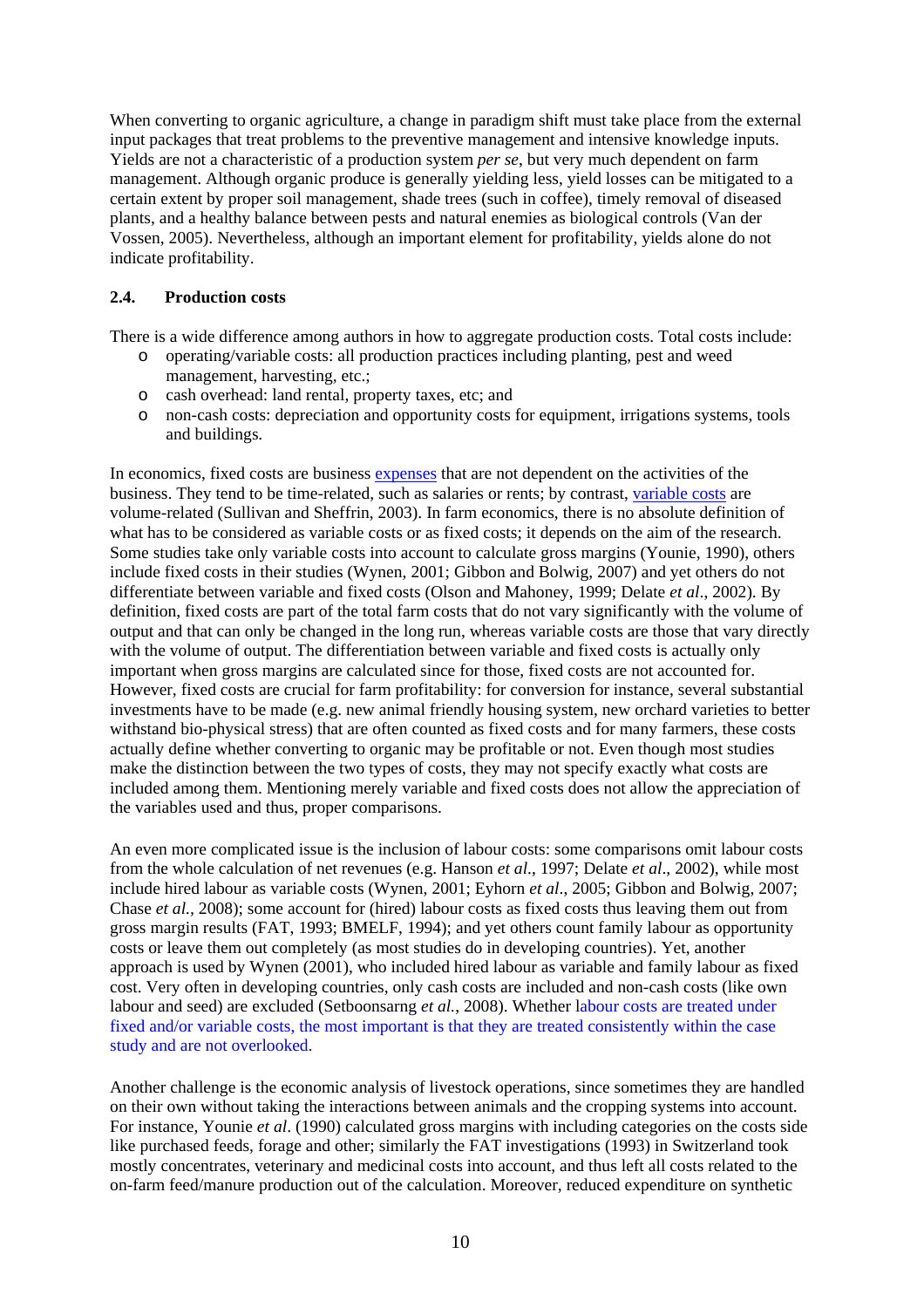chemicals for forage production further lowers production costs in organic agriculture: however, this later is also not included in livestock comparisons.

From this, it follows those overall conclusions about production costs cannot be drawn from the economic studies compiled. Even if cost elements would be standardized, variations among production costs would occur due to the unique character of the operations and factors outside the control of the farmers: machinery costs depend also on the age, size and usage of equipments; irrigation costs are subject to variations in rainfall, temperature and efficiency of irrigation systems; and labour costs depend on wage rates, working conditions and efficiency of workers.

This being said, production costs tend to be lower in established organic systems, as most of the cases elaborating on input costs showed (e.g. Helmers *et al*., 1986; Hanson *et al*., 1997; Olson and Mahoney, 1999; Delate *et al*, 2002; Mendoza, 2002; Eyhorn *et al.,* 2005). In most European studies analyzed by Offermann and Nieberg in 2000, total costs of organic farms were on average slightly lower than on comparable conventional farms: while variable costs were generally significantly lower (60-70 percent), fixed costs were up to 45 percent higher than those of the conventional reference group in several countries. The few cases with significantly higher production costs were the ones focusing on vegetable production or the ones done in developing countries.

It has to be noted here that all analyzed studies relied on relatively cheap input costs (based on cheap fossil fuel) that have been varying tremendously the last year. Input costs are bound to increase on the long run: global nitrogen fertilizer prices surged by 160 percent during the first quarter of 2008 and although oil prices have deflated during the second half of 2008, fossil fuel based agricultural inputs (a substantial part of production costs) will sooner or later substantially affect conventional systems that rely on the intensive use of synthetic fertilizers and pesticides. In the case of organic agriculture, oil-based inputs negatively affect product costs where plastic mulch is used and more generally, when the system is mechanized.

#### **2.4.1. Variable costs**

It is important to understand the differences between organic and conventional systems in a given agro-climatic region in order to consider all relevant variable costs. For instance, weed control in organic agriculture may include manual pick-up or mechanical tillage, plastic mulching and flaming: these costs will not be captured if only herbicide costs are accounted for. Similarly, using transplants (e.g. tomatoes) in organic agriculture but not in conventional systems raises variable costs for organic, so do cover crops, purchased composted manure, legumes, green manure and labour for hand and hoeing costs. These are different costs than what a conventional system may entail with the dominance of fertilizer and pesticide costs.

Generally, variable costs include:

- o ploughing and tillage,
- o seeds and transplants,
- o fertilizers, manure, mulch,
- o pesticides, herbicides,
- o energy, fuel,
- o labour (operator labour, regular and seasonal hired labour),
- o machine repair and maintenance,
- o renting equipment,
- o cold storage,
- o transport,
- o variable irrigation expenses,
- o other materials (e.g. packing containers for fruits),
- o record keeping and,
- o certification costs.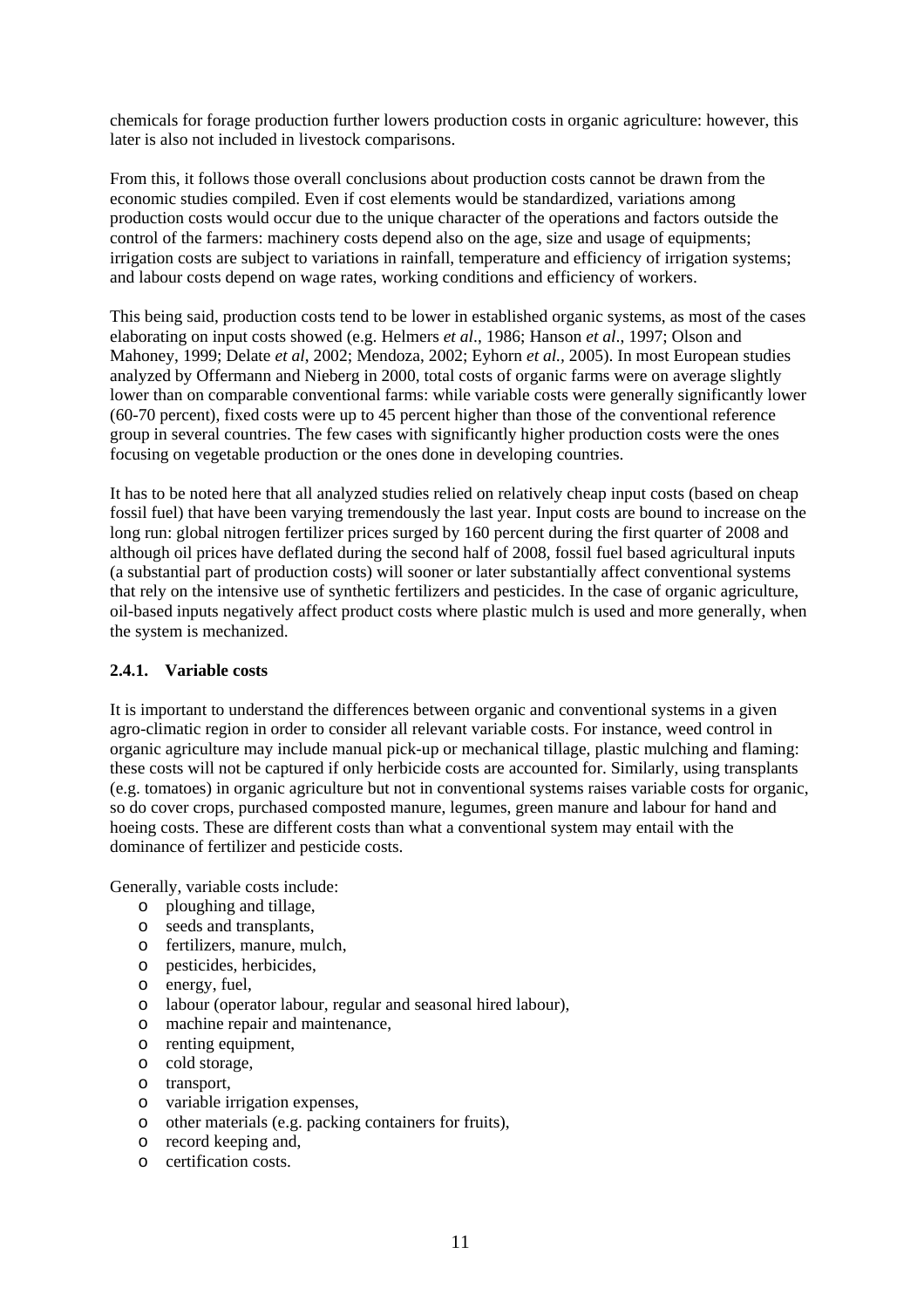Additionally, livestock productions include costs related to feed, health, bedding and breeding herd. Besides these, some studies included post-harvest handling and processing activities (Gibbon and Bolwig, 2007) and crop insurance, miscellaneous, pre-harvest interest expense (Chase *et al*., 2008) as variable costs.

As previously said, costs like machinery and labour, are sometimes treated as fixed costs in some studies (FAT, 1993; BMELF, 1994). The explanation for this was that farm accounting systems did not allocate machinery costs to production enterprises but presented a summary of all machinery costs under fixed costs. Olson and Mahoney (1999) also grouped all machinery costs (fuel, maintenance, repairs, labour, overhead) together, whereas most studies made the division between depreciation of machinery and equipment as fixed cost and fuel as variable cost (e.g. Wynen, 2001). Moreover, Lampkin and Padel (1994) noted that expenditure on marketing, certification, costs of training and advice were also calculated under fixed costs in some studies. The authors concluded when analyzing dozens of economic studies that variable costs were typically 50-60 percent lower for organic cereals and legumes, 10-20 percent lower for potatoes and horticultural crops and 20-25 percent lower for dairy cows. On the other hand, few studies showed that higher costs were due to the purchase of composts and other organic fertilizers. Higher input costs can also result from the use of transplants (Clark *et al*., 1999; Brumfield *et al.*, 2000), labour for hand weeding and harvesting, and higher level of packaging, storing and processing (Gibbon and Bolwig, 2007).

# **2.4.2. Fixed costs**

Fixed costs generally include:

- o purchase and rental of land,
- o land charges and administrative costs,
- o interest on farm-related loans, and
- o replacement values of machines including depreciation, interest and insurance.

Again, there was a wide difference in the analyzed studies as to what was included under fixed costs: Gibbon and Bolwig (2007) took the purchase and transport of planting materials, long-term fertilization costs, scheme membership costs into account; Wynen (2001) listed family labour; and the German study by BMELF (1991-98) considered all labour and machinery costs as fixed costs. Some studies also added the annualized cost of past investments, where these were still utilized. Overall, fixed costs generally account for the smaller part of total production costs (except for when labour and machinery costs are treated as fixed costs), therefore these costs are important but not decisive for determining farm profitability.

# **2.5. Gross margins and net returns**

Most studies use net income/returns per hectare as a measure of profitability. Net returns are calculated by subtracting total costs from gross revenues. Gross revenues are the average yields per hectare multiplied by the commodity farm-gate price. Other studies use gross margins to measure economic performance; gross margins are calculated by subtracting variable costs from the total farm income.

#### **Critiques of the use of gross margins**

Farmers in Europe, Australia and New Zealand use mostly gross margins and thus leave-out fixed costs from the calculus due to the different levels of debt servicing, ownership structure and other fixed costs. Several critiques were formulated by Lampkin and Padel (1994) related to gross margins:

- o farms receiving higher prices through better marketing showed in their gross margins the higher price, however the related costs of processing, storage and marketing was often left out;
- o no information is given on labour inputs (in the case where labour was considered as fixed cost);
- o conventional variable costs (i.e. fertilizer, herbicides) can be substituted by fixed costs in organic, such as machinery, labour and other tools, such as plastic mulch.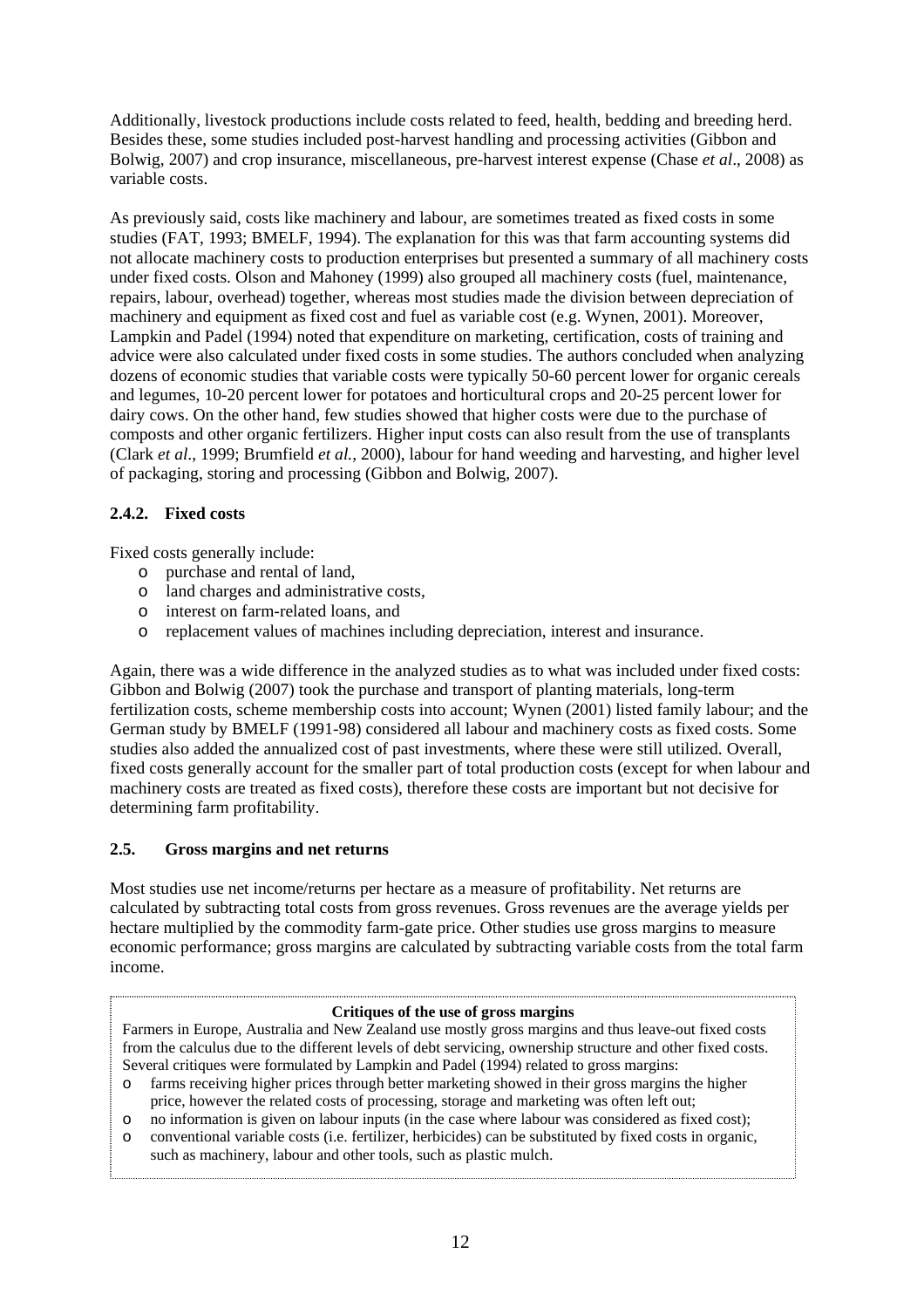Most studies from Europe and Canada reported similar or higher gross margins for organic, but besides lower costs, higher prices were required to compensate for reduced yields. In several cases (Younie *et al*., 1990; FAT, 1992-97; BMELF, 1991-98) lower variable costs resulted in similar or higher gross margins. Similarly, where premiums were available and the proportion of higher-value crops such as vegetables were bigger, gross margins were higher (BMELF, 1991-98).

#### **Main reasons for higher profitability of organic systems**

- o *Higher market prices and premiums*: even with less yields and higher production costs, organic remained more profitable due to 400 percent higher market price (Younie, 1990; IFAD, 2005); even with much higher costs and significantly lower yields, price premium made organic more profitable (Brumfield *et al*., 2000; Lyngboek *et al*., 2001; McBride and Greene, 2008); higher prices for organic accounted for 40-75 percent of profits in Germany and Britain for arable farms, and 10-48 percent for dairy farms (Offermann and Nieberg, 2000);
- o *Lower production costs*: lower production costs caused significant difference in net returns even without premiums (Mendoza, 2002; Mahoney *et al*., 2004);
- o *Combination of premiums and lower production costs*: low production cost along with the 20 percent premium on organic was the prime reasons for higher profit margin (Shah *et al.,* 2005);
- o *Combination of higher yields and premiums:* IFAD, 2003; Gibbon and Bolwig, 2007; Setboonsarng, 2008.
- o *Combination of higher yields and premiums and lower production costs:* Jalees, 2008.

Net returns which take total costs into account most often proved to be higher in organic systems. Overall, reduced costs and/or higher market prices and premiums were given as main explanations for higher profits on organic farms. Yet, in several studies, the organic rotations profited equally or better even without premiums (Diebel *et al.*, 1995; Smolik *et al*., 1995; Dobbs and Smolik, 1996; Hanson *et al*., 1997; Olson and Mahoney, 1999; Hirschi, 2000; Delate *et al*., 2002; Eyhorn *et al*., 2005; Pimentel *et al*., 2005).

Although yields in organic systems tend to be lower, input costs are usually lower, making these systems competitive with conventional systems, sometimes even before including organic price premiums. Welsh (1999) reviewed six long-term studies in the Midwest: without premiums, in three of the studies the more diverse organic systems were as profitable as the conventional systems; with premiums, however, in all six studies the organic systems had higher net returns. Thereafter, Mahoney *et al*. (2004) found in south-western Minnesota that a four-phase organic rotation (corn-soybean-oatalfalfa) had equal net returns to a two-phase conventional rotation (corn-soybean) even without price premiums. Similarly, Delate *et al*. (2003) had the same findings in Iowa. Pimentel *et al.* (2005) reported that in the Rodale study in Pennsylvania, a three-phase organic legume-based system had similar net returns as the conventional corn-soybean rotation, again before organic price premiums were factored in.

Nevertheless, the impact of the organic price premiums is large. In other studies, price premiums were needed to break even the conventional income (Helmers *et al*., 1986; Chase and Duffy, 1991; Brumfield, 2000; Lyngboek *et al*., 2001; McBride and Greene, 2008; Chavas *et al*., 2009). As Chavas, Posner and Hedtcke (2009) showed, when organic price premiums are included along with the government payment, returns to the organic grain system increased by 85 to 110 percent, and in the forage system by 35 to 40 percent, placing both of them with higher returns than any of the Midwestern standards of no-till corn-soybean, continuous corn, or intensive alfalfa production.

Thus, looking at the economic performance of over 50 studies, a common conclusion can be drawn that premium prices and/or lower variable costs most often compensate for reduced yields and give similar or higher net returns/gross margins.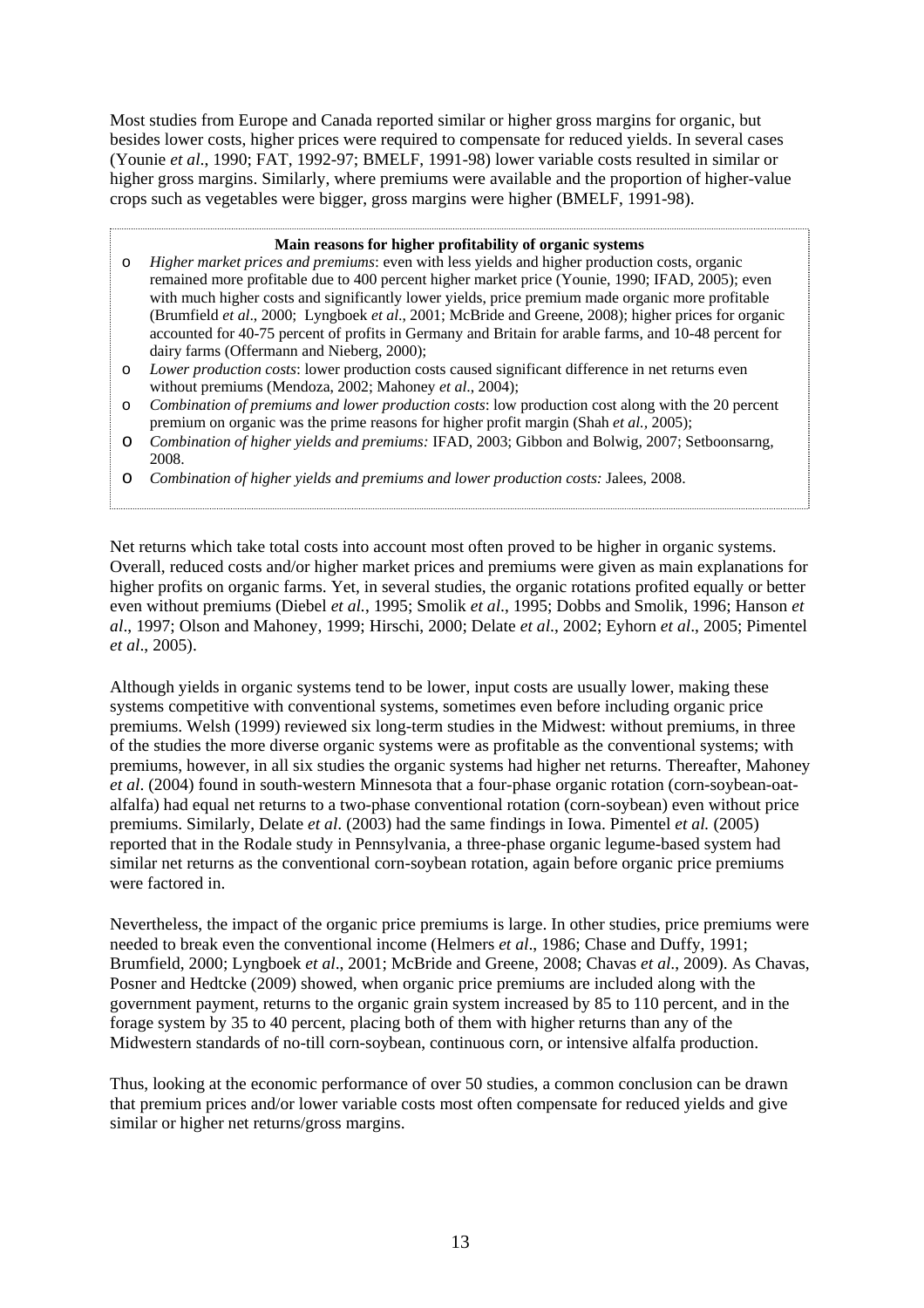#### **2.6 Profitability in developing countries**

In less developed countries, very few studies have been conducted on the profitability of organic agriculture and none used farm budget-related data. Long-term studies are hardly existent: only about a dozen studies compared both yields and net income, mostly focusing on coffee and cotton. There are several outstanding characteristics that make comparative studies in developing countries different from those in developed countries. Some of these differences are the following:

- o Non-cash costs are often not taken into account (Mendoza, 2002): they are not treated as costs by farmers since it does not involve money on their part. Most farmers view their work as their main occupation, having no alternative off-farm source of income. Thus, opportunity costs for family labour are not considered, whereas they contribute to a substantial part of production costs as opportunity costs in developed countries.
- o Many farmers are tenants and do not own the lands in developing countries, and as a consequence have less motivation in investing into better management practices. Mendoza (2002) found that all organic farmers were landowners (and indeed they had higher yields), whereas only three out of the studied 17 conventional rice farmers owned their lands.
- o Livestock represents a critical element of organic farming in developing countries; animals are not only a source of manure, but also of farm power and immediate cash. Yet, most economic studies leave them out from the calculus of costs and revenues (Julees, 2008).
- o Most studies in developing countries rely on interviews with farmers. Consequently, many of the responses may be based on perceptions rather than on well-kept records. In many areas, farmers are mostly illiterate, so they do not keep written accounts and find it difficult to recall earlier costs of different inputs. Thus, data in these studies are mostly approximate figures, giving a rather indicative idea of economic performance.
- o Many studies in developing countries do not calculate fixed costs in a discounted form, since farmers are usually enable to recall exactly when and for how much they have made investments and how long those investments were to be utilized.
- o Farmers most often cannot recall the scale and timing of earlier investments, neither can they estimate how long into the future current investments are utilized. For these reasons, calculation of fixed costs in a discounted form has not been attempted in most studies (e.g. Gibbon and Bolwig, 2007).
- o Public support schemes, such as price support, provision of research extension and marketing services are non-existent. However, farmers who are members of contract farming schemes are entitled to free certification and training (Gibbon and Bolwig, 2007).
- o Organic farmers have higher variable costs on post-harvest handling and processing activities in order to meet the higher quality standards set by the organic exporters.

All complied studies in developing countries showed higher profitability in organic agriculture (except for one study by Pülschen and Lutzeyer, 1993), partly because of higher yields and reduced costs (Mendoza, 2002; Eyhorn *et al*., 2005; Jalees, 2008), partly because of much higher market prices (IFAD, 2005). It is important to carefully consider the quality of organic farming data in developing countries, especially when studies are based on interviews with farmers: Mendoza (2002), Carpenter (2003), IFAD (2005), Jalees (2008).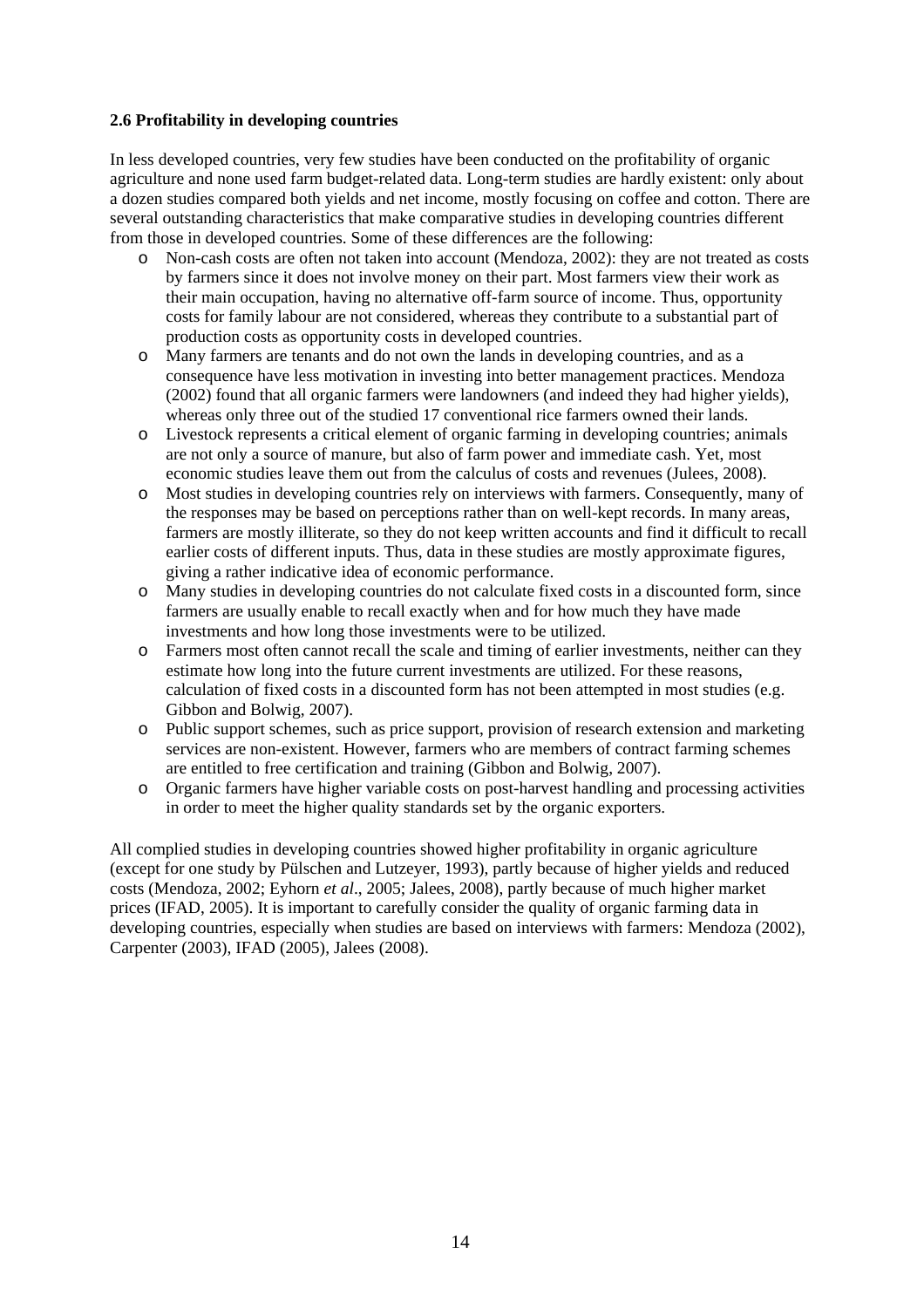#### **Profitability of organic cotton production**

An Indo-Swiss research team compared agronomic data of 60 organic and 60 conventional farms over two years (Eyhorn *et al.*, 2005) and came to the conclusion that cotton-based organic farming is more profitable: variable production costs were 13-20 percent lower, inputs were 40 percent lower, yet yields were 4-6 percent higher in the two years, and as a consequence gross margins for cotton were also 30-43 percent higher. Although crops grown in rotation with cotton were sold without a price premium, organic farms achieved 10-20 percent higher incomes from conventional agriculture. Similarly, an impact assessment study for organic cotton farmers in Kutch and Surendranagar commissioned by Agrocel concluded that farmers who participated in the project enjoyed a net gain of 14-20 percent resulting from higher revenues and lower costs. The updated version of the study surveying 125 organic cotton farmers concluded that 95 percent of respondents saw their agricultural income risen since adopting organic agriculture, on average by 17 percent, most of them attributing this largely to the reduced cost of production and increase in cost of selling (MacDonald, 2008). Similarly, Raj *et al.* (2005) found in Andhra Pradesh that organic cotton was much more profitable, since conventional cotton did not have any profits (income was + \$13 versus -\$30). In conclusion, all studies found organic cotton farming more profitable than conventional.

# **3. CRITICAL QUESTIONS FOR COMPARATIVE STUDIES**

#### **3.1.What methodology is used?**

Different studies use different methodologies and rely on different sets of data. The most common ones found in the compiled studies can be grouped in the three categories described below.

#### **3.1.1. Experimental trials**

The use of production data from university trials and research institutions database to estimate enterprise budgets (Helmers *et al*., 1986; Diebel *et al*., 1995; Smolik *et al*., 1995; Olson and Mahoney, 1999; Hirschi, 2000; Delate *et al*., 2002). These field studies use replicated in randomized blocks (Hanson *et al*., 1997), or compare different production regimes using adjacent parcels (Clark *et al*., 1999). While field studies allow for the exclusion of many external factors influencing profitability (and thus the effect of the production systems themselves on economic performance is more obvious), this methodology fails to consider land and labour charges on the costs side and real marketed quantities on the revenue side (not all organic harvest can be sold as organic at a premium price). Not all harvested produce could get premium price also because of the necessity to meet certain quality requirements – these aspects could only be covered by studies relying on data from existing farms. Yet the biggest problem with this approach is that it ignores the farmer as an entrepreneur since it keeps as many factors as possible constant (whereas farmers may change practices, such as rotation, as soon as prices change or certain problems arise). Nevertheless, several criteria could be used to improve experimental trials, such as: sufficiently large size; inclusion of human input; and several years' comparison after the conversion period.

#### **3.1.2. Farm operations**

Direct comparison using data from operating farms, surveys or case studies is the most often preferred methodology for comparative studies. Obviously, the comparability increases with the number of selection criteria used. Farm surveys can take the shape of sample-groups, matched pairs and clustered groups and they use enterprise budgets. One critique of case studies and of surveys comparing individual organic farms with averaged group data for conventional farms is the inability of generalization, since individual farms cannot be considered representative of the population. Other surveys compare group averages for organic and conventional farms, but variations within the groups may be as large as as any difference between the groups. Case studies allow understanding of interrelationships and causality, at the expense of comparability and statistical analysis (Lampkin, 1994).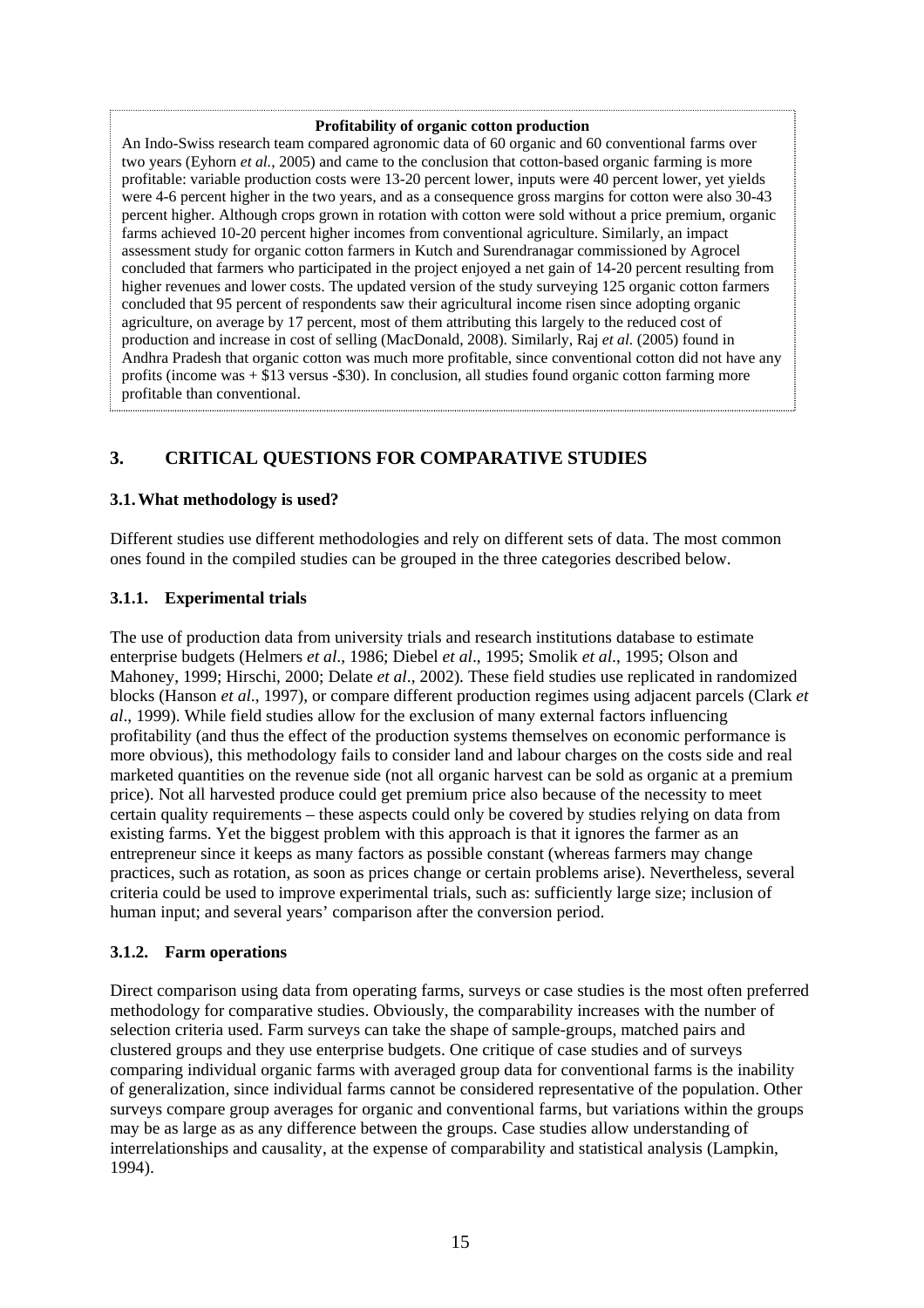To assess the relative profitability of organic agriculture, one of the most crucial considerations is the selection of the comparison group. The German long-term study by BMELF between 1983-94 showed that if organic is compared to a carefully selected comparison group, than it receives higher profits, whereas if compared with 'main income' German farms, than organic profits are lower.

There are different approaches for selecting comparable conventional farms, both with respect to the choice of selection variables and to the applied matching procedures. Consequently, results between studies and countries cannot be easily compared. Attempts have been made to develop guidelines on the selection process for comparisons; Offermann and Lampkin (2005) have suggested to include farms with similar environmental conditions, localization, equipment of production factors, and farm type. Within the EU research project EU-CEE-OFP, guidelines for the harmonization of income comparisons of organic and conventional farms have been developed, which can serve as a basis for a 'code of good practice' (Offermann, 2004). The preferred approach is to select a group of similar conventional farms to compare with each individual organic farm, so that the impact of differences in management ability can be minimized (Offermann and Lampkin, 2005). If there is high number of organic farms present in a region, the comparison procedure becomes easier: specific matching is not needed anymore, as the organic farms can simply be compared to all conventional farms of similar farm type and same size in the respective region.

Comparisons can be made between: groups of similar farms; between two representative farms; between farms based on "minimum similar criterion"; or between farms with similar characteristics in production system, size and location (Cisilino and Madau, 2008). Sample size shall not be too small, otherwise it is hard to do any statistical tests of differences. Comparing a large-scale conventional farm with a smallholder organic would give radically different results compared to when sizes are similar. Due to economies of scale, large farmers are more likely to purchase seeds and chemicals for lower prices from wholesale outlets, by-passing local sales people. Furthermore, similar number of farms shall be chosen in both groups in order to have substantial homogeneity between organic and conventional farms as regards structural, environmental and managerial aspects. According to Offermann and Nieberg (2000), the advantage of this system is that it minimizes the risk of including "non-system determined" aspects that can affect the results, since both farm types show an average potential endowment<sup>[1](#page-15-0)</sup>.

Non-system determined factors – such as location, size, land tenure, land characteristics, financial circumstances, production, marketing and managerial influences (Dabbert, 1990) – are better to be ruled out if the intent is to assess the financial performance of different production systems. It is best to compare similar farm types (arable, dairy, mixed, etc.) with similar intensity of external input use under similar agro-ecosystem and socio-economic conditions. Yet, the risk of choosing non-similar systems will always remain, due to technological or management differences.

#### **3.1.3. Modeling studies**

1

The modeling comparisons of organic and conventional farms based on empirical (econometric) or normative models is rarely used. A USDA study (1980) and a study in Iowa (James, 1983) were one of the first modeling studies and both showed that organic agriculture had consistently lower returns. Although these models allowed for non-system determined factors to be excluded, they involved high level of abstraction and simplicity. The previous studies can be criticized for assuming that soil structure, infiltration rates, erosion rates were the same and these did not influence the economic outcome. Since there are significant differences between the two systems in terms of replacing needed nutrients and water, these costs will be manifested over time. Moreover, the diversity of crops on organic farms can provide economic benefits that are usually also not captured (e.g. resilience to

<span id="page-15-0"></span><sup>&</sup>lt;sup>1</sup> Several studies compared unequal number of farms: in Vermont, 7 organic and 182 conventional dairy farms were compared (McCrory, 2001); in Emilia-Romagna, Italy, comparison was made between 83 organic and 1781 conventional farms and in Minnesota between 42 organic and 2897 conventional (Canavari *et al*., 2007).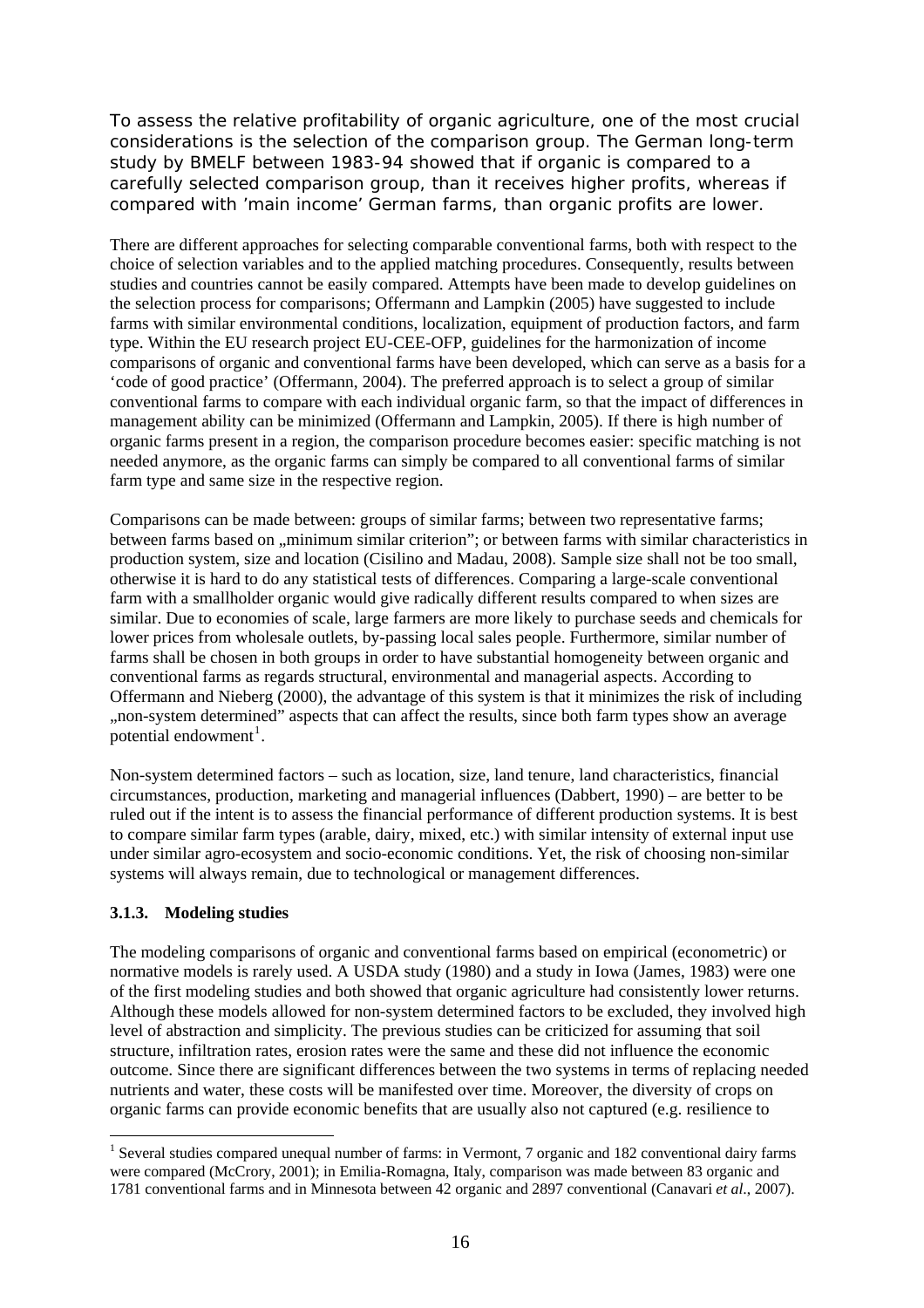natural and economic shocks). Another example that such models do not necessarily reflect reality is the economic simulation model used by Diebel *et al.* (1995) that assumed equal yields.

# **3.2. What indicator is used for the comparison?**

Net revenue or gross margin per hectare/acre is used most often as main indicator of profitability. The evaluation of results strongly depends on whether profits per family work unit are tested, which are usually equal to, or higher, in organic, or profits per hectare of utilizable agricultural area is tested, which is often lower than those of conventional farms (Offermann and Nieberg, 2000). Similarly, if the average market value of crops produced on farms is evaluated, conventional will most often outperform organic, due partly to differences in the relative amount of land devoted to each crop.

If one considers the indicators for yields, and yield per hectare of a single crop is measured, it would be probably lower in an organic farm than on a conventional growing mostly that crop. Whereas, if total production per hectare of all crops is taken into account, than organic may easily outperform conventional. Conventional systems focus on cultivating high-value crops in most areas, whereas organic farms have to limit high-value crop acreages for enabling rotation. Consequently, systems with a higher proportion of such crops (like soybean grown in a soy-corn rotation or tomatoes in a two-year conventional rotation) tend to have higher net returns (Helmers *et al*., 1996). Clark *et al*. (1999) concluded that the two-year conventional rotation was most profitable due to greater frequency of high-cash crop (tomato). However, the study showed that when high value crops were grown in a longer (conventional) rotation, organic rotation outperformed the conventional one.

# **3.3. Is organic treated as a whole system?**

The concept of a farm as an independent system of which components are operating together for a common purpose, has been recognized for long (Lampkin and Padel, 1994). Organic agriculture specifically requires a systems approach due to its complexity. Conventional and organic farms represent different systems. Thus, the usual simplified approach of comparing them on the basis of few variables looking at few cash crops may not be sufficient. Let alone the negative off-farm implications of specialized conventional systems as opposed to organic ones aiming at semi-closed systems if we want to analyze profitability on the society scale..

Furthermore, evaluating the profitability of a single crop may is not appropriate in a whole-farm system, since it would disregard the interactions between farm elements. Organic cultivars are in many cases different and do yield less: for example, fertility enhancing legumes take at least 1-2 years in the rotation and bring less in direct cash than a high-yielding conventional cash crop. The same legumes may, however, double the yields of the subsequent cereal crop. Overall, a multi-disciplinary approach that involves the whole farm (including crop and livestock operations) and takes note of the management skills and objectives of the farmers is a more favourable option.

# **3.4. Are farmers' objectives taken into account?**

When measuring profitability, researchers cannot put aside farmers' objectives. Maybe, some organic and for that matter conventional farms may not aim to the highest possible returns, but have other priorities, such as stress less lives in the countryside, production of healthy food, better family health, etc. Thus, even though an organic farmer could have a lower profit than the conventional counterpart, his/her main objectives could be met while still having a sufficient income for the family.

Dobbs and Smolik (1996) showed that organic farms still earned acceptable profits since net revenues were high enough to cover all costs, including land charges and family labour wages. Profitability is thus rather understood in the context of the farmers' goals; excluding these from economic studies would require a very careful interpretation of results. If profitability of an organic farm is related to the profitability of a conventional farm, as is done in comparative studies, it is not clear whether the relative profitability of farms draws a valid picture of reality or distorts it. Farmers may for example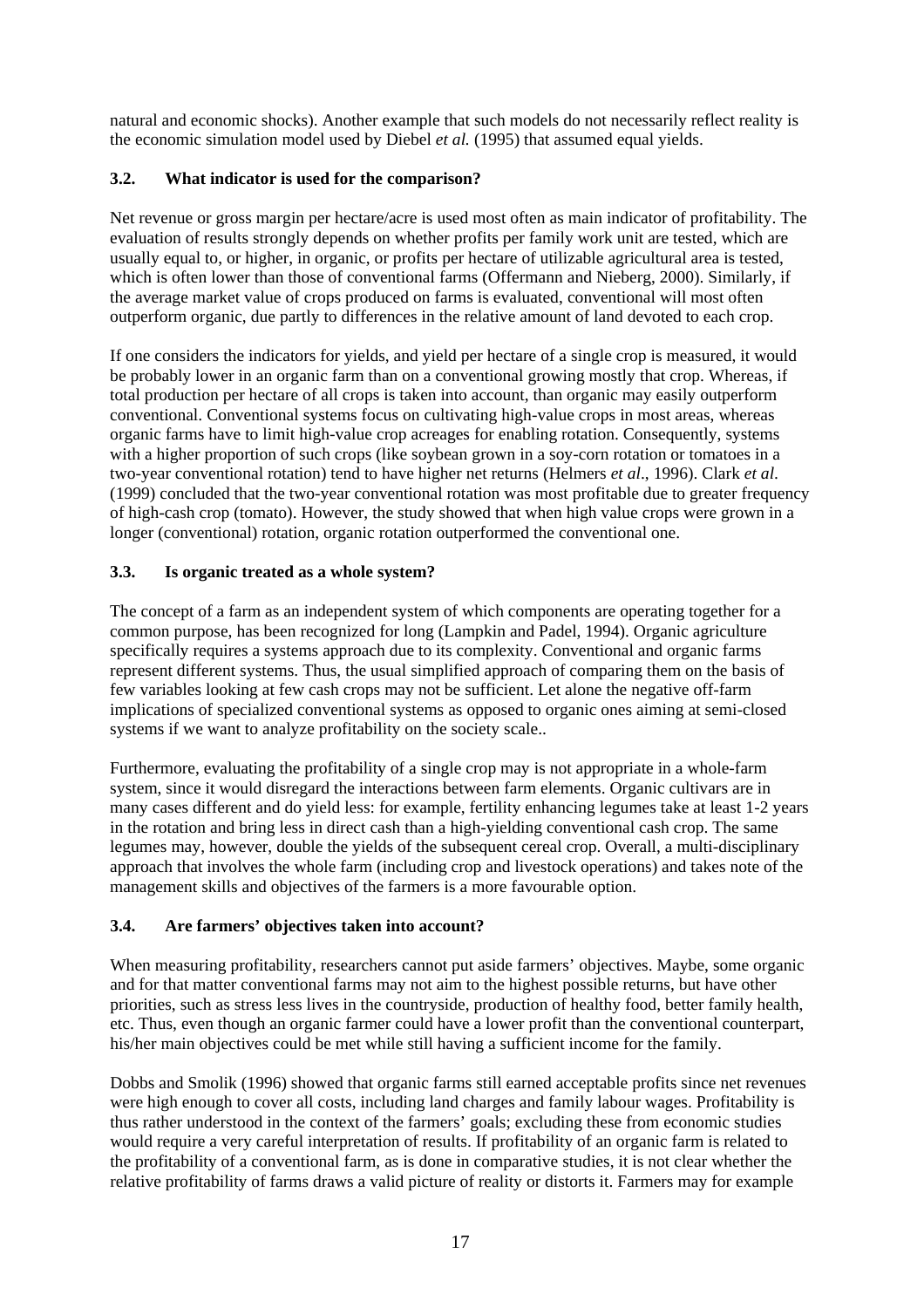have other income sources that balance-out a less impressive profit, such as agritourism, eventual carbon sink payments or other off-farm activities. The question is whether farmer's average profits over the years is satisfactory or not in relation to farmers' set objectives. Another factor to be considered is indebtness due to previous investments and the extent to which profits can enable the pay-back of loans. Such factors play an important role in determining farm profitability and could be captured through household surveys.

# **3.5. Are price premiums taken into account?**

Farmers can receive premiums for various commodities thus, making organic agriculture more profitable. Premium prices for organic crops are widely available for most developed countries (and much less in developing ones), but the size of the premium varies among crops and countries. Not only that premiums vary but not all products may be sold at premium prices due to quality requirements (e.g. colour, size specifications) or lack of market demand. Thus, these would be sold as conventional. The importance of domestic organic markets and local demand is thus crucial in order to sell all produce with premiums and not just one proportion of a single export crop, according to trader's specifications.

#### **Premiums breaking even conventional profits**

Most studies in the eighties and early nineties by land-grant universities in U.S.A. did not take premiums into account (Diebel *et al*., 1995; Smolik *et al*., 1995). The Wallace Institute review of six midwestern university studies found that organic grain and soybean production systems earned higher profits with premiums, and even without them, half of the organic systems were more profitable. Welsh (1999) noted, when calculating the required premiums for some of the organic systems, that the greater the number of crops commanding premiums in the rotation, the smaller the size of the premiums required to break even, as compared to the conventional system. He calculated for the Minnesota experimental trials that, if premiums were available for all crops (i.e. corn, oats, alfalfa), a 19 percent premium/crop/year would be needed, whereas if only corn and oats got premiums, 35.4 percent was necessary to break even conventional profits.

Premiums depend on many factors – such as commodity, location, access to organic markets and marketing skills of the farmer – and can take several forms: constant, seasonal or for established amount of products per month<sup>[2](#page-17-0)</sup>. In many cases, it is the premium price that makes organic systems more profitable. However, even without premiums, organic systems may be more profitable than conventional. With economy of scale in organic agriculture, premiums are less needed since postharvest and certification costs are lower with greater quantities. Overall, omitting premium prices – when they are available – would run counter to economic realities. Yet, many studies warned that reliance on price premium may jeopardize the long-term economic viability of organic farming (Clark *et al*., 1997). Since the market for high-value crops can get saturated, and premiums can fall as a consequence, a strategy of diversification is advised in which lower premiums are given to all crops in the rotation.

# **3.6. Is governmental support taken into account?**

1

Different payments are awarded to organic farms, depending also on the crops grown. It is important to take these into account to accurately show the relative profitability of the two systems. In most countries, existing governmental policies benefit organic agriculture much less than conventional ones (Smolik *et al*., 1995). Much is revealed on this aspect when researchers compared differences in economic profitability in relation to the presence or absence of government payments. Diebel *et al*. (1995) showed that without governmental payments, organic returns were 143 percent greater than conventional, yet if government payments were taken into account, the difference in favour of organic was 'only' 78 percent greater than conventional returns. In the EU, member states can support organic farming directly via agri-environmental measures. Offermann and Nieberg (2000) calculated that for

<span id="page-17-0"></span> $2$  Larson, Kliebenstein and Honeyman (2002) explained that in the case of organic pork production, a constant premium encourages over-production of summer farrowed pigs (when costs are much less) and thus, a seasonal premium is much to be preferred to trigger production during winter periods.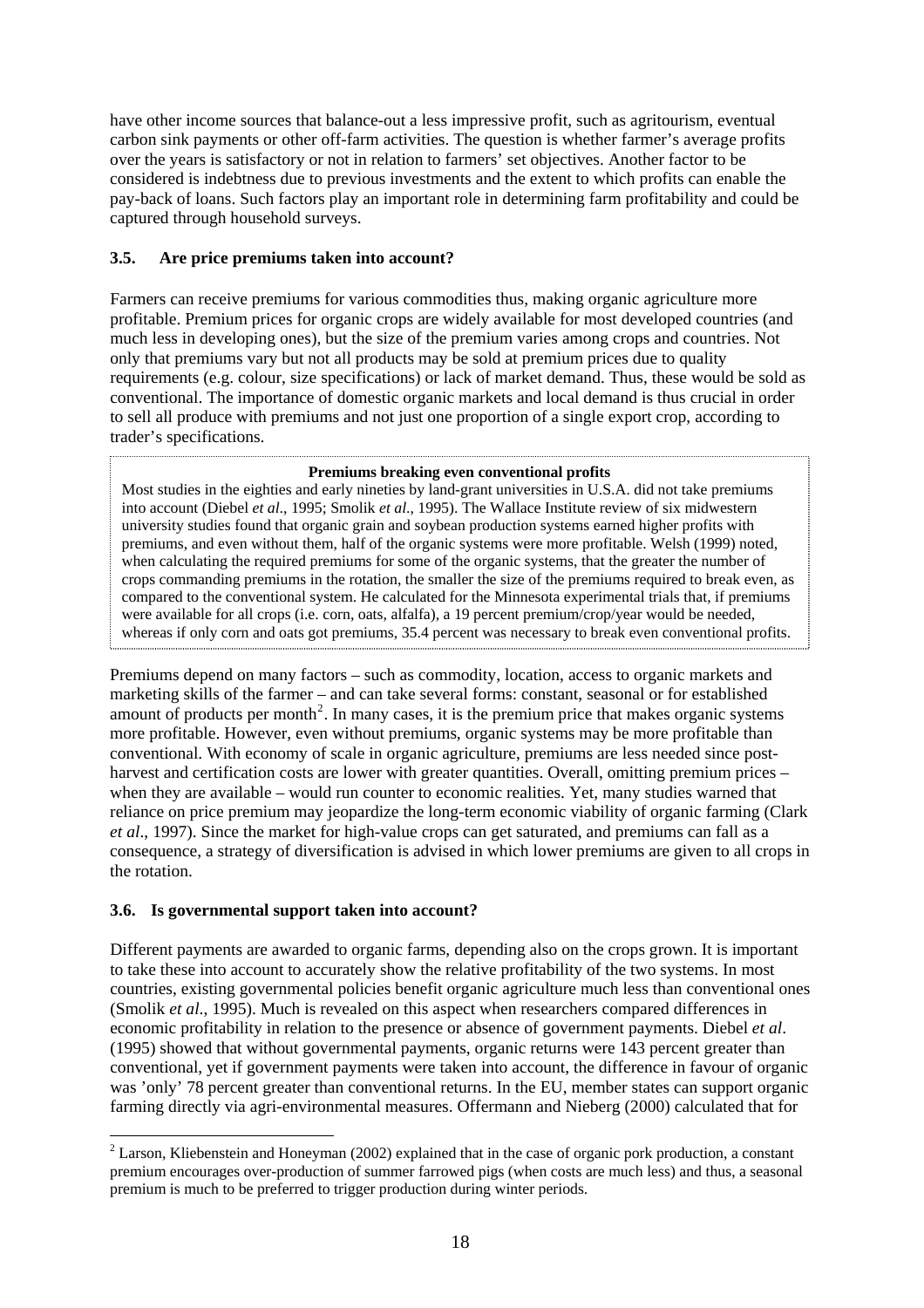organic farms in Austria, Denmark and Germany, the share of governmental payments in profits are at around 20 percent, whereas in Great Britain this share is much lower due to both the relatively low level of payments, and the fact that only converting farms are eligible for payments under the organic farming scheme.

#### **3.7. Are differences in profitability caused by non-system differences?**

When there is a difference between the two production systems, it is important to determine whether these differences are because of the system itself or due to external factors, such as management skills of farmers. Whether a farming system is financially beneficial depends also on what is included in the analysis: off-farm effects are very difficult to quantify, though they are extremely relevant for determining the efficiencies of a particular farming system.

Failure to choose the right comparison groups by accounting for the non-system determined factors may lead to the question whether these or the type of production system is responsible for differences in profitability. Many studies compare the profitability of organic versus conventional and treats results in different profits as arising from differences between the systems. Several others, however, conclude (Fox *et al*., 1991; Dobbs, 1994; Canavari *et al*., 2007) that the differences lay in other factors, such as variations in the production systems, climate, soil and crop types. It has to be observed that annual results on profitability of organic and conventional farms show similar variations, indicating that not necessarily the farming system *per se* but other factors – climate, soil type, input and output prices, premiums, policies and exchange rates all dependent on the particular country and on the time when farming takes place – determine the profitability of a farm (Wynen, 2006).

#### **Different 'non-system' influences on farm profitability**

- o *Within-system variations*: Welsh (1999) concluded that within-system variations (e.g. region, environment) had a greater effect on profits than between-system variation of organic and conventional. Similarly, Nieberg and Offermann (2002) came to the conclusion that the development of profits was comparable in organic and conventional farms and rather external, non-system factors influence on the two production systems in a very similar way. Also, Smith, Clapperton, and Blackshaw (2004), who conducted an analysis of organic and conventional crop rotations in the northern Great Plains of Canada, concluded that there was as much variation in net returns within organic and conventional systems as between the two.
- o *Physical characteristics*: Murphy (1992) reported that large differences in farm size, farm enterprise structure (i.e. proportion of land cropped), land quality and location often had a greater influence on income levels than the production system itself.
- o *External factors*: the parallel changes of conventional and organic profits in the German long-term study by BMELF between 1983-94 showed that the impact of external factors, such as climate and agricultural policy changes, was substantial.
- o *Unmeasurable influence:* Canavari *et al.* (2007) concluded that due to inaccessibility of individual data, the significance of differences could not be tested thus, it was not possible to prove whether income difference was system-related.

# **3.8. Are compared farms still in conversion?**

Comparison between a conventional farm and an organic farm in conversion is unfair as often, organic conversion involves investment costs for adoptions to organic farming in terms of e.g. varieties for perennial crops, animal-friendly housing systems and adapted machinery. During conversion, organic farms cannot earn premiums and yield reduction is common, until farmers learn and adjust to organic farming practices and the equilibrium of the agro-ecosystem is restored. Throughout this period, financial loss can be severe: less profitable crop rotations may be required; yields may decrease due also to higher weed infestations; and normally, three or four years have to pass until crop rotations become established and yield begin to increase.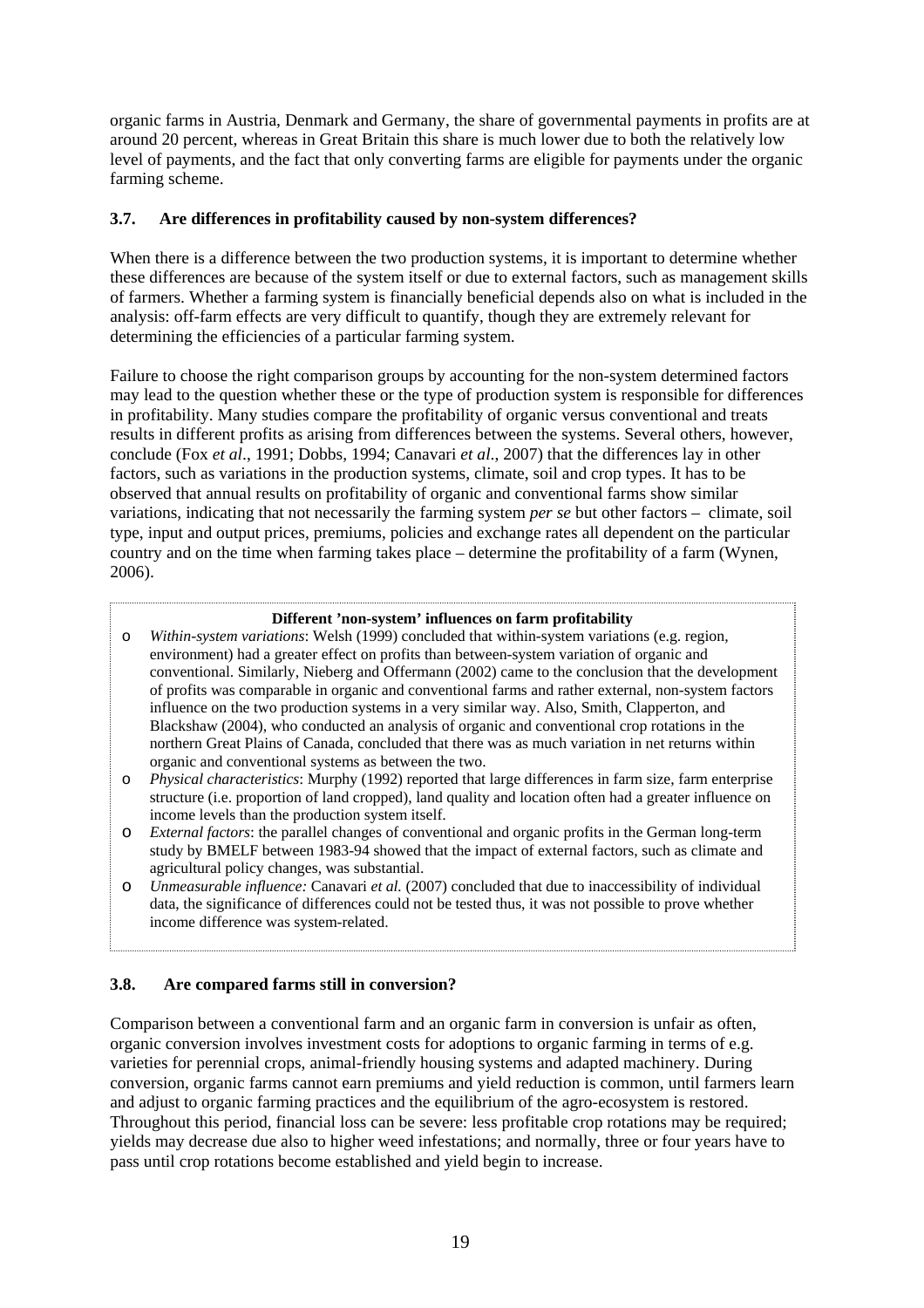According to Dabbert and Madden's (1986) model simulations, the rotational effect on income is not over till the sixth year, when the legumes begin to deliver their maximum contribution to the farm's nitrogen supply. Wynen (2001) showed that organic farms that had been under organic management for longer times achieved higher yields than the latest entrants. Thus, this transitional phase is the most challenging one for organic farmers and should not be taken for the purpose of comparative studies with other conventional farms. It is, of course, another matter if the objective is to find out the change in farm economics during conversion. In such cases, one full crop rotation cycle, in addition to the conversion period of three years, is the recommended minimal period for conversion experiments (Standhill, 1990).

#### **3.9. Are multi-year comparisons designed to include the whole organic rotation?**

Studies covering only one year may be strongly impacted by certain climatic, economic or other factors prevailing in a given year. The weakness of several studies (especially of those with annual crops, where rotation is a must in organic) is their relatively short length. Organic rotations usually cover 3-4 years, whereas conventional ones are shorter. In order to accurately evaluate the profitability of organic farms, the whole rotation must be taken into account. Moreover, benefits of "rotation effects" manifest themselves usually several years after rotations so ideally, a multi-year comparisons should be designed for determining farm economics (Welsh, 1999). Soil quality tends to improve over time and weed, insect and disease populations decrease in the organic system with good management, thus lowering nutrient and pest management input costs. These reductions in costs can only be captured in a long-term study. This would also allow the yielding of full benefits from investments made in early years of an organic system (biological pest control, changes in buildings, fencing, breeding livestock, etc). Moreover, a multi-year comparison could ensure that variability in annual prices and net returns are duly taken into account.

Overall, a long-term study - covering at least three years starting after the conversion period is over is an imperative to understand farm economics. Another important consideration is the precise definition of what is understood by one year: some authors consider the full calendar year, others include the cropping year usually covering two calendar years. If only the growing of the cash crop is accounted for, and no pre-seeding or post-harvest costs are included (e.g. cover crops, legumes, green manure), important costs (especially labour, seed and machinery) and benefits (erosion control, weed, pest and disease management) are disregarded.

# **3.10. How is family labour accounted for?**

Labour costs can be counted as numbers of full-time equivalent (FTE) or in terms of hours. Hanson *et al.*(1997) proved that in organic systems, greater amounts of family labour was needed. Wynen (2001) showed that in both production systems, family labour (which is not a cash cost) is actually three quarters of total labour costs. Small farms are usually having higher labour use and requirements per hectare than larger organic enterprises (Lampkin and Padel, 1994).

Labour costs can be measured in several ways depending on the farmers' (and researchers') perception of the value of their own work on farm. If the farmer views his/her time spent on the farm in terms of opportunity costs, labour costs tend to be higher in organic. If the farmer does not view off-farm income (i.e. income earned outside the farm) as an alternative source of income, labour costs between the two systems are similar (RUTGERS, 2008). Both family and hired labour are accounted for in most studies in developed countries, whereas in developing countries, opportunity costs for family labour is omitted. In the European studies evaluated by Offermann and Nieberg (2000), labour use on organic farms was higher (10-20 percent) than on comparable conventional farms, but its extent was strongly dependent on the farm type.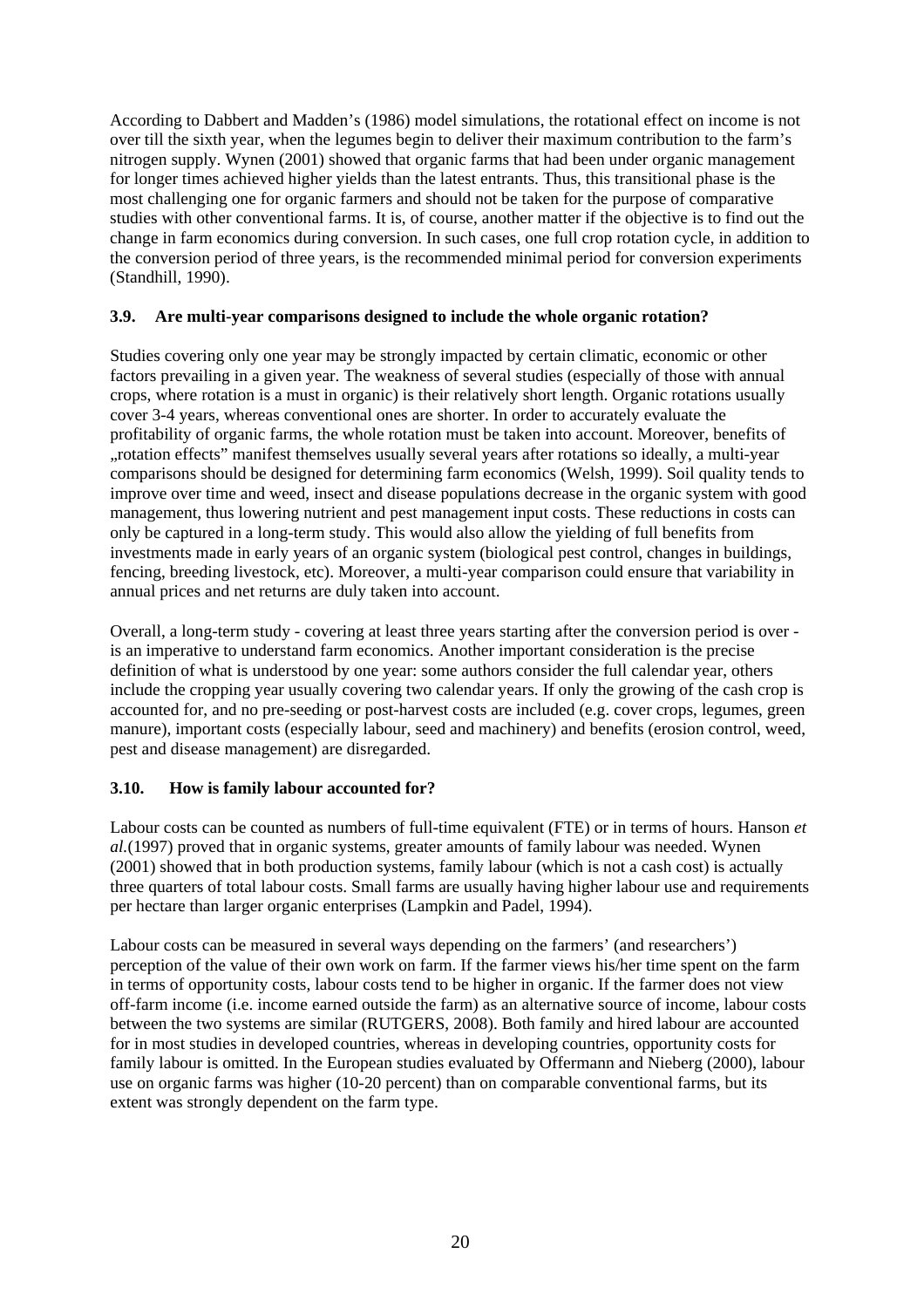#### **Higher labour costs due to higher wages**

Labour costs can be high also because of higher wage costs, not necessarily due to more labour need. Delate *et al*. (2002) used three different hourly rates to cover a typical range of Iowa farmers, and the authors found that increasing labour charges did not change the significantly higher net returns of organic corn and soybeans. In the German (BMELF, 1994) and Swiss (FAT, 1993) studies, organic wage costs were two to four times as high as conventional.

Further questions arise when deciding upon the inclusion of the time spent in marketing and seed selection with labour hours of the farmer, and of his/her off-farm labour. The FAT (1993) investigations proved that organic farms received higher off-farm income, which made their total net income closer to that of conventional farms.

#### **3.11. How are loans dealt with?**

Farmers often take short or long-term loans to pay for supplies, labour and purchased inputs. To account for these, it is suggested that interest on operation capital is included as a cost of production, charged on total variable costs at a rate of, for example, 10 percent per annum. For annual crops, interest can be calculated for the growing period till the harvest, and for perennial crops, for the full year (RUTGERS, 2008).

#### **Conventional farmers are usually more indebted**

Most studies did not evaluate the debt issue and thus did not take previous investments in agriculture into account. Some authors, however, noted that conventional farmers were significantly more indebted, especially in developing countries (Eyhorn *et al*., 2005; Shah *et al*., 2005; Jalees, 2008). Eyhorn *et al*. (2005) noted that most conventional cotton farmers in Central India bought inputs on loan, at annual interest rates between 10-15 percent (from cooperative societies) to over 30 percent (from private money lenders). Since production costs were usually lower, the necessity in organic agriculture to take up loans was far less. As Jalees (2008) indicated, the main cause for India's extremely high farmers' suicide rate is debt servicing for start-up costs, mainly GM seeds and chemical inputs.

#### **3.12. What agro-climatic areas and what crops are studied?**

Climatic characteristics can be crucial determinants of relative profitability. Production costs vary greatly by region, climate and production system. Studies showed that in wetter areas (e.g. Corn Belt) conventional is outperforming organic, whereas in drier areas, it is the opposite. Organic systems have been proven to be more competitive in drier areas of U.S.A. (Diebel *et al.,* 1995).

Organic production may be a good option for areas with low disease and pest pressure, but it is much more difficult in other areas where productions costs are too high. For instance, feed costs are much higher especially for organic farms in some areas (e.g. New England) than in others (e.g. Corn Belt) where the price of organic grain increases the farther one moves away from the Corn Belt. Consequently, the financial performance of an organic dairy farm in Wisconsin looks very different from that of a New England farm where higher cost of paid labour and purchased feed nullified much of the milk price advantage (Kriegl, 2006). Thus, it is very important to consider which climatic areas are selected and what crops are grown there.

#### **3.13. Are livestock operations included?**

1

There are very scare financial data on livestock farms. Most studies excluded livestock operations, even if they were present in both farming systems; others included only the manure but excluded all other aspects (Helmers *et al.*, 1986; Wynen, 2001<sup>[3](#page-20-0)</sup>; Chase *et al.*, 2008). This creates an unrealistic

<span id="page-20-0"></span> $3$  Wynen (2001) argued that she excluded livestock operations in the comparison because sheep may be used either for wool or for fat lambs, both of which should be treated as different enterprises, and also because different classes of wool get different prices.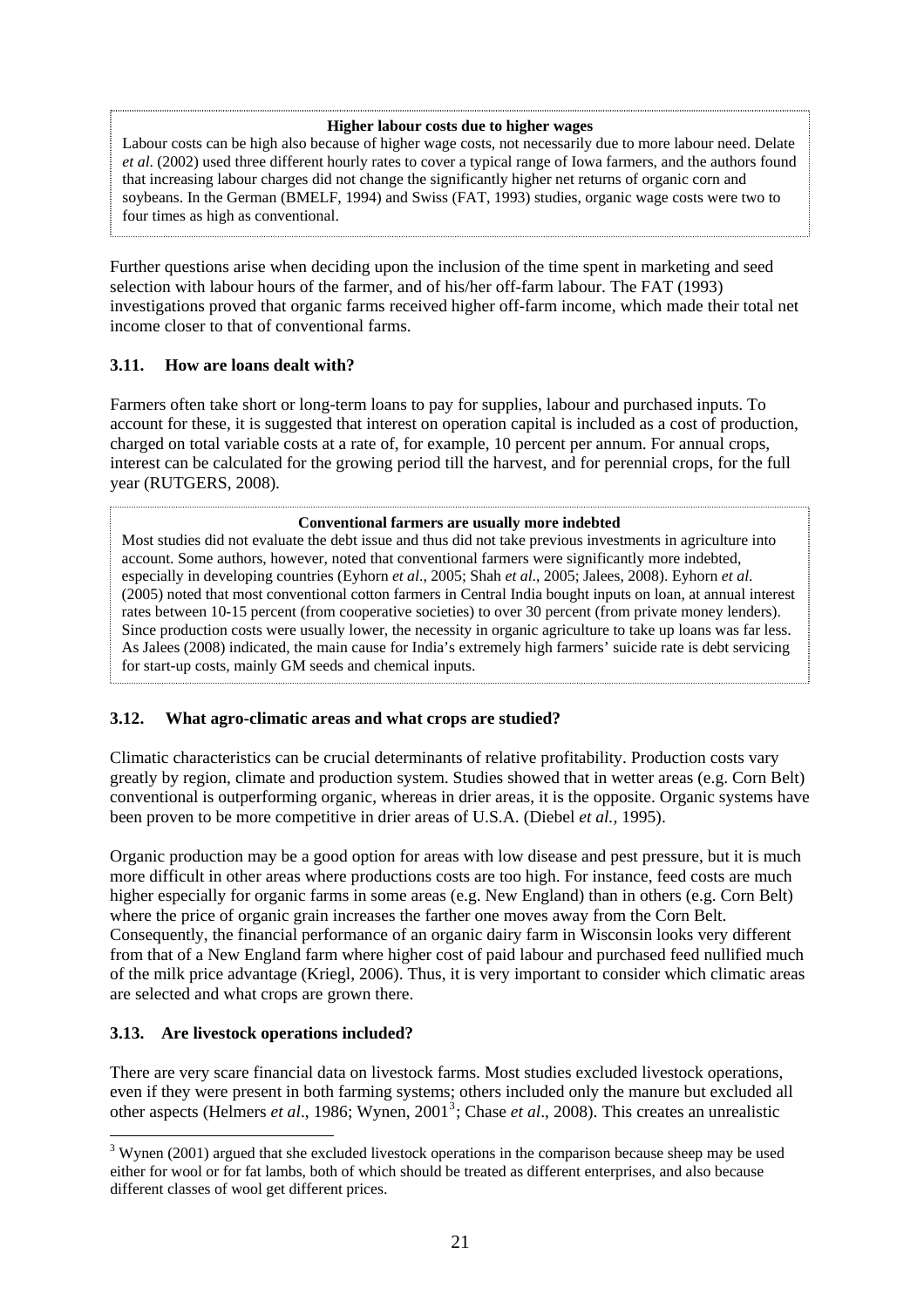picture, since livestock is a crucial element for optimum economic performance of organic farms. When analyzing whole-farm performance, livestock has a crucial importance in within-farms transfers of nutrients and energy in organic agriculture. For instance, organic alfalfa grown in the rotation may be fed to animals instead of being sold on the market for premium if possible and this would immediately change the input and output calculations.

Many studies using data from non-operational farms assume that all manure inputs have to be purchased from off-farm sources (e.g. Clark *et al*., 1997). Dabbert and Madden (1986) found that it was more profitable to seed the crops and purchase the manure than to feed the crops to beef in a fattening enterprise. Chase *et al.* (2008) included manure as available source, yet other aspects of livestock operations were left out. Smolik *et al.* (1995) assumed that all grain was sold on the market and not fed to livestock, although rotations patterned mixed farms in South Dakota. In the Swiss investigations (FAT, 1993), gross margins were calculated separately for livestock operations instead of calculating the gross margin for the whole mixed farm - without taking into account neither the cereal production for feed, nor the import of feed (only concentrates). Organic feeding practices are significantly more expensive than conventional practices. For all these reasons, assumptions on the source and cost of manure and feed have a dramatic effect on the outcome of economic comparisons. In comparative dairy studies in North America, higher costs of feed were the largest and most important difference between organic and conventional farms (Kriegl, 2006).

Studies with livestock have to be more cautious when determining whether feed and compost is bought or produced on-farm, because they may lead to contrasting economic results. Another question that can influence the profitability of livestock operations is whether gross margins or net returns are calculated per animal or per kg/liter base (which can be higher in organic) or per hectare base (which can be lower due to lower stocking rates in organic farms). Where quotas are limiting, the margin per liter produced is a more relevant performance measure.

# **3.14. Are processing and transaction costs taken into account?**

Calculating processing costs is not straightforward, as many crops can be sold in processed or unprocessed form. For instance, cocoa beans can be sold as fermented or unfermented. Coffee beans can be sold in raw form, as pulped and not dried, and as pulped and dried (parchment). Organic farming scheme operators usually purchase fermented cocoa and fully dried coffee beans (Gibbon and Bolwig, 2007). However, the picture gets more complicated since not all produce can be sold as fermented or dried.

#### **Example of higher processing costs in organic**

On average, in a study in Uganda, organic cocoa farmers sold 57 percent of their crop as organic, 24 percent in fermented form as conventional and 18 percent in unfermented form. Similarly, conventional cocoa farmers sold 58 percent of their crop fermented, and 42 percent in unfermented (Gibbon and Bolwig, 2007). The same study found that the higher costs of coffee processing in case of organic can be explained by the fact that a higher level of processing was required for organic coffee.

Transactions costs are associated with the marketing and delivery of products from the farm to the customer. These include post-harvest handling, packaging and storage, labour to sell, invoice and delivery of product. Chase *et al*. (2008) advised to make a separate transaction cost report as a companion for each enterprise budget. Since production costs do not vary by marketing outlet, he suggested to evaluate marketing decisions separately. By contrast, the New Jersey Agricultural Experiment Station advises marketing costs to be included as a cost of production. Farmers usually sell products through a third party, an auction or a broker, for which a selling charge has to be paid. If however, farmers are contracted to an organization (as are organic farmers) or to a processor, no selling charges are included in the budget.

On top of processing and transaction costs, wastage accounts for another important element that influences returns: especially in case of fresh vegetables and fruits, a high percentage of harvest may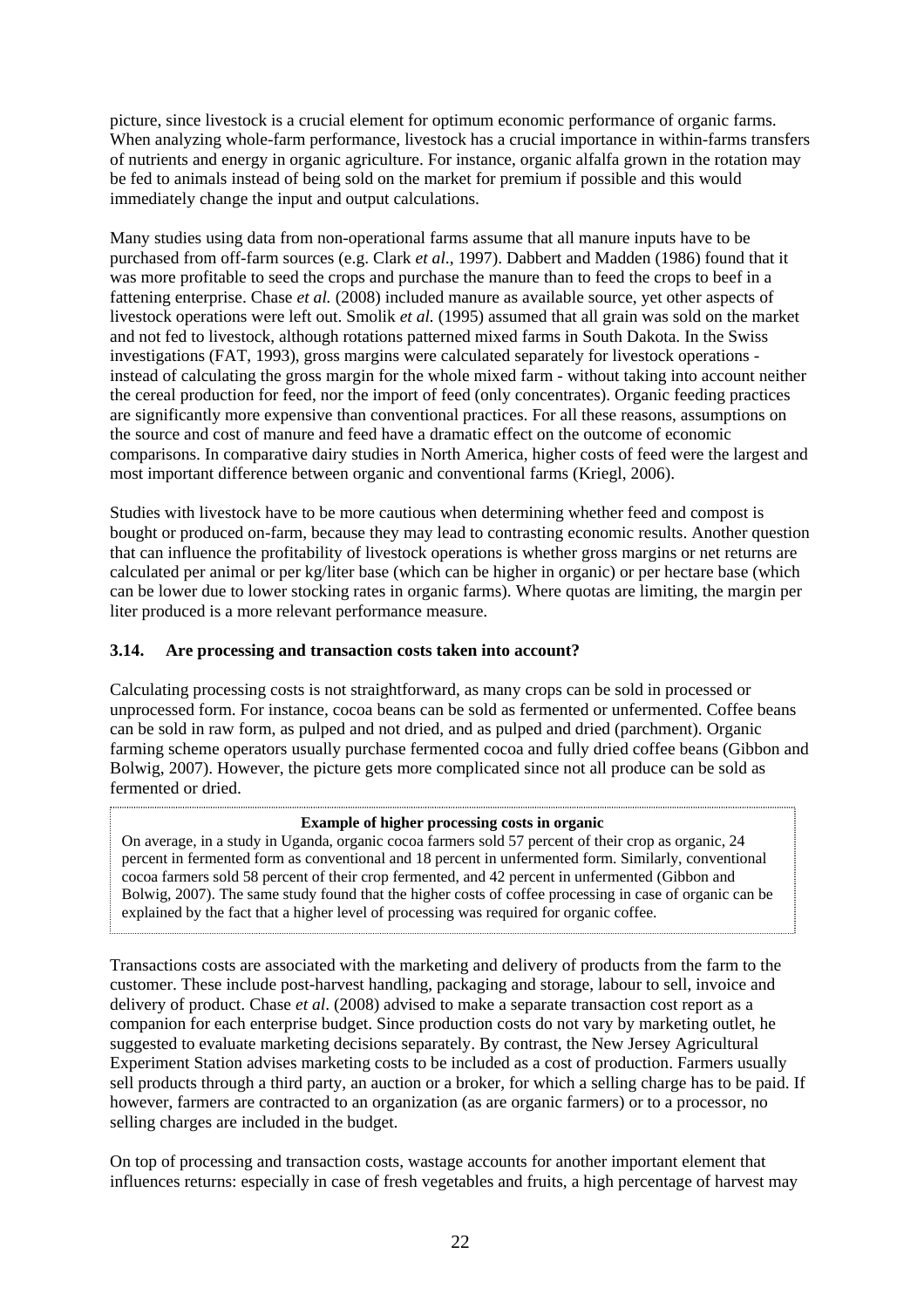be lost for different reasons (e.g. bad storage, weather). Economic studies do not specify explicitly the amount of harvest that is wasted and thus not sold, although it would be useful to know how much potential there is to reduce wastage and thus, increase profitability.

#### **3.15. How are the different levels of farmers' experience captured?**

Many studies conclude that it is not the difference of systems between organic and conventional that determines profitability, but the difference in management experiences. Fowler (1999) noted that technical knowledge and management ability were obvious in the best performing farms. Paine (2003) also confirmed that the highest profit farmers had the strongest management skills. To thoroughly account for farmers' experience, one could compare the best third (e.g. in terms of revenues per year) of the conventional producers of a certain operation (e.g. dairy farming) and the best third of the organic farmers, similarly the medium third and the worst third from a large sample base.

#### **Good management enhances returns**

Zentner *et al.* (2002) found in Canada that including oilseed and pulse crops in the organic rotation with cereals contributed to higher and more stable net farm income in most soil-climatic regions. The Glenlea long-term rotation study in Canada showed that yield loss due to organic management can be reduced by using a combined grain-forage rotation (Entz *et al*., 2005). Yield reduction averaged 63 percent in the organic system for the grain rotation (wheat-pulse-wheat-flax), 46 percent for the green manure rotation (wheat-red clover-wheat-flax) and 14 percent for the integrated grain-forage rotation (wheat-alfalfaalfalfa-flax). So choosing the right crop rotation with a combined grain-forage system is crucial for the profitability of organic wheat farms since it enhances organic production thus, increases revenues.

Management skills depend on the availability of extension and technical support, on the social network of the farmer, and on his/her experience. Collecting farm household data on managerial influences, including the number of years into farming, farm size, other crops planted, membership to organizations, reasons for farming methods used, business goals and skills and management ability could capture this important aspect. Most studies done in developing countries collect household data in order to help explaining the differences in profitability (Setboonsarng, 2008). Yet, it is quite a challenge to assess management ability objectively. For instance, Wynen (2001) asked farmers to rate their management ability, and results were included in the assessment. By its nature, only studies using data from operational farms could make use of a more qualitative assessment. Nevertheless, even these field studies could exclude managerial ability as non-system factor influencing profitability: in a study done by Delate *et al.* (2002), all operations were implemented by one farm manager in both systems.

#### **Farm household data in some economic comparative studies**

- o Philippines: number of years into farming, land size, crops, membership to organisations, reasons for farming method, lessons learned in farming - Mendoza (2002);
- o Lao: family size, land size, value of production, consumption and transportation assets, distance from farm to market - Setboonsarng (2008);
- o Australia: age, number of years into farming (and organic farming), self-rating and of neighbours on ability to manage farm, land size, area cropped as percentage of arable area - Wynen (2001).

#### **3.16. How is price determined?**

ļ.

Some studies use farm-gate prices, others use prices received by the elevator (storage building for grains) source or wholesale through larger outlets. Farm-gate prices are obtained from local or regional buyers at the time of harvest. Profitability is very much determined by the type of market channel where products are sold (prices realized via direct marketing to the consumer often being twice as high as those received from wholesalers) and the timing of sale. Which market is more profitable is dependent upon the competition, the customer and costs. Farmers may receive higher prices in farmers' markets than, for example, in institutional markets, but whether it would be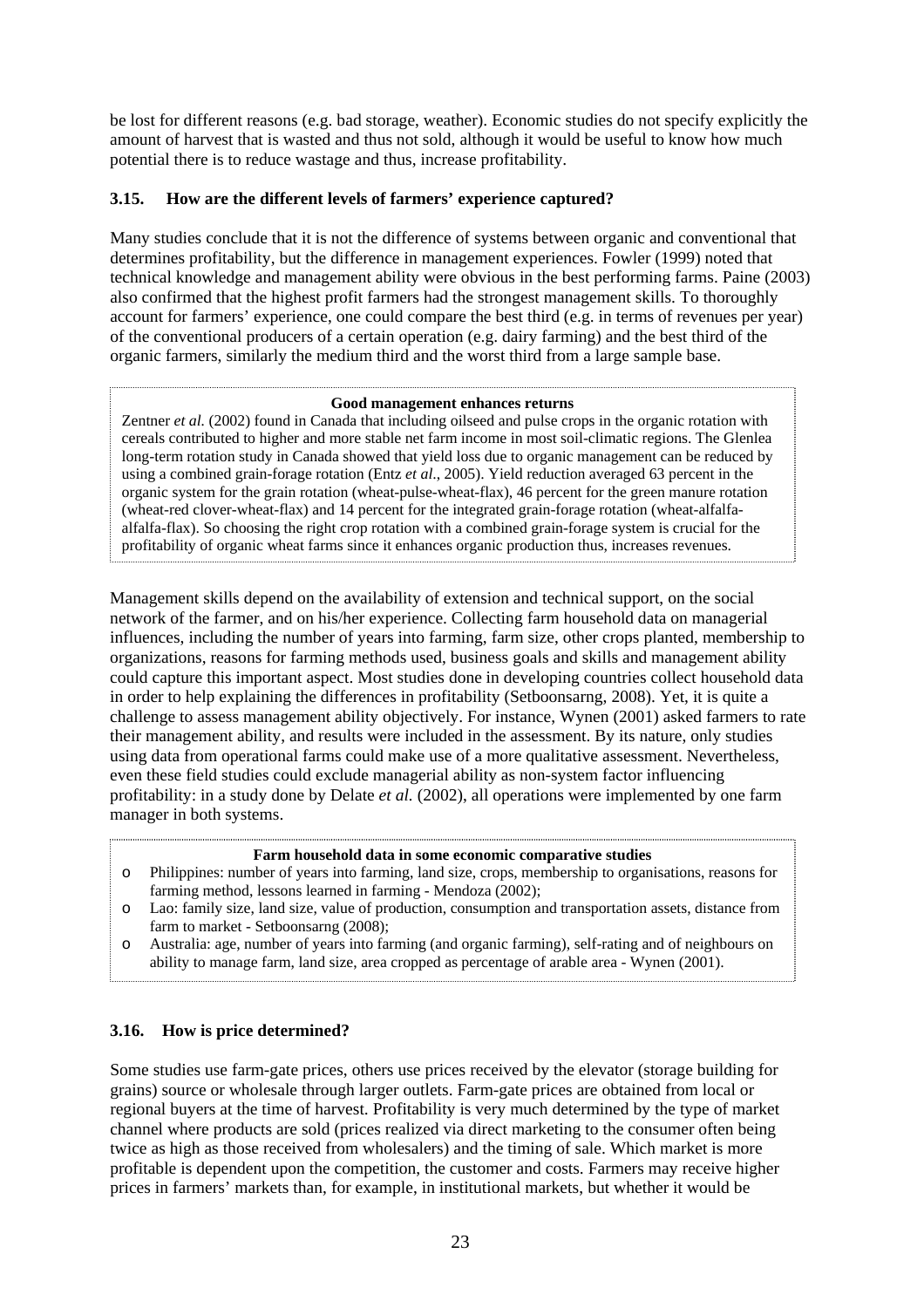profitable depends on how transaction costs change. However, one may receive higher prices at a certain marketing channel (e.g. direct marketing), but if the amounts that can be sold there are limited, the overall contribution of these sales to the total revenues is modest.

#### **Marketing effects on profitability**

A study made on social impacts of technical innovations confirmed (Shah *et al.*, 2005) that the right timing of cotton sales proved to be a crucial variable in the crop economics for a farmer. The price of cotton is at its peak when the harvest of pre-monsoon cotton takes place and the lowest when the monsoon cotton is harvested. Shah *et al.* (2005) showed that an organic farmer can receive up to 30 percent higher price when selling the pre-monsoon cotton, as compared to conventional farmers selling their monsoon cotton.

Due to price variations, several studies undertook a sensitivity analysis to determine the effects that this may have in terms of variations in profitability (Diebel *et al*., 1995; Smolik *et al*., 1995). Although prices for organic are much higher than conventional, a significant portion of organic products are sold on the conventional market. Obviously, prices and premiums should refer to the actual year when production costs have been studied and should not be used for retrospective analysis of previous years (e.g. the farm models carried out by Repstad and Eltun (1997) used production data from 1990 to 1996 in Eastern Norway, but the prices that were used for organic products were from 1996).

#### **3.17. Are certification costs included?**

For organic farmers, certification is an important additional cost items, yet the majority of the economic studies did not specify whether they accounted for these costs. Certification costs vary according to the fees of inspection and certification, individual or group certification, farm size, location, volume of production and the product itself. One of the major constraints of organic agriculture in developing countries is the high cost of certification, especially for smallholders and isolated locations, because of high inspection costs, when available. High certification fees (especially when foreign inspectors are flying long distances) and training costs represent for small producers a huge barrier to entry in the organic market. Contract farming and internal control systems are practical solution for small growers, since these schemes provide for shared group services and thus, reduced fees (Gibbon and Bolwig, 2007).

Small farms are often charged a much higher percentage (according to a U.S.A study, about six times more) of their annual sales for certification than very large farms (Ferguson, 2004). In many countries (e.g. UK), application fee covers certification for the holding, free technical and marketing support and a first inspection. Usually, certification costs involve both fixed and variable costs covering certification and inspection. Again, as with labour and machinery costs, different authors treat certification and associated costs differently. In the EU, certification costs are most often included among fixed costs (Padel and Zerger, 1994), though in an Africa study, Gibbon and Bolwig (2007) included cost of scheme membership among fixed costs. In gross margin calculations, treating certification and associated costs as fixed costs would mean leaving them outside of the economic evaluation.

# **4. SEEKING FAIR ECONOMIC COMPARISONS**

This part of the paper will step out of the farm level to the wider level of society to highlight the wider implications of profitability. Organic agriculture faces an unfair competition in the marketplace due to the distorting effect of current subsidy schemes that favour conventional production; the unequal availability of research and extension services; and the failure to capture the real environmental, social and health externalities in market prices of conventional foods.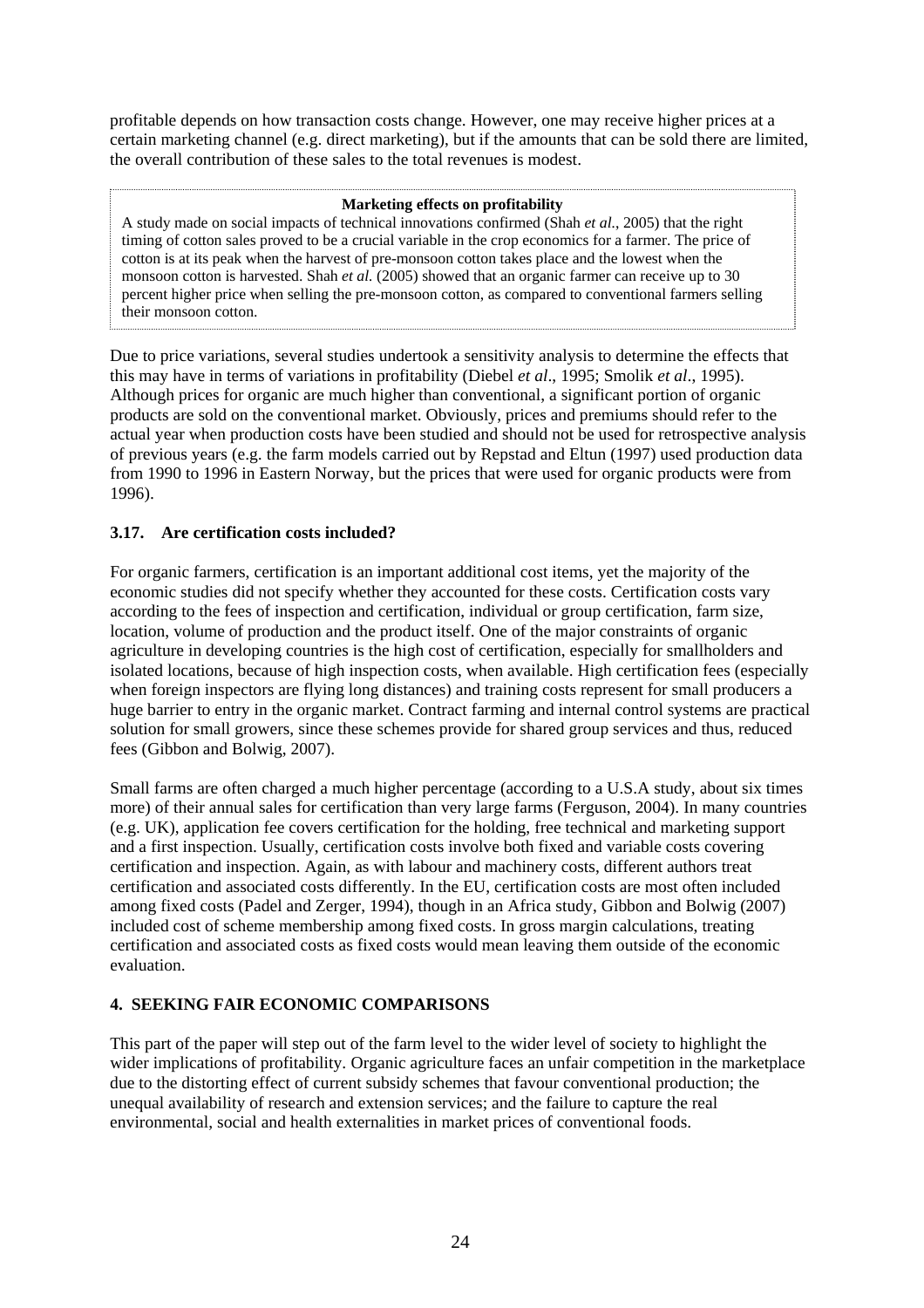# **4.1. Government support**

National or regional agricultural programmes and subsidies are mostly geared towards large-scale, chemically intensive agriculture that artificially lower the price of conventional products. Painter (1991) compared net returns of organic and conventional farms at the end of the eighties: average governmental subsidy per hectare was 38 percent higher in conventional. Authors in the nineties also found that conventional systems benefited more from governmental payments (Diebel *et al*., 1995; Smolik *et al*., 1995) than organic ones. If subsidies were expanded to support long-term aspects of agricultural productivity, such as soil-building grass and legume crops, profitability of organic farming would be much increased.

In the EU – as in most of developed countries - the financial performance of organic and conventional farming is highly influenced by the direct payment policy. The European Union introduced the agrienvironmental support programme in 1994 and organic farming was one of the supported schemes (others included reduced inputs, schemes for specific habitats, etc.). Since 2000, the EU agrienvironmental schemes have been integrated into the Rural Development Programme (EC Reg. 1257/1999), but the current allocation for this programme is just five percent of the total Common Agriculture Policy (CAP) budget (IFOAM, 2008). While organic farms receive considerable support from agri-environmental programmes, the design of the first pillar put organic farming at a disadvantage in the past. The 2003 CAP reform has changed this situation particularly by decoupling direct payments. Still, organic farms received 11 percent less in direct payments from the first pillar in 2004/05 (Nieberg and Kuhnert, 2007). Yet, the statistical analysis of FADN data from the years 2003/04 and 2006/07 suggests that differences in payments from the first pillar decreased, affecting positively the relative profitability of organic farms (Sanders, Offermann and Nieberg, 2008). However, according to a survey result, only 11 percent of the organic farmers think that decoupling has had a positive impact on their farm profits (Sanders, Offermann and Nieberg, 2008).

There is much debate on how inappropriate the current levels of organic support are. Nevertheless it becomes clear that a sharp redirection of public support from polluting activities to sustainable practices is necessary both in developed and developing countries, with subsidies encouraging positive externalities, combined with advisory and institutional mechanisms, legal measures and economic instruments correcting negative externalities.

# **4.2. Research and extension**

The achievements of conventional farming system are based on several decades of intensive research and support, whereas organic research is still in its child shoes. Conventional farmers often have better access to information from extension services and university researchers. Organic farmers often need more time and greater managerial efforts to acquire the necessary knowledge of organic practices, prices, marketing opportunities, etc. Both yield levels and gross margins of rotation crops would probably increase if extension systems would also provide training and advice on managing these crops organically (Eyhorn *et al*., 2005). As long as no similar research and extension investments are directed into organic agriculture, yield comparisons, and consequently farm economics, can be considered unfair.

# **4.3. Externalities**

We could only talk about the profitability of a system, when economic costs are balanced against environmental and health costs (hidden costs that society is bearing) and benefits and the outcome is still positive. At the moment, economic comparative studies only put economic inputs and outputs into the equation, and broadly overlook the environmental, social and health costs. Accounting for externalities, such as costs associated with run-off, spills, depletion of natural resources, health costs of farming exposed to pesticides, etc. are lacking. Yet organic is most often delivering public goods such as environmental and health benefits (see boxes on environmental and health impacts of organic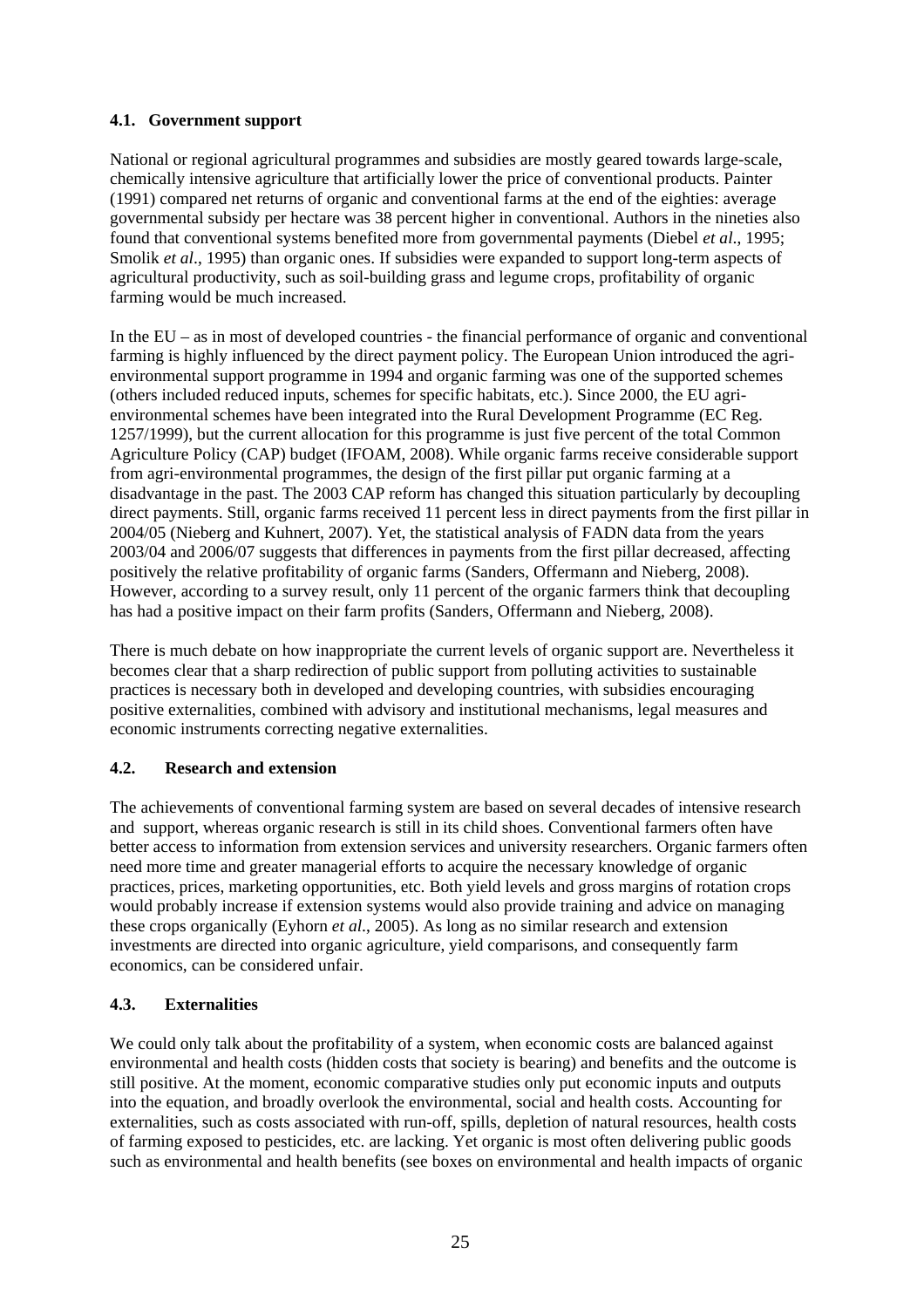agriculture below). Taking the differences in external costs and benefits into account would give us the true profitability picture of the different systems.

#### **4.3.1. Negative externalities**

Environmental, social and health costs, such as off-site damage from soil erosion, pollution of surface water and groundwater, hazards to human and animal health, and damage to wildlife are all costs presently borne by society and not factored into costs of farm production (Reganold, 1992). On the health costs side, dietary exposure to pesticide residues has been linked to gastrointestinal and neurological complaints, breast milk contamination and changes in sperm quality parameters (Heaton, 2002). Organic standards on the other hand prohibit additives and ingredients such as hydrogenated fats, aspartame, artificial colourings, phosphoric acid, etc., implicated in various health concerns (Heaton, 2002).

#### **Example of health costs**

IFAD (2005) case studies in India showed that that none of the 30 farmers interviewed in Karnataka have experienced any feelings of illness after working in the organic rice fields, whereas more than half of the conventional farmers had sometimes suffered from nausea and vomiting. In Kerala, a number of farmers were hospitalized after local groundwater was contaminated with pesticide run-off from neighbouring tea estates.

According to the World Health Organization (1992), roughly three million pesticide poisonings occur annually and result in 220 000 deaths worldwide. Both economically and in terms of human lives, these poisonings represent an enormous cost for society.

#### **Example of social costs**

According to the National Crime Records Bureau in India, between 1997- 2005, approximately 30 000 farmers committed suicide in Maharashtra, mostly in Vidarbha region. In 2007 alone, 1211 distressed farmers took their own lives in this region, where most BT cotton is grown, due to repeated cotton failure and indebtness. In a study done by Jalees (2008), nearly 91 percent of the farmers growing BT cotton were indebted, whereas only 4 percent of farmers cultivating organic cotton had debts.

The World Resources Institute reported that after accounting for all the external costs of soil loss, water contamination, and environmental degradation caused by conventional farming practices, the average farm showed a net loss, instead of a net profit. A study carried out by Pretty *et al.* (2000) went further and calculated that the total external cost to the environment and to human health of organic agriculture was much lower than for conventional agriculture.

#### **Examples of environmental costs**

The annual external costs of UK agriculture in 1996 showed £2343 million (US\$3648 million), equivalent to £208/ha (US\$324/ha) of arable and permanent pasture. This was 89 percent of average net farm income for 1996. Significant costs arose from contamination of drinking water with pesticides, nitrate and phosphate, from damage to wildlife, habitats, hedgerows, from emissions of gases, from soil erosion and organic carbon losses, from food poisoning, and from BSE (Pretty *et al*., 2000). Another study calculating the external costs of agriculture in U.S.A (including damage to water sources, to soil and air resources, to wildlife and ecosystem biodiversity and to human health) estimated to be at \$5.7-16.9 billion annually, per cropland hectare at US\$29-96 (Tegtmeier and Duffy, 2004). These studies only estimated externalities that gave rise to financial costs, thus they were likely to underestimate the total negative impacts of chemical-intensive agriculture.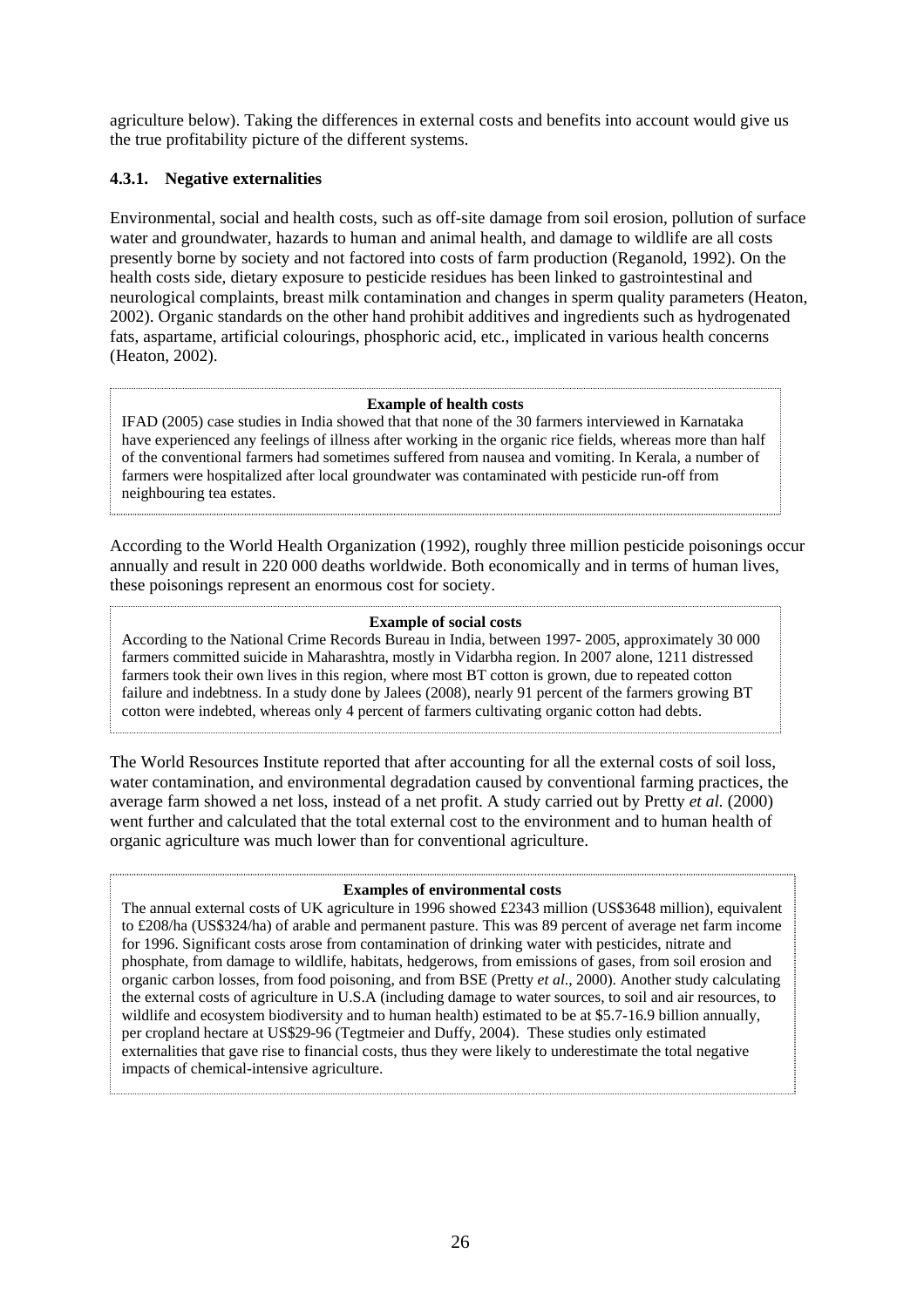# **4.3.2. Positive externalities**

Organic methods offer considerable benefits in environmental, social and health aspects, including landscape and aesthetic value, recreation, nutrient recycling and fixation, soil formation, storm protection and flood control and carbon sequestration. Organic farms rely less heavily on purchased inputs and external energy, suffer less from soil loss, contain more organic matter, protect biodiversity, offer greater rural employment and more superior food in terms of food safety and nutritional content.

#### **Positive health impacts of organic food**

- o Several studies indicate that 10-60 percent more healthy fatty acids (like CLA's) and omega-3 fatty acids occur in organic dairy (e.g. Butler et al., 2008);
- o In crops, vitamin C ranges 5-90 percent more and secondary metabolites 10-50 percent more in organic. Also, less residues of pesticides and antibiotics are present (Huber and van de Vijver, 2009);
- o Organic food contains higher minerals and dry matter and 10-50 percent higher phytonutrients (Heaton, 2002);
- o Decreased cell proliferation of cancer cells was observed on extracts of organic strawberries (Olsson, 2006);
- o The Parsifal study showed 30 percent less eczema and allergy complaints and less bodyweight among 14 000 children fed with organic and biodynamic food in five EU countries (Alfven, 2005);
- o In animals, organic feed leads to increased fertility (Staiger, 1988) and increased immune parameters (Finamore, 2004).

If yield comparisons would take into account the quality of the target crop - e.g. dry matter content in fresh organic produce has been shown to be higher (Woese *et al.,* 1997) - this could compensate for lower total yields in organic agriculture in developed countries. When comparing relative yield and composition of vegetables during 12 years, Lampkin (1990) showed that although conventional yielded 24 percent more, organic had 28 percent higher dry matter in its produce.

Subsidies are one way of helping organic farmers in continuing environmentally-friendly farming Practices. However, price supports may actually take the form of compensation for rewarding farmers for the ecosystem and societal services (e.g. landscape) they are doing for the common good. Both external costs and benefits can be quantified in economic terms (e.g. pollution abatement costs) and thus, could be taken into account in comparative studies. This would mean a redirection of economic thinking, but it would enhance the realization of the true cost of farming practices and hopefully, trigger the re-formulation of policies so that they no longer support polluting activities but those that provide the correction of negative externalities to the highest extent possible.

#### **Positive environmental impacts of organic agriculture**

- o *Increased soil fertility:* biodynamic farms had better soil quality: greater in organic matter, content and microbial activity, more earthworms, better soil structure, lower bulk density, easier penetrability, and thicker topsoil (Reganold *et al.,* 1993); agricultural productivity doubled with soil fertility techniques: compost application and introduction of leguminous plants into the crop sequence (Dobbs and Smolik, 1996; Drinkwater, 1998; Edwards, 2007);
- o *More energy efficiency:* growing organic rice was four times more energy efficient than the conventional method (Mendoza, 2002); organic agriculture reduces energy requirements for production systems by 25 to 50 percent compared to conventional chemical-based agriculture (Niggli *et al*., 2009);
- o *Carbon sequestration*: German organic farms annually sequester 402 kg Carbon/ha, while conventional farms had losses of 202 kg (Clark *et al.,* 1999; Küstermann *et al.*, 2008; Niggli *et al.*, 2009);
- o *Less water pollution:* in conventional farms, 60 percent more nitrate are leached into groundwater over a 5-year period (Drinkwater, 1998);
- o *More water capture:* enhanced organic soil structure reduces risk of floods (Lotter *et al.*, 2003);
- o *Increased soil fauna:* organic soil fauna increases by 148 percent (Dumaresq and Greene, 2001);
- o *Enhanced biodiversity:* organic farms' biodiversity increases resilience to climate change and weather unpredictability (Niggli *et al.*, 2008);
- $\overline{a}$ Reduced erosion: organic agriculture reduces erosion caused by wind and water as well as by overgrazing at a rate of 10 million hectare annually (Pimentel *et al.*, 1995).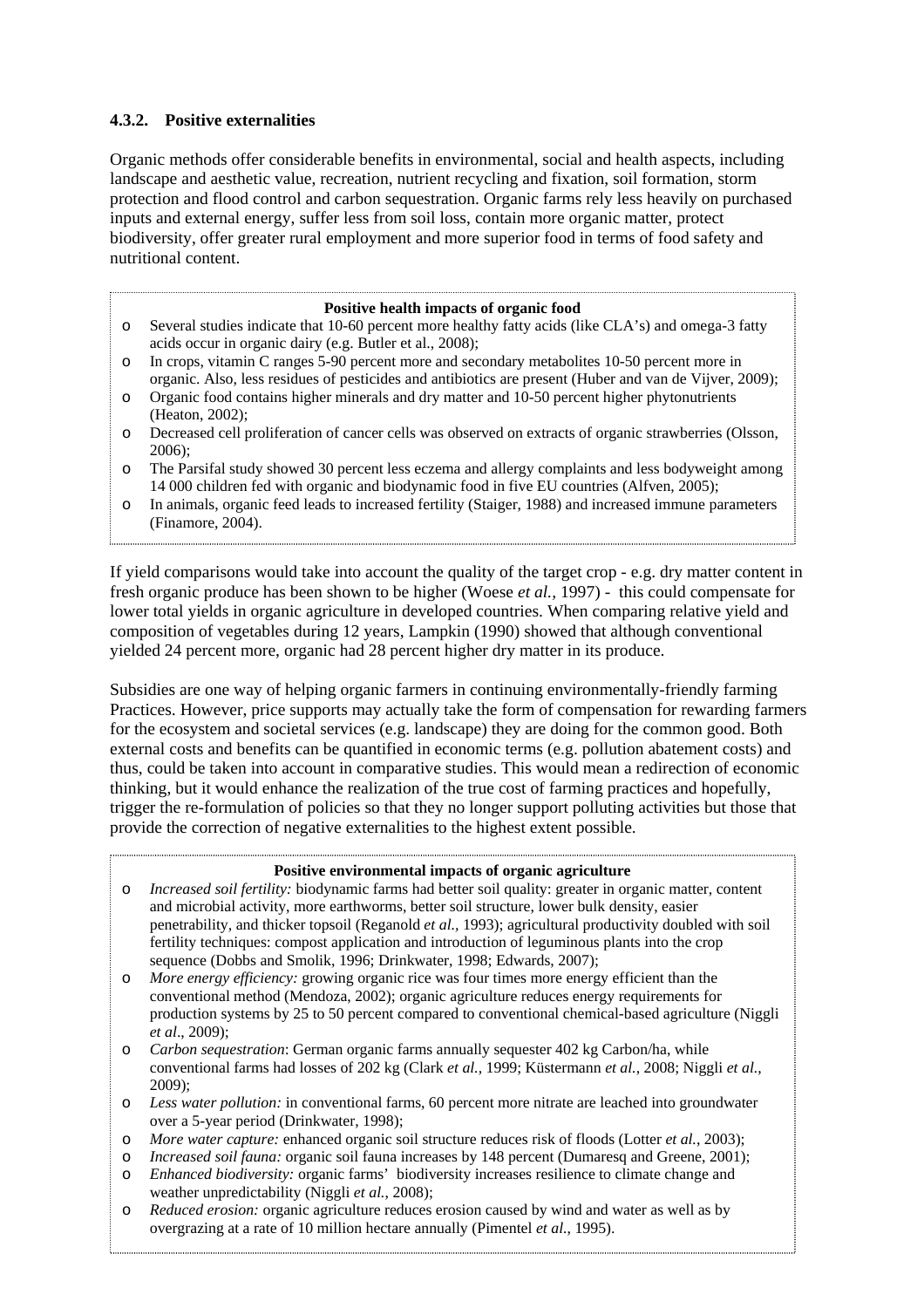# **5. CONCLUSION**

Generally it is hard to conclude that one system is more profitable than the other – it depends on site and crop specific factors, availability of marketing opportunities, labour availability, agronomic factors, etc. Several variables could impact overall farm performance, thus a multi-disciplinary approach that involves the whole farm (with livestock operations if there are) and takes into account the management skills and objectives of the farmers is a more favourable option.

Dozens of studies have been analyzed in terms of their research on farm profitability, and though methodological differences prevent us from comparing them systematically, the similarities between the studies from many countries and contexts allow us to draw some general conclusions.

Profitability certainly depends on the crop choice, which of course is determined partly by environmental conditions and partly by the demand for products and available governmental programmes supporting those crops. Selection of the comparison group seems to have a strong influence on profitability. Farm size, farm type, location are all important factors in selecting the suitable candidate farms for a comparison. The availability of price premiums seem to be a crucial factor in good economic performances of organic systems and in most cases, make organic farms more profitable.

However, as at least a dozen studies showed that price premiums are not always necessary for organic systems to be more profitable than conventional systems. If higher prices are not available to compensate for the organic yield loss, than financial profitability depends entirely on achieving cost reductions. Overall, the complied data suggest that organic agriculture is economically more profitable, and even though yields decrease in developed countries, higher premiums and lower production costs compensate for these losses.

Increased profitability of organic agriculture very much depends on consumer demand, market prices and the availability of premiums. One of the biggest potentials to further improve the profitability of organic farms in developing countries lies in establishing organic markets for staple crops (organic soybeans, wheat, chilies, etc) that are part of the rotation; if these crops could be sold with a premium price, incomes of organic farms would further increase. In developed countries, premiums are most often available, so besides the market prices which farmers are unable to influence, the further reduction of production costs (energy, fuel, feed) and the use of better varieties (in terms of resistance, yield, etc.) could result in an increase of relative profitability in organic farms.

Still to date, organic agriculture faces an unfair competition in the marketplace due to: the current subsidy schemes that favour conventional production; the unequal availability of research and extension services; and the failure to capture the real environmental, social and health externalities in market prices of conventional foods. Besides directing much more research and extension investments into organic agriculture and shifting the bulk of public support from polluting activities to sustainable practices to give an equal footing to profitability studies, such studies need to take the differences in external costs and benefits into account to capture the real and multiple profits of agriculture.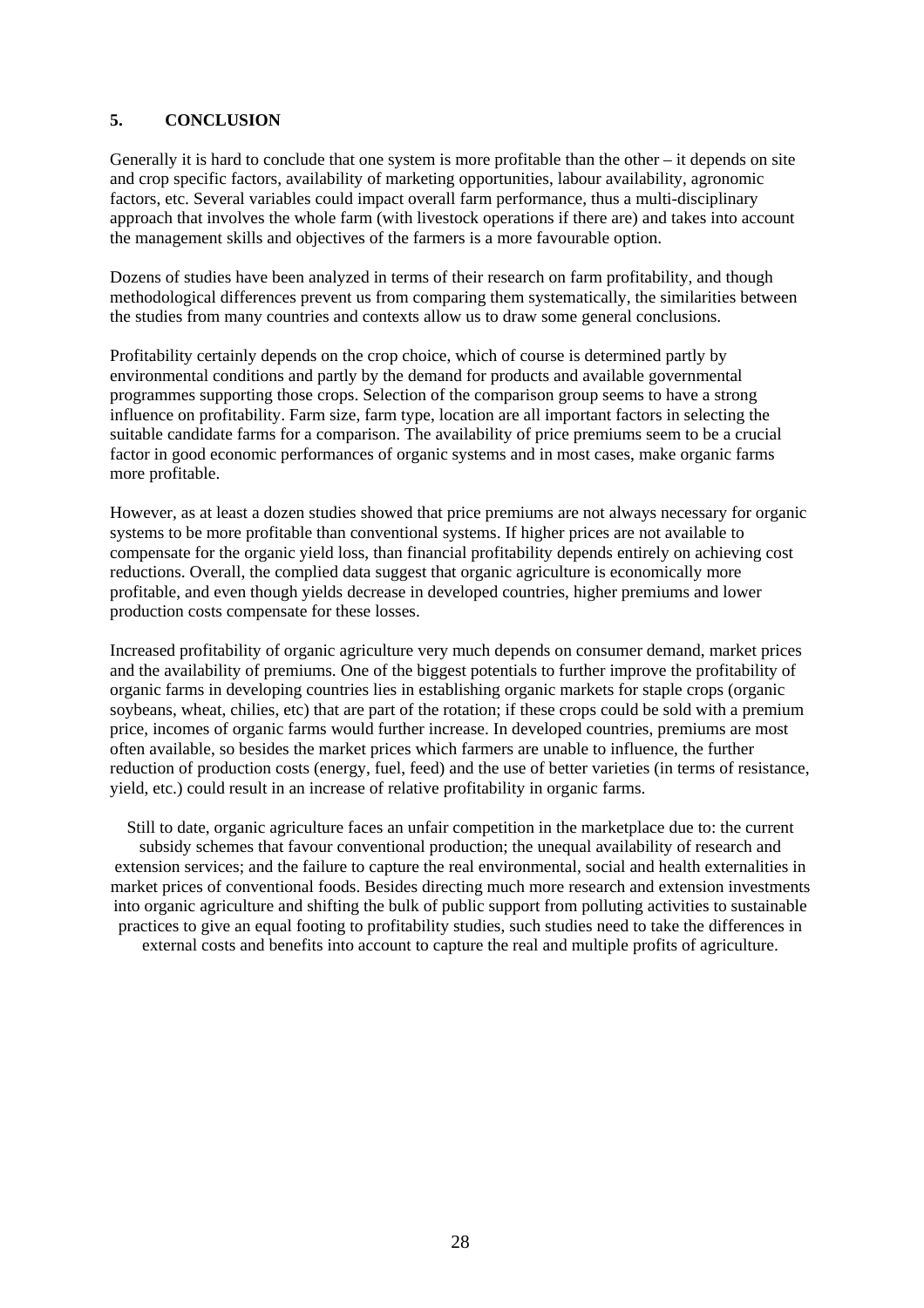#### **REFERENCES**

Alfvén T. *et al*., 2006. Allergic diseases and atopic sensitization in children related to farming and anthroposophic lifestyle - the PARSIFAL study. Allergy. 2006 April, 61(4):414-21. Institute of Environmental Medicine, Karolinska Institute, Stockholm, Sweden.

Birzer T. and Badgery W., 2006. Organic wheat farming in Australia: issues farmers face. AFBM Journal Farm Business and Farming Systems Management. Vol. 3, No. 2, 2006.

BMELF, 1991-1998. Agrarbericht. Bonn: Bundesministerium für Ernährung, Landwirtschaft und Forsten.

BMELF, 1994. Agrarberichte der Bundesregierung. Bundesministerium für Ernährung, Landwirtschaft und Forsten, Bonn. Quoted: Padel S. and Zerger U., 1994. Economics of Organic Farming in Germany. In: Lampkin, N.H. and Padel S., 1994. The Economics of Organic Farming: an International Perspective. CAB International, Wallingford.

Bray D.B., Plaza Sanchez J.L. and Murphy E.C., 2001. Social dimensions of organic coffee production in Mexico: lessons for eco-labelling initiatives. Soc. Nat. Resour. 15, 429– 446.

Butler *et al.,* 2008. Fatty acid and fat-soluble antioxidant concentrations in milk from high- and lowinput conventional and organic systems: seasonal variation. J. Sci Food Agric 88: 1431–1441.

Cacek T. and Langner L.L., 1986. The economic implications of organic farming. American Journal of Alternative Agriculture. Vol. 1, No. 1, pg. 25-29.

Canavari M. *et al*., 2007. A comparative profitability analysis of organic and conventional farms in Emilia-Romagna and in Minnesota. In: Canavari M. and Olson K.D., 2007. Organic Food Consumers' Choices and Farmers' Opportunities. Springer New York 10.1007/978-0-387-39582-1.

Chase C., 2008. Pricing for Profit. Ames, IA: Iowa State University, Iowa State University Extension. at <http://www.extension.iastate.edu/agdm/wholefarm/html/c1-55.html>

Cisilino F. and Madau F. A., 2008. A Comparative Analysis of Organic and Conventional Farming through the Italian FADN. Paper presented at AIEA2 International Conference 2007 "Knowledge, Sustainability and Bio-Resources in the further development of Agri-Food System", Londrina Parana Brasil, July 22-27, 2007.

Dabbert S. and Madden P., 1986. The transition to organic agriculture: A multi-year simulation model of a Pennsylvania farm. American Journal of Alternative Agriculture. vol. 1, No. 3, pp. 99-107.

Damiani O., 2002. Organic Agriculture in Guatemala: A Study of Producer Organizations in the Cuchumatanes Highlands. Office of Evaluation and Studies, IFAD, Rome.

Edwards S., 2007. The impact of compost use on crop yields in Tigray, Ethiopia. Institute for Sustainable Development (ISD). Proceedings of the International Conference on Organic Agriculture and Food Security. FAO, Rome. at:<ftp://ftp.fao.org/paia/organicag/ofs/02-Edwards.pdf>

FAT, 1992-97.

FAT, 1993. Bericht über biologisch bewirtschaftete Betriebe 1991. Eidg. Forschungsanstalt für Betriebswirtschaft und Landtechnik, Tänikon, Switzerland. Quoted: Mühlebach I. and Mühlebach J.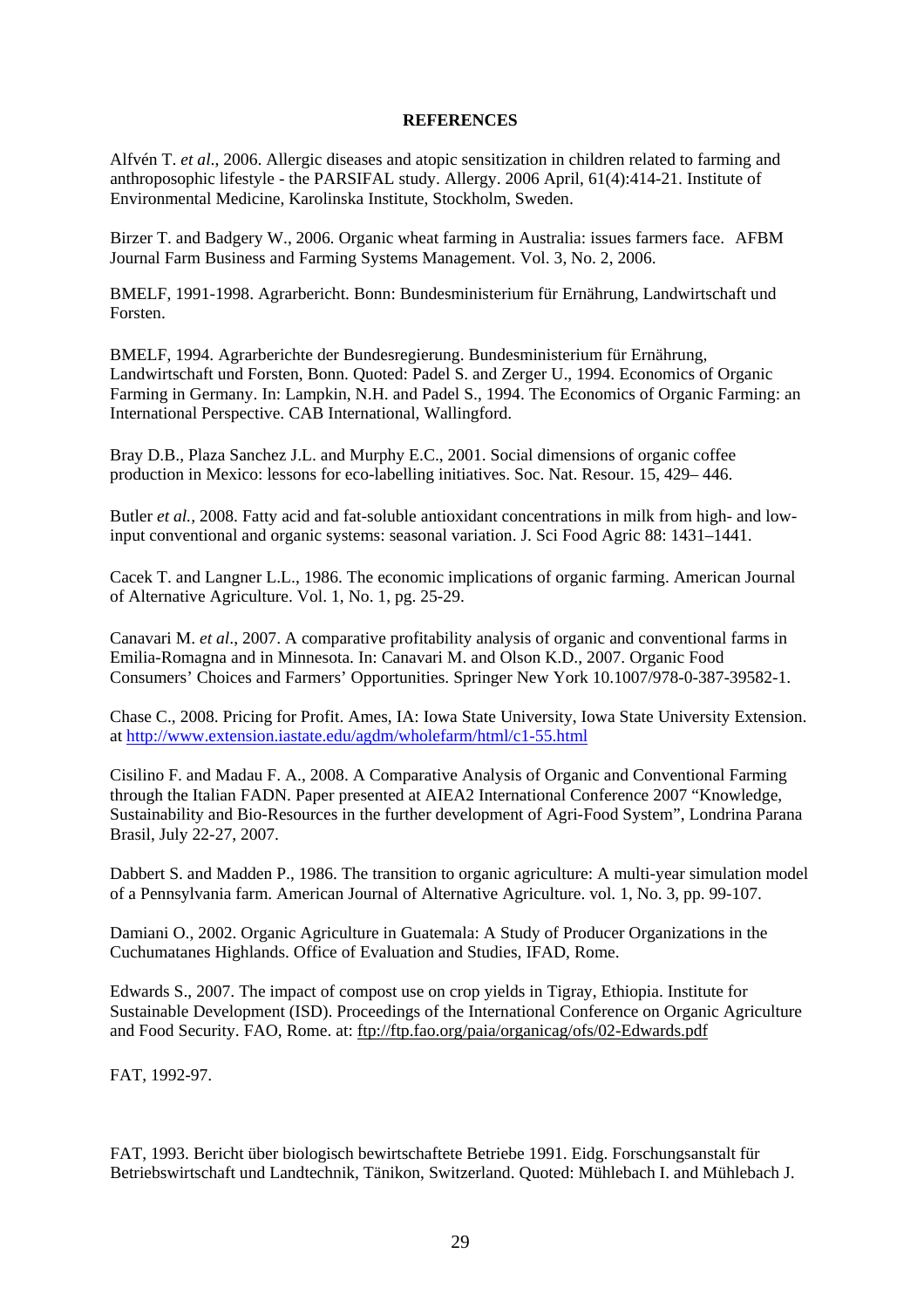1994. Economics of Organic Farming in Switzerland. In: Lampkin N.H. and Padel S., 1994. The Economics of Organic Farming: an International Perspective. CAB International, Wallingford.

Ferguson J.J., 2004. Organic Certification Procedures and Costs. HS971, Florida Cooperative Extension Service, Institute of Food and Agricultural Sciences, University of Florida. May 2004. at <http://edis.ifas.ufl.edu/pdffiles/HS/HS20800.pdf>

Finamore A. *et al*., 2004. Novel approach for food safety evaluation. Results of a pilot experiment to evaluate organic and conventional foods. J. Agric. Food Chem. 52:7425-7431.

Fox G. *et al*., 1991. Comparative Economics of Alternative Agricultural Production Systems: A Review. Northeastern Journal of Agricultural and Resource Economics. Vol. 20.

Fowler S., 1999. Factors Affecting the Profitability of Organic Farms. Welsh Institute of Rural Studies (WIRS). Elm Farm Research Centre Bulletin No. 46, December 1999.

Gibbon P. and Bolwig S., 2007. The economics of certified organic farming in tropical Africa: A preliminary assessment. DIIS Working Paper 2007:3, January 2007.

James S.C., 1983. Economic consequences of biological farming. In: Robert B. Dahlgren, (ed.) Proceedings of the Management Alternative for Biological Farming Workshop, pg. 17-26. Cooperative Wildlife Research Unit, lowa State University, Ames.

Hanson J.C., Lichtenberg E. and Peters S. E., 1997. Organic Versus Conventional Grain Production in the Mid-Atlantic: An Economic and Farming System Overview. Amer. J. Alternative Agric. 12(1):2- 9.

Heaton S., 2002. Assessing organic food quality: Is it better for you? In: in Powell J. et al., (eds.) Proceedings of the UK Organic Research 2002 Conference, pg 55-60. Organic Centre Wales, Institute of Rural Studies, University of Wales Aberystwyth.

Huber M. and van de Vijver L., 2009. Overview of research linking organic production methods and health effects in the lab, in animals and in humans. Department of Health Care and Nutrition, Louis Bolk Institute, Netherlands. at

[http://www.organicfqhresearch.org/downloads/newsletter/fqh\\_news\\_march2009.pdf](http://www.organicfqhresearch.org/downloads/newsletter/fqh_news_march2009.pdf)

IFOAM, 2008. Criticisms and Frequent Misconceptions about Organic Agriculture: The Counter-Arguments. at

http://www.ifoam.org/growing\_organic/1\_arguments\_for\_oa/criticisms\_misconceptions/Misconceptio nscompiled\_JKA\_20090112.pdf

Jackson G.J., 2005. Organic Cotton Farming in Kutch, Gujarat, India. Outlooks on Pest Management. February 2005.

Kasperczyk N. and Knickel K., 2006. Environmental Impacts of Organic Farming. In: Kristiansen P. (ed) Organic agriculture: a global perspective. CSIRO, 2006, pg 259-282.

Kriegl T., 2006. Summary of Economic Studies of Organic Dairy Farming in Wisconsin, New England, and Quebec. College of Agricultural and Life Sciences and Cooperative Extension, University of Wisconsin. at [http://cdp.wisc.edu/pdf/Organic percent20Econ percent20in percent20N](http://cdp.wisc.edu/pdf/Organic%20Econ%20in%20N%20E,%20Q,%20&%20W1.pdf)  [percent20E, percent20Q, percent20& percent20W1.pdf](http://cdp.wisc.edu/pdf/Organic%20Econ%20in%20N%20E,%20Q,%20&%20W1.pdf) 

Küstermann B., Kainz M. and Hülsbergen K.-J., 2008. Modeling carbon cycles and estimation of greenhouse gas emissions from organic and conventional farming systems. Renewable Agriculture and Food Systems 23, 38-52.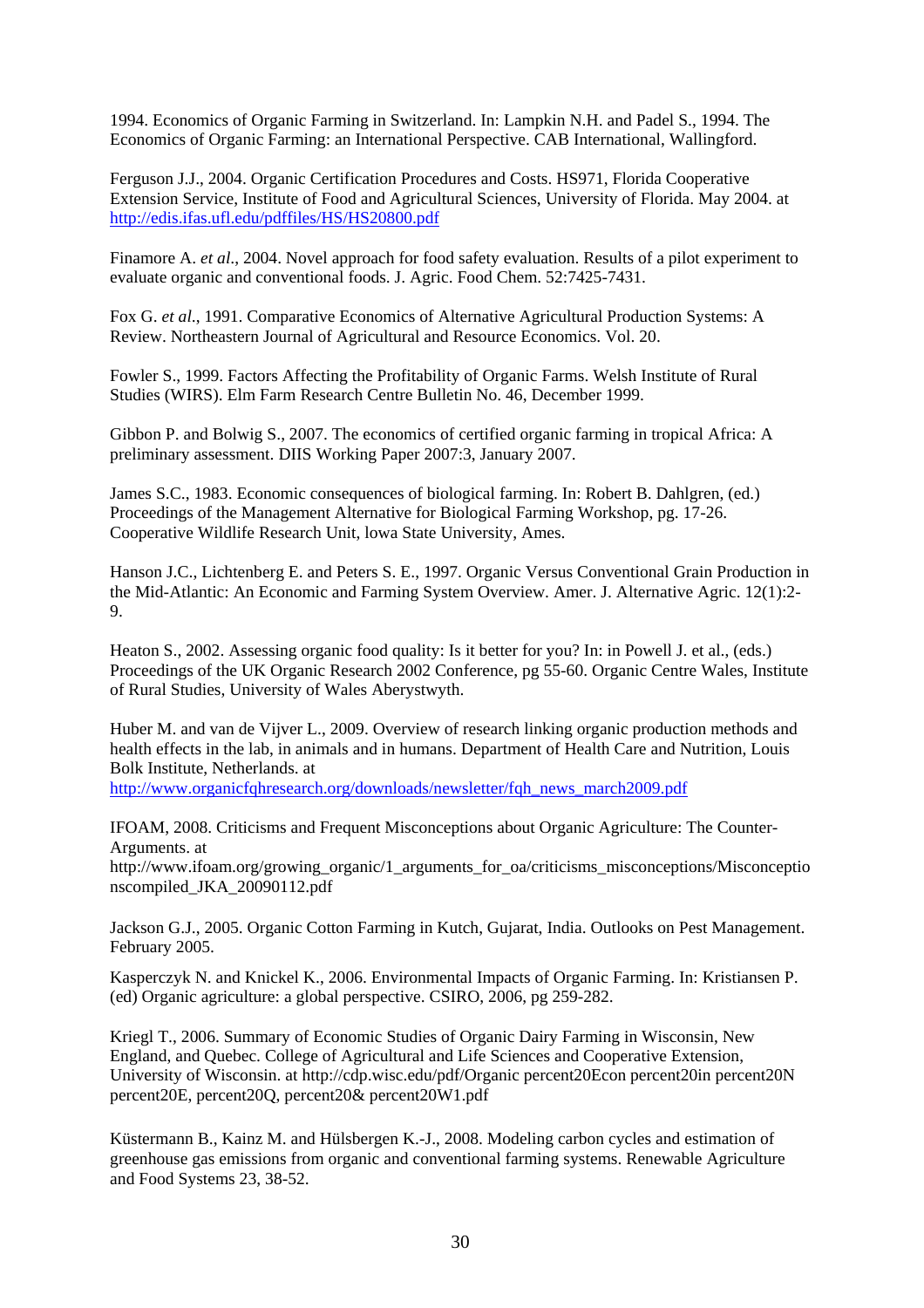Lampkin N.H., 1990. Organic farming. Farming Press, Ipswich.

Lampin N.H., 1994. Researching Organic Farming Systems. In: Lampkin, N.H. and Padel S., 1994. The Economics of Organic Farming: an International Perspective. CAB International, Wallingford.

Lampkin N.H. and Padel S., 1994. The Economics of Organic Farming: an International Perspective. CAB International, Wallingford.

Larson B, Kliebenstein J. and Honeyman M., 2002. Comparison of Premiums and Returns in Organic Pork Production. Iowa State University Department of Economics.

Lee H. and Fowler S., 2002. A critique of methodologies for the comparison of organic and conventional farming systems. Paper presented at UK Organic Research Conference of the Colloquium of Organic Researchers, Aberystwyth, 26-28 March 2002.

Lotter D., Seidel R. and Liebhardt W., 2003. The Performance of Organic and Conventional Cropping Systems in an Extreme Climate Year. American Journal of Alternative Agriculture 18: 146-154.

McCrory L., 2001. An Economic Comparison of Organic and Conventional Dairy Production, and Estimations on the Cost of Transitioning to Organic Production. Northeast Organic Farming Association of Vermont's Dairy Technical Assistance Program. May 2001.

Murphy M.C., 1992. Organic Farming as a Business in Great Britain. Agricultural Economics Unit, University of Cambridge, 1992.

Nieberg H. and Kuhnert H., 2007. Policy Support for Organic Farming in Germany. Landbauforschung Völkenrode 1/2007 (57) pg. 95-106.

Nieberg H. and Offermann F., 2002. The profitability of organic farming in Europe. In: OECD, Organic agriculture: sustainability, markets and policies. OECD workshop on organic agriculture, Washington, D.C., 23-26 September 2002.

Niggli U. *et al*., 2008. Vision for an Organic Food and Farming Research Agenda to 2025. Organic Knowledge for the Future. at [http://www.tporganics.eu/upload/TPOrganics\\_VisionResearchAgenda.pdf](http://www.tporganics.eu/upload/TPOrganics_VisionResearchAgenda.pdf)

Niggli U. *et al*., 2009. Low Greenhouse Gas Agriculture: Mitigation and Adaptation Potential of Sustainable Farming Systems. FAO, May 2009, Rev. 1 - 2009.

Olsson M.E. *et al.,* 2006. Antioxidant levels and inhibition of cancer cell proliferation in vitro by extracts from organically and conventionally cultivated strawberries. J. Agric Food Chem. 54:1248.

Offermann F. and Lampkin N., 2005. Organic farming in FADNs – issues and analysis. In: PACIOLI-13 workshop: microeconomic data on farm diversification, rural businesses and intra-generational transfer. The Hague, Netherlands. pp 45-57.

Offermann F. and Nieberg H., 2000. Economic Performance of Organic Farms in Europe. Organic Farming in Europe. Economics and Policy. Vol. 5. Universität Hohenheim.

Offermann F. and Nieberg H., 2009. Impacts of the 2003 CAP Reform on Organic Farms. Eurochoices 8(1), 2009.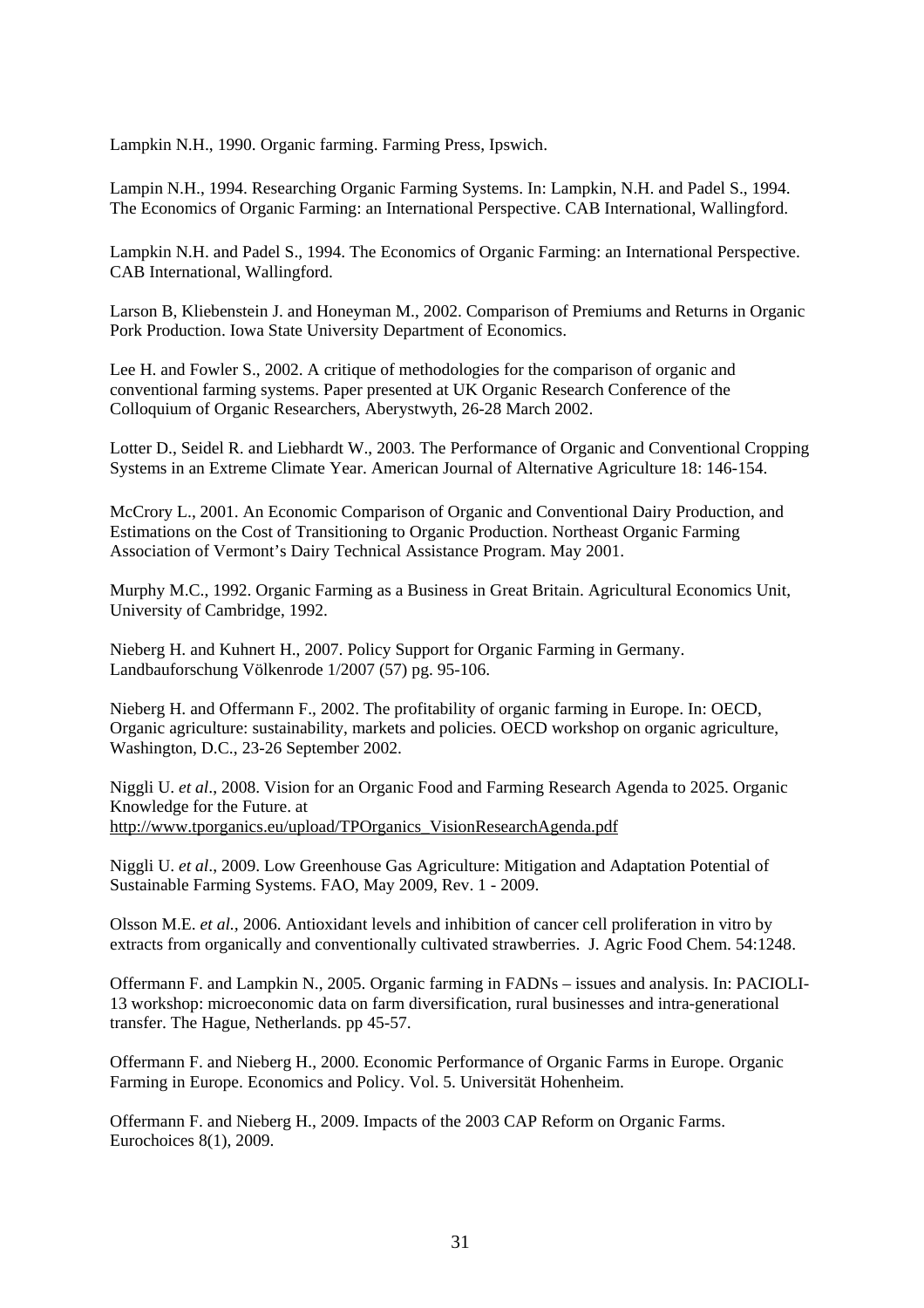Paine L., 2003. Study Paints Profitability Picture. State of Wisconsin, Department of Agriculture, Trade and Consumer Protection. November 2003.

Painter K., 1991. Does sustainable farming pay: A case study. Journal of Sustainable Agriculture 1, 3:37-48.

Pimentel D. *et al*., 2005. Environmental, energetic, and economic comparisons of organic and conventional farming systems. Bioscience 55, 573-582.

Pretty J. *et al.,* 2000. An Assessment of the Total External Costs of UK Agriculture. Agricultural Systems 65 (2), 113-136. August 2000.

Reganold J.P., 1992. Effects of Alternative and Conventional Farming Systems on Agricultural Sustainability. Washington State University, Department of Crop and Soil Sciences. at <http://www.agnet.org/library/bc/44001/>

RUTGERS, 2008. Methodology for Calculation of Costs and Returns of Production. New Jersey Agricultural Experiment Station.at [http://aesop.rutgers.edu/~farmmgmt/ne](http://aesop.rutgers.edu/%7Efarmmgmt/ne-budgets/METHODOLOGY.HTML)[budgets/METHODOLOGY.HTML](http://aesop.rutgers.edu/%7Efarmmgmt/ne-budgets/METHODOLOGY.HTML)

Sanders J., 2007. Economic Impact of Agricultural Liberalisation Policies on Organic Farming in Switzerland. PhD Thesis. Research Institute of Organic Agriculture / Forschungsinstitut für biologischen Landbau (FiBL), Frick, Switzerland.

Sanders J. *et al*., 2008. Impact of agricultural liberalisation on the relative importance of price premiums for the profitability of organic farming. 16th IFOAM Organic World Congress, Modena, Italy, June 16-20, 2008. at <http://orgprints.org/12546>

Sanders J., Offermann F. and Nieberg H., 2008. Impact of the CAP reform on Organic Farming in Germany. Paper prepared for the 109<sup>th</sup> EAAE Seminar "The CAP after the Fischler Reform: National Implementations, Impact Assessment and the Agenda for Future Reforms". Viterbo, Italy, November  $20-21$ <sup>st</sup>, 2008.

Standhill G., 1990. The comparative productivity of organic agriculture. Agri. Ecosyst. Environ. 30:1- 26.

Staiger D., 1988. The nutritional value of foods from conventional and biodynamic agriculture. IFOAM Bulletin No. 4, pg 9-12.

Sullivan A. and Sheffrin S.M., 2003. [Economics: Principles in action.](http://www.pearsonschool.com/index.cfm?locator=PSZ3R9&PMDbSiteId=2781&PMDbSolutionId=6724&PMDbCategoryId=&PMDbProgramId=12881&level=4) Upper Saddle River, New Jersey 07458: Pearson Prentice Hall. pg. 111.

Tegtmeier E. M. and Duffy M., 2004. External Costs of Agricultural Production in the United States. International Journal Of Agricultural Sustainability. Vol. 2, No. 1.

U.S. Dep. of Agriculture, 1980. Report and Recommendations on Organic Farming. Washington. WHO, 1992. Our planet, our health: Report of the WHO commission on health and environment. Geneva: World Health Organization.

Woese K. *et al*., 1997. A comparison of organically and conventionally grown foods: results of a review of the relevant literature. Journal of the Science of Food and Agriculture 74, 281–293.

Wynen E., 2001. The economics of organic cereal-livestock farming in Australia revisited. Proceedings of the RIRDC Inaugural Conference on Organic Agriculture, Sydney, 27-28 August.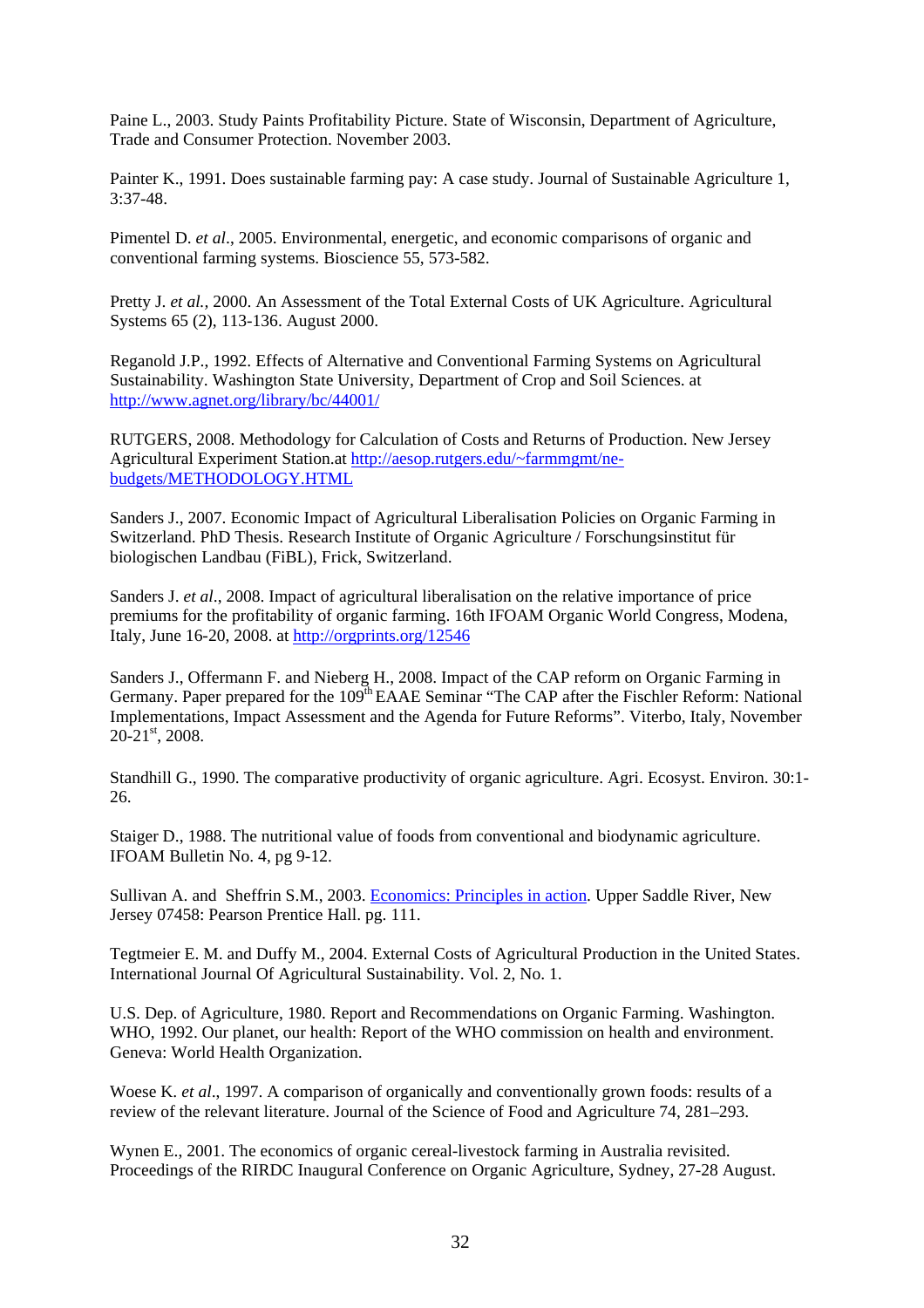Wynen E., 2006. Economic management in organic agriculture. In: Kristiansen P, Taji A. and Reganold J.P. (Eds): Organic Agriculture - a Global Perspective, Chapter 8, CSIRO Publishing, Melbourne.

Zentner R.P. *et al.,* 2002. Economics of crop diversification and soil tillage opportunities in the Canadian prairies. Agron. J., 94.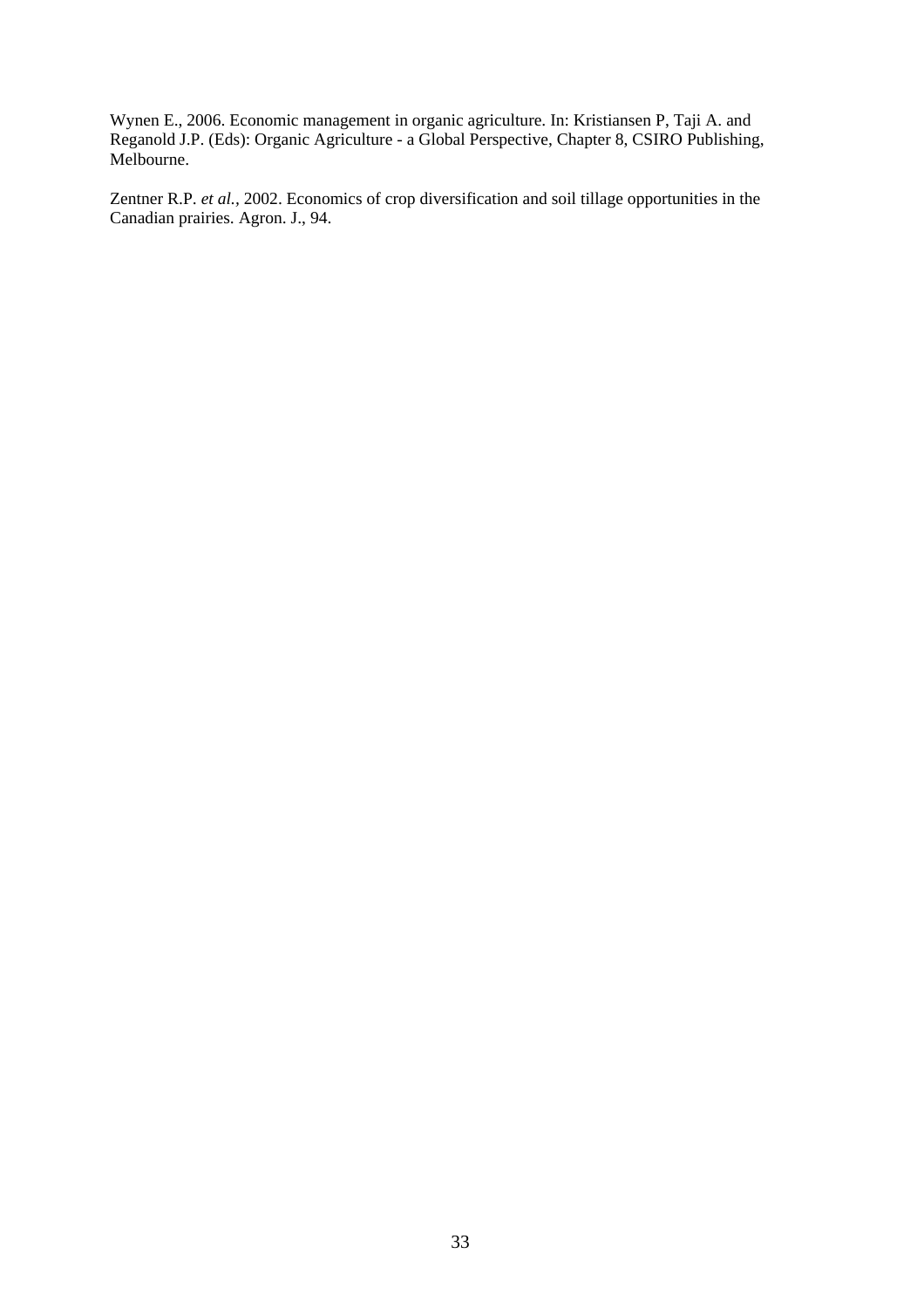| Crop                       | Country       | Profitability (Gross margin / Net returns) Production Costs                                                                                             |                                                 | Yield                                                                                                            | Period (year)      | Research                                 | Source(s)                                                                                                                                                                                                                                                                                                             |
|----------------------------|---------------|---------------------------------------------------------------------------------------------------------------------------------------------------------|-------------------------------------------------|------------------------------------------------------------------------------------------------------------------|--------------------|------------------------------------------|-----------------------------------------------------------------------------------------------------------------------------------------------------------------------------------------------------------------------------------------------------------------------------------------------------------------------|
| <b>DEVELOPED COUNTRIES</b> |               |                                                                                                                                                         |                                                 |                                                                                                                  |                    |                                          |                                                                                                                                                                                                                                                                                                                       |
| <b>Corn-soy rotations</b>  |               |                                                                                                                                                         |                                                 |                                                                                                                  |                    |                                          |                                                                                                                                                                                                                                                                                                                       |
|                            |               | Without premiums, net revenues compare but much higher Similar yields but higher for OA in 1982-95                                                      | 12% lower in OA.                                |                                                                                                                  |                    | Rodale                                   | Hanson J.C., Lichtenberg E. and Peters S. E., 1997.<br>Organic Versus Conventional Grain Production in the Mid-<br>Institute Atlantic: An Economic and Farming System Overview. Amer.                                                                                                                                 |
|                            | U.S.A.        | favourably.                                                                                                                                             | family labour.                                  | drought years.                                                                                                   | 13 yrs             | <b>Research Center</b>                   | J. Alternative Agric. 12(1):2-9.                                                                                                                                                                                                                                                                                      |
|                            | U.S.A.        | Premium of 35.4% for OA corn and oats<br>necessary to break even CV<br>rotation<br>(premium was 54% for oats and 45% for<br>corn).                      |                                                 | Corn yields lower in OA than CV<br>rotation, but higher than in 1988-97<br>continuous corn system.               | 10 yrs             | Northeast<br>Centre<br>comparison trials | Duffy M., Department of Agricultural Economics, Iowa State<br>lowa State University, university. Quoted: Welsh R., 1999. The Economics of<br>Research Organic Grain and Soybean Production in the Midwestern<br>experimental United States. Greenbelt, MD: Henry A. Wallace Institute for<br>Alternative Agriculture. |
|                            | U.S.A.        | Lower net income in OA.                                                                                                                                 | than<br>double on CV.                           | Direct costs other Similar corn yields (but higher in<br>labour OA in drought yrs), lower soy 1985-92<br>vields. | 8 yrs              | study                                    | Dobbs T.L. and J.D. Smolik. 1996. Productivity and<br>profitability of conventional and alternative farming systems: a<br>South Dakota pair case long-term on-farm paired comparison. J. Sustainable<br>Agriculture 9(1):63-79.                                                                                       |
|                            | U.S.A.        | Without premium, similar net returns (not<br>counting conversion period and labour costs).                                                              |                                                 | Similar, but OA higher in drought<br>years (1988-99: 22% higher<br>organic corn yields).                         | 22 yrs             | <b>Systems Trial</b>                     | Pimentel D. et al., 2005. Environmental, Energetic, and<br>Rodale Institute Farming Economic Comparisons of Organic and Conventional Farming<br>Systems. Bioscience, vol. 55, nr 7, July 2005.                                                                                                                        |
|                            | U.S.A.        | Even without premium, OA higher than CV.                                                                                                                | Lower for OA.                                   | No significant yield difference.                                                                                 | 1999-2001<br>3 yrs | Agroecological<br>Research site          | Delate K. et al., 2002. Long-term agroecological research<br>Neely-Kinyon Long-term (LTAR) in Iowa: An economic comparison of organic and<br>conventional grain crops. Amer. J. Alternative Agric., 18(2):<br>59-69.                                                                                                  |
|                            | U.S.A.        | OA higher than CV and modified CV (with<br>sorghum and alfalfa).                                                                                        |                                                 | Similar, but OA much higher in 1981-96<br>drought years.                                                         | 16 yrs             | <b>Systems Trial</b>                     | Drinkwater L.E. et al., 1998. Legume-based Cropping<br>Rodale Institute Farming Systems Have Reduced Carbon and Nitrogen Losses. Nature<br>396:262-265.                                                                                                                                                               |
|                            | <b>U.S.A.</b> | Much higher (143%) net returns for OA even<br>without premiums<br>and<br>qovernmental<br>programs.                                                      |                                                 | Assumed equal yields.                                                                                            | 1986-90<br>4yrs    | Simulation<br>model<br>farms             | at Diebel P.L., Williams J.R. and Llewelyn R.V., 1995. An<br>Kansas State University, economic comparison of conventional and alternative<br>using database of 332 cropping systems for a representative northeast Kansas farm.<br>Review of Agricultural Economics 17(3):120-127.                                    |
|                            | U.S.A.        | Net returns higher for OA, even without<br>premium.                                                                                                     | Lowest for OA.                                  |                                                                                                                  | 1990-96<br>7 yrs   | trials                                   | Olson K.D. and Mahoney P.R., 1999. Long-term cropping<br>studies at the University of Minnesota: The variable input<br>cropping management system study. U.S. Dept. of<br>University of Minnesota Agriculture–Economic Research Service, Washington, DC,<br>April 21, 1999.                                           |
|                            | U.S.A.        | Highest net returns in systems with highest<br>proportion of soy.<br>OA<br>rotation needed 13% premium for corn, soy,<br>oats to have same net returns. | Lowest for OA.                                  |                                                                                                                  | 1978-86<br>yrs     | trials                                   | Helmers G.A., Langemeier M.R. and Atwood J., 1986. An<br>9 University of Nebraska economic analysis of alternative cropping systems for east-<br>central Nebraska. Am. J. Altern. Agric. 1:153-158.                                                                                                                   |
|                            | U.S.A.        | Net returns substantially higher for OA (more lower in OA and rotation<br>than double).                                                                 | Production costs<br>for corn<br>similar in soy. | 19% 17-20% less corn, soy yields; the<br>yields<br>average<br>considerably lower in OA.                          |                    | rotation 2 at Neely-Rotations.           | lowa State University, Chase et al., 2008. Economic Analysis of Three Iowa<br><b>ISU</b><br>Extension<br><b>PMR</b><br>1001.<br>at<br>10 yrs for OA Kinyon Research Farms http://www.extension.iastate.edu/Publications/PMR1001.pdf                                                                                   |
|                            | U.S.A.        | Without premiums, but with federal farm<br>program payments, net income of OA rotation<br>equal and more profitable (depending on Lower<br>rotation).   | (except labour).                                | Lowest yields for corn, equal for<br>costs soy, and slightly more for spring 1986-92<br>wheat in OA.             | 7 yrs              | Dakota<br>South<br>University trials     | Smolik J.D., Dobbs T.L. and Rickerl D.H., 1995. The<br>relative sustainability of alternative, conventional, and<br>State reduced-till farming systems. Amer. J. Alternative Agric.<br>$10(1):25 - 35.$                                                                                                               |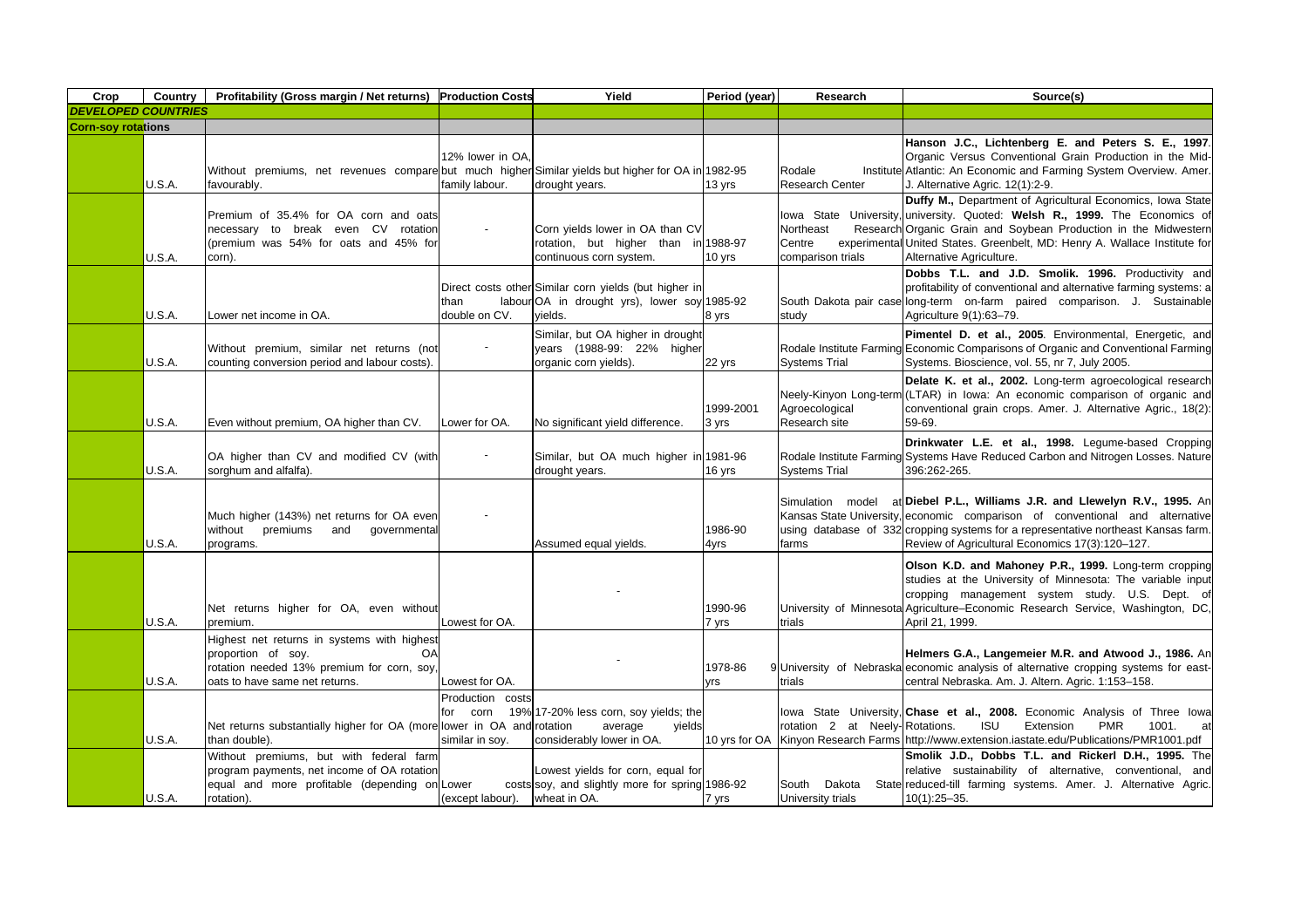|                                                    | U.S.A.    | Without premium, no significant difference<br>With premium OA significantly higher.                                              | Lower for OA.                  | Lower yields for OA.                                                                                           | 1990-99<br>yrs      | Southwestern<br>data                | Mahoney P.R. et al., 2004. Profitability of Organic Cropping<br>10 Minnesota experimental Systems in Southwestern Minnesota. Renewable Agriculture<br>and Food Systems. 19(1):35-46.                                                                                                                                                                                          |
|----------------------------------------------------|-----------|----------------------------------------------------------------------------------------------------------------------------------|--------------------------------|----------------------------------------------------------------------------------------------------------------|---------------------|-------------------------------------|-------------------------------------------------------------------------------------------------------------------------------------------------------------------------------------------------------------------------------------------------------------------------------------------------------------------------------------------------------------------------------|
|                                                    | U.S.A.    | Highest profit in OA with premiums and<br>governmental programs, otherwise, no till corn<br>soy system is most profitable.       |                                |                                                                                                                | 1993-2006<br>14 yrs | Wisconsin<br>on two<br>farms        | Integrated Chavas J.P., Posner P.L. and Hedtcke P.L., 2009. Organic<br>Cropping Systems Trial and Conventional Production Systems in the Wisconsin<br>experimental Integrated Cropping Systems Trial: II. Economic and Risk<br>Analysis 1993-2006. Agron J 101:288-295, March 2009.                                                                                           |
|                                                    | U.S.A.    | With premium, OA much more profitable.                                                                                           | Much<br>higher<br>costs in OA. | Significantly lower yields.                                                                                    | 2006                | states                              | McBride W. D. and Greene C., 2008. The Profitability of<br>Organic Soybean Production. Selected Paper prepared for<br>presentation at the American Agricultural Economics<br>on-farm data from 19 Association Annual Meeting, Orlando, Florida, July 27-29,<br>2008.                                                                                                          |
| <b>Wheat</b>                                       |           |                                                                                                                                  |                                |                                                                                                                |                     |                                     |                                                                                                                                                                                                                                                                                                                                                                               |
|                                                    | Australia | On average less income in OA.                                                                                                    | 40%<br>less<br>total<br>costs. | Much lower yields.                                                                                             | 1998-2000<br>3 yrs  | Wales                               | Wynen E., 2001. The economics of organic cereal-livestock<br>farming in Australia revisited. In: RIRDC (ed.) The Organic<br>5 pair case studies in Challenge: Unity through Diversity. RIRDC's Inaugural<br>Victoria and New South National Organics Conference 2001. Darling Harbour.<br>Sydney, Australia, 27-28 August 2001.                                               |
|                                                    | Australia | Gross margin for OA 148% higher.                                                                                                 | 74% that of CV.                | 45% less yields in OA.                                                                                         | 10 yrs              | Australian<br>University study      | Dumaresq D. and Greene R., 2001. Soil Structure, Fungi,<br>National Fauna & Phosphorus in Sustainable Cropping Systems.<br>RIRDC Publication No 01/130.                                                                                                                                                                                                                       |
| <b>Vegetables</b>                                  |           |                                                                                                                                  |                                |                                                                                                                |                     |                                     |                                                                                                                                                                                                                                                                                                                                                                               |
| tomatoes,<br>safflower,<br>corn, bean              | U.S.A.    | Most profitable the CV two-yr tomato-corn<br>rotation.<br>OA more profitable in both corn and tomato<br>among four-yr rotations. | Highest for OA.                | No significant difference, though 1989-96<br>last 2 yrs 5% higher in OA.                                       | yrs                 | UC, Davis                           | Clark et al., 1999. Crop-yield and economic comparisons of<br>organic, low-input, and conventional farming systems in<br>California's Sacramento Valley. Amer. J. Alternative Agric.<br>14(3):109-121.                                                                                                                                                                        |
| tomatoes,<br>pumpkin,<br>sweet corn                | U.S.A.    | Without premium, lower returns in OA, with 28-34% higher in<br>premiums 5-16% higher.                                            | OA.                            | 15-19% lower in OA.                                                                                            | 1991-93<br>3 yrs    | <b>Budgeting methods</b>            | Brumfield R.G. et al., 2000. Comparative Cost Analyses of<br>Conventional, Integrated Crop Management, and Organic<br>Methods. HortTechnology 10: 661-840.                                                                                                                                                                                                                    |
| <b>Fruits</b>                                      |           |                                                                                                                                  |                                |                                                                                                                |                     |                                     |                                                                                                                                                                                                                                                                                                                                                                               |
| apple                                              | U.S.A.    | showed<br>annual<br>profit.<br>None<br>net<br>Breakeven point for OA 9 yrs, for IPM 15yrs,<br>for CV 17yrs.                      |                                | Overall, similar yields.                                                                                       | 1994-99<br>6 yrs    | Randomized complete<br><b>State</b> | block in Washington Reganold J.P. et al., 2001. Sustainability of three apple<br>production systems. Nature, 410: 926-930.                                                                                                                                                                                                                                                    |
| <b>Mixed crops</b>                                 |           |                                                                                                                                  |                                |                                                                                                                |                     |                                     |                                                                                                                                                                                                                                                                                                                                                                               |
| arable farms                                       |           | OA system showed excellent profits mainly<br>Switzerland due to higher prices.                                                   |                                | Yield reductions of 19% over 4<br>organic arable crops and of 14% 1997-2002<br>is temporary lays are included. | 6 yrs               | Organic<br>compared<br>with         | arable Padruot F.M. et al., 2005. How economic is organic? Results<br>2 of a long-term trial at Burgrain/Lucerne, Switzerland. Paper<br>integrated (IP extensive presented at Researching Sustainable Systems - International<br>and intensive) farms on Scientific Conference on Organic Agriculture, Adelaide,<br>6 plots in a 6-yr rotation. Australia, Sept. 21-23, 2005. |
| maize, wheat,<br>tomato,<br>durumwheat<br>rotation | Italy     | 28% higher OA net income but not higher than<br>low-input farms.                                                                 |                                | Except for tomatoes, yields<br>decreased in OA.                                                                | 4 yrs               | block in central Italy              | Mazzoncini et al., 2000. Agronomic and economic evaluation<br>of conventional, low input and organic farming systems in<br>Randomized complete central Italy. Proc. 13th Intern. IFOAM Scientific Conference,<br>Basel, Switzerland, 28-31 August 2000.                                                                                                                       |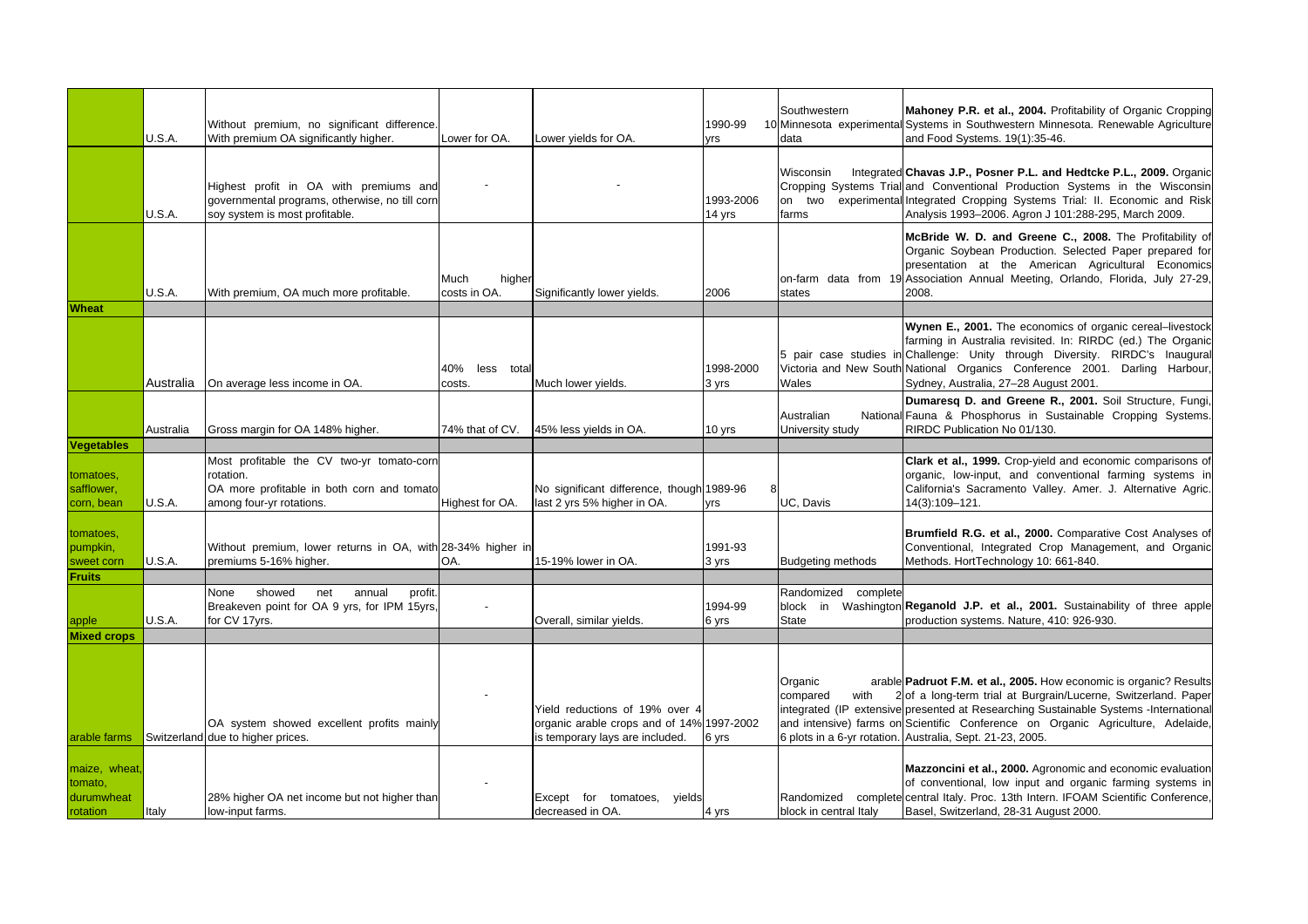| wheat,<br>barley, peas<br>forage crops Canada |                | Much variations within and among the 2<br>systems.<br>OA higher most times with premiums.                                                                                                                                                                                                       |                                                                            |                                                                                  | 1997-2000<br>4 yrs | Field<br><b>Great Plains</b>                                    | Smith E. G., Clapperton J.M. and Blackshaw R.E., 2004.<br>Profitability and Risk of Organic Production Systems in the<br>plot data from Northern Great Plains. Renewable Agriculture and Food<br>Systems. 19(3):152-158.                                                                                                                                                                                                      |
|-----------------------------------------------|----------------|-------------------------------------------------------------------------------------------------------------------------------------------------------------------------------------------------------------------------------------------------------------------------------------------------|----------------------------------------------------------------------------|----------------------------------------------------------------------------------|--------------------|-----------------------------------------------------------------|-------------------------------------------------------------------------------------------------------------------------------------------------------------------------------------------------------------------------------------------------------------------------------------------------------------------------------------------------------------------------------------------------------------------------------|
| <b>Livestock</b>                              |                |                                                                                                                                                                                                                                                                                                 |                                                                            |                                                                                  |                    |                                                                 |                                                                                                                                                                                                                                                                                                                                                                                                                               |
| dairy farms                                   | UK             | Much higher gross margin both per head and Very<br>per hectare in OA.                                                                                                                                                                                                                           | similar<br>variable costs.                                                 | Similar yield (litres per cow).                                                  | 1988-1990<br>3 yrs | Comparative trial                                               | Younie D. et al., 1990. Organic Beef in Practise. Scottish<br>Agricultural College, Aberdeen.                                                                                                                                                                                                                                                                                                                                 |
| dairy farms                                   | Norway         | Average profit per ha was 83-109% of the<br>conventional reference group.                                                                                                                                                                                                                       |                                                                            |                                                                                  | 1989-1992<br>3yrs  | Data from 11 OA dairy<br>farms compared to<br>low crop yields). | groups of CV farms Vittersø H., 1995. Foretaksøkonomiske tilpasninger<br>(regions with high and økologisk melkeproduksjon. Oslo: The Norwegian Agricultural<br>Economics Research Institute. NILF-rapport 1995:8.                                                                                                                                                                                                             |
| dairy farms                                   | Norway         | Average net income per cow on the organic<br>farms was 80% of the conventional reference<br>group.                                                                                                                                                                                              |                                                                            |                                                                                  | 1989-1996<br>7yrs  | were analysed.                                                  | Vittersø H., 1997. Økonomien ved omlegging til økologisk<br>melkeproduksjon på ni gårder. Oslo/Tingvoll: The Norwegian<br>Agricultural Economics Research Institute and The<br>9 organic dairy farms Norwegian Centre for Ecological Agriculture. NILF-rapport<br>1997:1.                                                                                                                                                     |
| dairy farms                                   | Belgium        | Gross margin per cow was 12% higher on OA<br>than on conventional ones, but due to lower<br>stocking density, the gross margin per ha was<br>lower.                                                                                                                                             |                                                                            | Based on 1996 data, dairy yield 1994-96<br>kg/cow/yr was higher on organic. 3yrs |                    | Farm<br>data<br>Wallonia                                        | from Ghesquiere P., 1997. Le lait biologique. CARAB asbl (ed.).<br>Information leaflet. Jodoigne.                                                                                                                                                                                                                                                                                                                             |
| different farm                                |                |                                                                                                                                                                                                                                                                                                 |                                                                            |                                                                                  |                    |                                                                 |                                                                                                                                                                                                                                                                                                                                                                                                                               |
| types                                         |                |                                                                                                                                                                                                                                                                                                 |                                                                            |                                                                                  |                    |                                                                 |                                                                                                                                                                                                                                                                                                                                                                                                                               |
| dairy, Italy<br>vine,<br>fruits, etc.         | U.S.A.         | and Overall similar net returns in Emilia-Romagna,<br>but lower for OA in Minnesota.                                                                                                                                                                                                            |                                                                            | Lower yields in Minnesota.                                                       | 2000-03<br>4 yrs   | Minnesota database                                              | Canavari M. et al., 2007. A comparative profitability analysis<br>Bookkeeping data from of organic and conventional farms in Emilia-Romagna and in<br>Emilia-Romagna (Italy) Minnesota. In: Canavari M. and Olson K.D., 2007. Organic<br>farms and University of Food Consumers' Choices and Farmers' Opportunities.<br>Springer New York 10.1007/978-0-387-39582-1.                                                          |
| vegetables,<br>fruits, grain<br>dairy, etc.   | New<br>Zealand | Biodynamic farms just as financially viable on<br>a per hectare basis as CV.                                                                                                                                                                                                                    |                                                                            |                                                                                  | 1987-1991<br>5 yrs | enterprise                                                      | Several farm pairs with Reganold J.P. et.al., 1993. Soil quality and financial<br>same crop and livestock performance of biodynamic and conventional farms in New<br>Zealand. Science 260:344-349.                                                                                                                                                                                                                            |
| mixed farms                                   | Norway         | Similar net farm income for the 2 systems with<br>livestock production, higher on OA for the<br>stockless scenario, with net farm income<br>being higher by 20% per ha (using organic<br>prices from 1996).                                                                                     |                                                                            |                                                                                  | 1990-96<br>7 yrs   | scenario<br>based<br>experiments<br>on<br>farms.                | Model calculations with Repstad K. and Eltun R., 1997. Økonomi ved<br>and without livestock konvensjonelle, integrerte og økologiske driftsmåter.<br>on Kapp/Oslo: The Norwegian Agricultural Economics Research<br>15 Institute and The Norwegian Crop Research Institute. NILF-<br>rapport 1997:3.                                                                                                                          |
| cereals,<br>potatoes,<br>beans,<br>livestock, | UK             | Profitability higher on organic stockless arable<br>experiments; equal on commercial mixed Lower<br>farms.                                                                                                                                                                                      | variable<br>costs in OA.                                                   | Lower yields in OA.                                                              | 1993-97<br>5 yrs   | Analysis of field-scale<br>experiments<br>commercial OA farms   | Terrington, and of 10 Cormack W. F., 1998. Organic Arable Systems at ADAS<br>Terrington OF0112. Report, ADAS.                                                                                                                                                                                                                                                                                                                 |
| cereals,<br>potatoes,<br>livestock, etc.      |                | Equal gross margin in dairy (organic milk costs in livestock<br>marketed as conventional), 21-27% higher in production;<br>cereals. 54%<br>organic<br>Whole-farm income 92% of conventional (due cereals and 35% potatoes 75-80% less in OA; milk 1989-1991<br>Switzerland to high wage costs). | 20% less variable<br>$42 -$<br>less<br>less in potatoes. vield is similar. | in Yields of wheat, rye, barley,                                                 | 3 yrs              | enterprises                                                     | FAT, 1993. Bericht über biologisch bewirtschaftete Betriebe<br>1991. Eidg. Forschungsanstalt für Betriebswirtschaft und<br>Landtechnik, Tänikon, Switzerland. Quoted: Mühlebach I. and<br>Mühlebach J. 1994. Economics of Organic Farming in<br>Switzerland. In: Lampkin N.H. and Padel S., 1994. The<br>Comparison of 34 farm Economics of Organic Farming: an International Perspective.<br>CAB International, Wallingford. |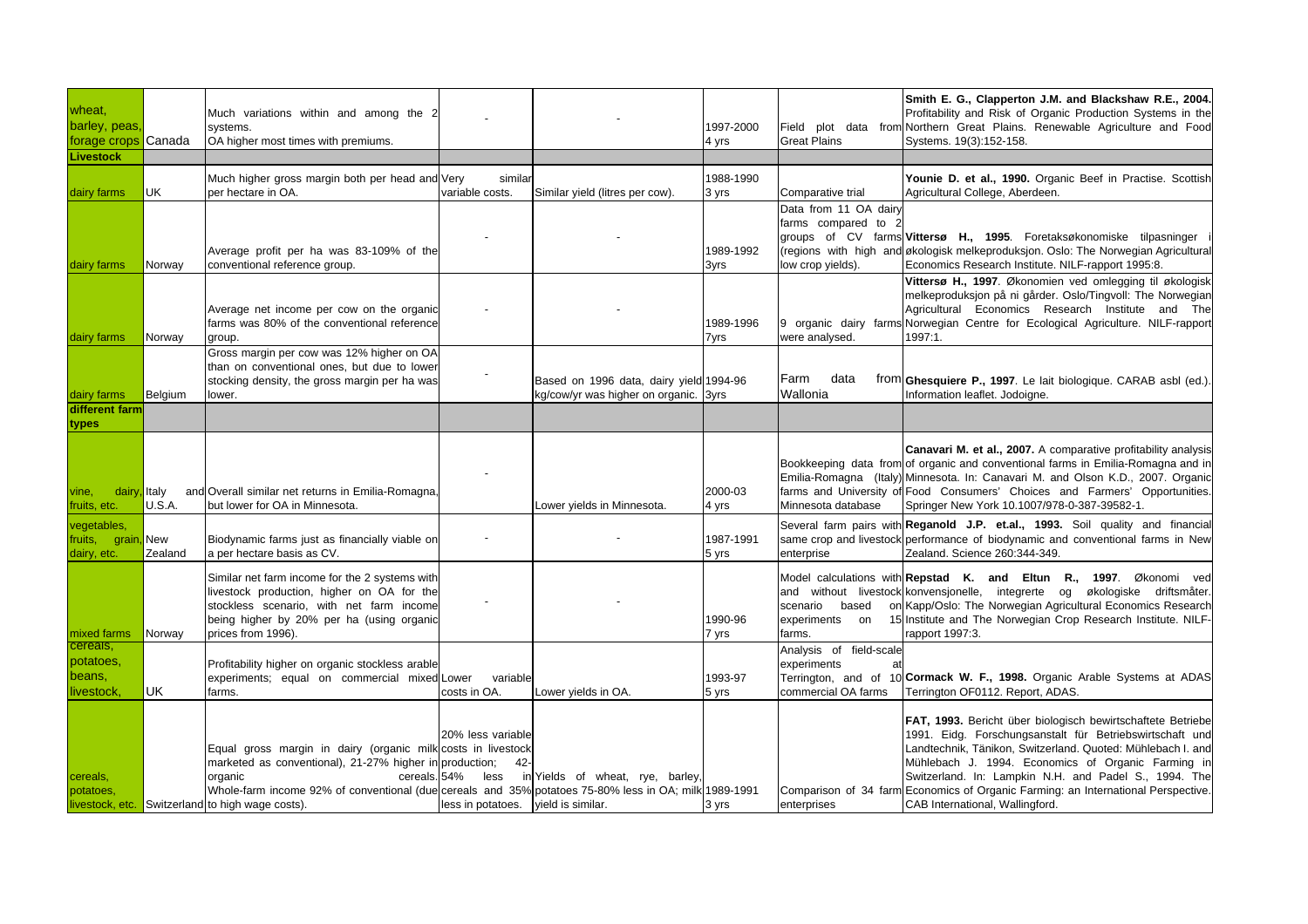| different farm<br>types                            |         | Organic profits on average are 10% higher variable costs, in are 89% that of CV yields (FAT, 1990-96<br>Switzerland than in CV farms.                                                   | 9%<br>less<br>total<br>to much<br>1996.                                         | costs in OA due Significantly lower crop yields,<br>less dairy organic vields per cow/yr<br>1997).                                                                                                       | 7 yrs            | Data based on national Buchhaltungsdaten.                                                   | <b>FAT, 1992-97.</b> Bericht über biologisch bewirtschaftete<br>Betriebe 1990-96, Ergebnisse der Zentralen Auswertung von<br>Tänikon:<br>Eidgenössische<br>farm accounting system. Forschungsanstalt für Agrarwirtschaft und Landtechnik.                                                                                                                                            |
|----------------------------------------------------|---------|-----------------------------------------------------------------------------------------------------------------------------------------------------------------------------------------|---------------------------------------------------------------------------------|----------------------------------------------------------------------------------------------------------------------------------------------------------------------------------------------------------|------------------|---------------------------------------------------------------------------------------------|--------------------------------------------------------------------------------------------------------------------------------------------------------------------------------------------------------------------------------------------------------------------------------------------------------------------------------------------------------------------------------------|
| cereals,<br>vegetables,<br>grassland,<br>livestock | EU      | Most OA achieve profits between 100-130% of<br>CV farms, with wide variation between<br>countries and farm types.<br>Long-term<br>studies in 4 countries showed also higher<br>profits. |                                                                                 | Cereal yields 60-70% of CV;<br>vegetable yields similar; pasture<br>and grassland 70-100% of CV; 1-9 yrs (in AT<br>livestock performance per animal CH, NL, DE: 6 Data<br>is similar, per hectare lower. | 9 yrs)           | from 18<br>countries                                                                        | Offermann F. and Nieberg H., 2000. Economic performance<br>of organic farms in Europe. Organic farming in Europe:<br>EU Economics and Policy. Vol. 5. University of Hohenheim,<br>Germany.                                                                                                                                                                                           |
| cereals,<br>potatoes,<br>livestock, etc.           | Germany | whole-farm<br>Similar<br>margins.<br>gross<br>With carefully selected comparison group, OA Lower<br>showed higher profit.                                                               | costs in OA.<br>in 1995-97, total<br>costs in OA are                            | Yield differences of up to 40% for<br>variable wheat and potatoes; milk yields 1983-1994<br>about 80% that of CV.                                                                                        | 12yrs            | Data<br>from<br>farms<br>with<br>samples<br>Data from national farm<br>monitoring<br>system | <b>BMELF, 1994.</b><br>Agrarberichte der<br>Bundesregierung.<br>Bundesministerium für Ernährung, Landwirtschaft und<br>Forsten, Bonn. Quoted: Padel S. and Zerger U., 1994.<br>German Economics of Organic Farming in Germany, In: Lampkin, N.H.<br>different and Padel S., 1994. The Economics of Organic Farming: an<br>International Perspective. CAB International, Wallingford. |
| cereal-grazing<br>livestick and<br>dairy farms     | Germany | Higher gross margins (102-126% that of CV) are<br>in all years for different farm types.                                                                                                | lower, fixed costs<br>variable costs are and milk.                              | equal but Lower yields for organic cereals 1990-97                                                                                                                                                       | yrs              | about 100 organic and<br>7 500<br>farms.                                                    | comparable CV BMELF, 1991-1998. Agrarbericht. Bonn: Bundesministerium<br>für Ernährung, Landwirtschaft und Forsten.                                                                                                                                                                                                                                                                  |
| arable<br>and<br>grazing<br>livestock<br>farms     | Germany | Premium prices are necessary to achieve<br>similar or higher profits. OA profits 124-168%<br>that of comparable CV per ha for different<br>farm types.                                  |                                                                                 | Significantly lower crop yields, 1992-94<br>milk yields are similar.                                                                                                                                     | yrs              | Investigated 107 farms Begleitforschung<br>OA in 1990.                                      | Nieberg H., 1997. Produktionstechnische und wirtschaftliche<br>Folgen der Umstellung auf ökologischen Landbau<br>empirische Ergebnisse aus fünf Jahren ökonomischer<br>Extensivierungsprogramm.<br>zum<br>2 that had converted to Braunschweig: Bundesforschunganstalt für Landwirtschaft,<br>Institut für Betriebswirtschaft, Arbeitsbericht 1/97.                                  |
| arable<br>and<br>grazing<br>livestock<br>farms     | Germany | Organic farms had on average a 60% higher<br>profit than the conventional reference group<br>First year organic profits were 191%, second<br>year 161% that of CV profits per ha.       |                                                                                 | Significantly lower crop yields, 1994-96<br>similar milk yields.                                                                                                                                         | 2yrs (cont.)     | study - data from 58 OA Ergebnisse<br>CV farms                                              | Nieberg H., 1999. Produktionstechnische und wirtschaftliche<br>Continuition of previous Folgen der Umstellung auf ökologischen Landbau - erste<br>der<br>Langfristanalyse.<br>Braunschweig:<br>farms and comparable Bundesforschunganstalt für Landwirtschaft, Institut für<br>Betriebswirtschaft, Agrarstruktur und ländliche Räume.                                                |
| different farm<br>types                            | Italy   | Organic farms had 20-24% higher returns per<br>ha UAA.                                                                                                                                  | variable<br>_ower<br>higher fixed costs.<br>overall<br>similar<br>total costs.  | Significantly lower crop yields.                                                                                                                                                                         | 1994-96<br>3 yrs | Data of 28 organic<br>$\mathsf{in}$<br>farms<br>Marche<br>CV farms.                         | region with carefully Zanoli R., Fiorani S. and Gambelli D., 1998. Analisi dei<br>selected sample of risultati economici di un campione di aziende biologiche<br>marchigiane (1994-96). University of Ancona.                                                                                                                                                                        |
| mixed farms                                        | Italy   | Organic profits were 75% that of the regional<br>conventional average.                                                                                                                  | Much<br>higher<br>costs in OA due<br>four<br>times<br>to<br>higher fixed costs. | ower yields for OA (except 1992-94<br>lentils).                                                                                                                                                          | <b>Vrs</b>       |                                                                                             | Data from 19 organic Santucci F. M. and Chiorri M., 1996. Economia delle<br>farms in Umbria were produzioni biologiche: il caso dell'Umbria. Perugia: Università<br>compared to average degli Studi di Perugia. Quaderni dell'Istituto di Economia e<br>CV farms in Umbria. Politica Agraria di Perugia - nr. 19.                                                                    |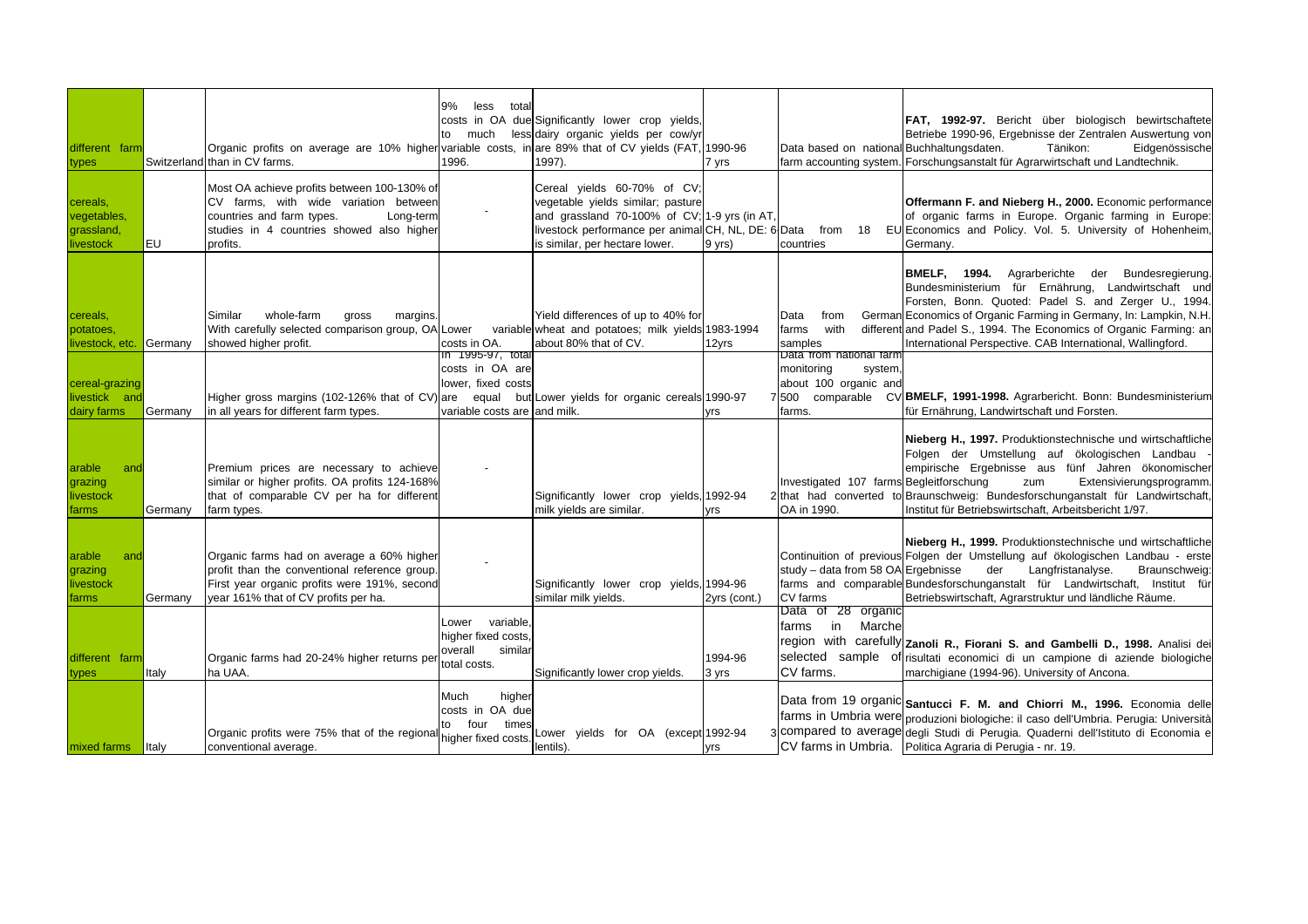| conventional farms (may 1995. Wien: Bundesministerium für Land- und Forstwirtschaft.<br>Very similar gross margins (91-108% that of<br>Higher yields of conventional 1994-96<br>include<br>different farm<br>CV) per ha.<br>farms)<br>types<br>Austria<br>crops.<br>yrs        | in-conversion BMLF, 1997. Grüner Bericht 1996. Wien: Bundesministerium<br>für Land- und Forstwirtschaft.                                                                                                                                                                                                                                                                                    |
|--------------------------------------------------------------------------------------------------------------------------------------------------------------------------------------------------------------------------------------------------------------------------------|---------------------------------------------------------------------------------------------------------------------------------------------------------------------------------------------------------------------------------------------------------------------------------------------------------------------------------------------------------------------------------------------|
| <b>DEVELOPING COUNTRIESDEVELOPING COUNTRIES</b><br><b>Coffee</b>                                                                                                                                                                                                               |                                                                                                                                                                                                                                                                                                                                                                                             |
|                                                                                                                                                                                                                                                                                |                                                                                                                                                                                                                                                                                                                                                                                             |
| Slightly<br>higher<br>production costs<br>Costa Rica Premiums compensated for lower yields.<br>in OA.<br>22% lower mean in OA.<br>farms in five regions.<br>3 yrs                                                                                                              | Lyngboek A.E., Muschler R.G. and Sinclair F.L., 2001.<br>Productivity and Profitability of Multistrata Organic versus<br>10 pairs of smallholder Conventional Coffee Farms in Costa Rica. Agrofor. Syst. 53,<br>205-213.                                                                                                                                                                    |
| Net revenues more than double in Guatemala<br>Mexico.<br>and in Mexico CV revenues are negative, Higher production<br>whereas OA above 340\$/ha.<br>costs in OA.<br>Guetamala<br>Significantly higher yields in OA.<br>2001<br>Case studies                                    | <b>IFAD, 2003.</b> The Adoption of Organic Agriculture Among<br>Small Farmers in Latin America and the Caribbean Thematic<br>Evaluation. Report No. 1337, April 2003.                                                                                                                                                                                                                       |
| Irlanda<br>estate<br>Organic farm slightly negative net income Production costs<br>6% higher in OA.<br>despite the 20% premium.<br>38% lower yields in OA.<br>nearby CV plantation.<br>Mexico<br>1990                                                                          | Pülschen L. and Lutzeyer H.-J., 1993. Ecological and<br>economic conditions of organic coffee production in Latin<br>America and Papua New Guinea. Angewandte Botanik 67:<br>Case study on Finka 204-208. In: Van der Vossen H., 2005. A critical analysis of<br>and the agronomic and economic sustainability of organic coffee<br>production, Experimental Agriculture, Vol. 41: 449-473. |
| pineapple<br>and<br>Coffee, cocoa<br>cocoa-vanilla,<br>vanilla,<br>somewhat<br>lower Higher yields for cocoa, and 2005-06<br>OA and 152 CV<br>pineapple<br>Net farm income in OA significantly higher.<br>for coffee.<br>significantly higher for coffee.<br>2 yrs<br>Uganda   | Using smallholder farms Gibbon P. and Bolwig S., 2007. The economics of certified<br>budget-type data, 179 organic farming in tropical Africa: A preliminary assessment.<br>DIIS Working Paper 2007:3, January 2007.                                                                                                                                                                        |
| <b>Rice</b>                                                                                                                                                                                                                                                                    |                                                                                                                                                                                                                                                                                                                                                                                             |
| Incomes 48% higher than CV in 'grain<br>interviews<br>with<br>Philippines equivalent' terms.<br>12% less in OA.<br>2000<br>farmers                                                                                                                                             | <b>Carpenter D., 2003.</b> An investigation into the transition from<br>technological to ecological rice farming among resource poor<br>9 farmers from the Philippine island of Bohol, Agriculture and<br>Human Values, Vol. 20: 165-176                                                                                                                                                    |
| under 1998-2000<br>38%<br>higher<br>yield<br>favourable (dry season), and 2 yrs with 4<br>Lowest costs in 60% higher under less favourable cropping<br>Philippines OA 70% more productive than CV.<br>OA.<br>(wet season) conditions in OA.<br>seasons<br>23 farmer interviews | Mendoza T.C., 2002. Comparative productivity, profitability<br>and energy use: intensity and efficiency of organic, LEISA and<br>conventional rice production in the Philippines. Proceedings<br>of the 14th IFOAM Organic World Congress, "Cultivating<br>Communities", Victoria Conference Centre, Canada, 21-24<br>August 2002.                                                          |
| Higher cash costs<br>Regression<br>(without<br>based<br>own<br>abour,<br>survey<br>own<br>Significantly higher profit in OA under contract.<br>seed).<br>Higher yields in OA.<br>2004<br>Lao<br>farms                                                                          | Setboonsarng S. et al., 2008. Profitability of Organic<br>model Agriculture in a Transition Economy: the Case of Organic<br>on household Contract Rice Farming in Lao PDR. Poster presented at<br>covering 585 Cultivating the Future Based on Science: 2nd Conference of<br>ISOFAR, Modena, Italy, June 18-20, 2008.                                                                       |
| Tea                                                                                                                                                                                                                                                                            |                                                                                                                                                                                                                                                                                                                                                                                             |
| OA yields 30% less in India, in 4<br>yrs<br>With premium OA three times more profitable Double for OA China by 4th year yields (including<br>India. Chinin India.<br>(due to labour).<br>equalized.<br>conversion)<br>Case studies<br><b>Cotton</b>                            | <b>IFAD, 2005.</b> Organic Agriculture and Poverty Reduction in<br>Asia: China and India Focus, Report No. 1664                                                                                                                                                                                                                                                                             |